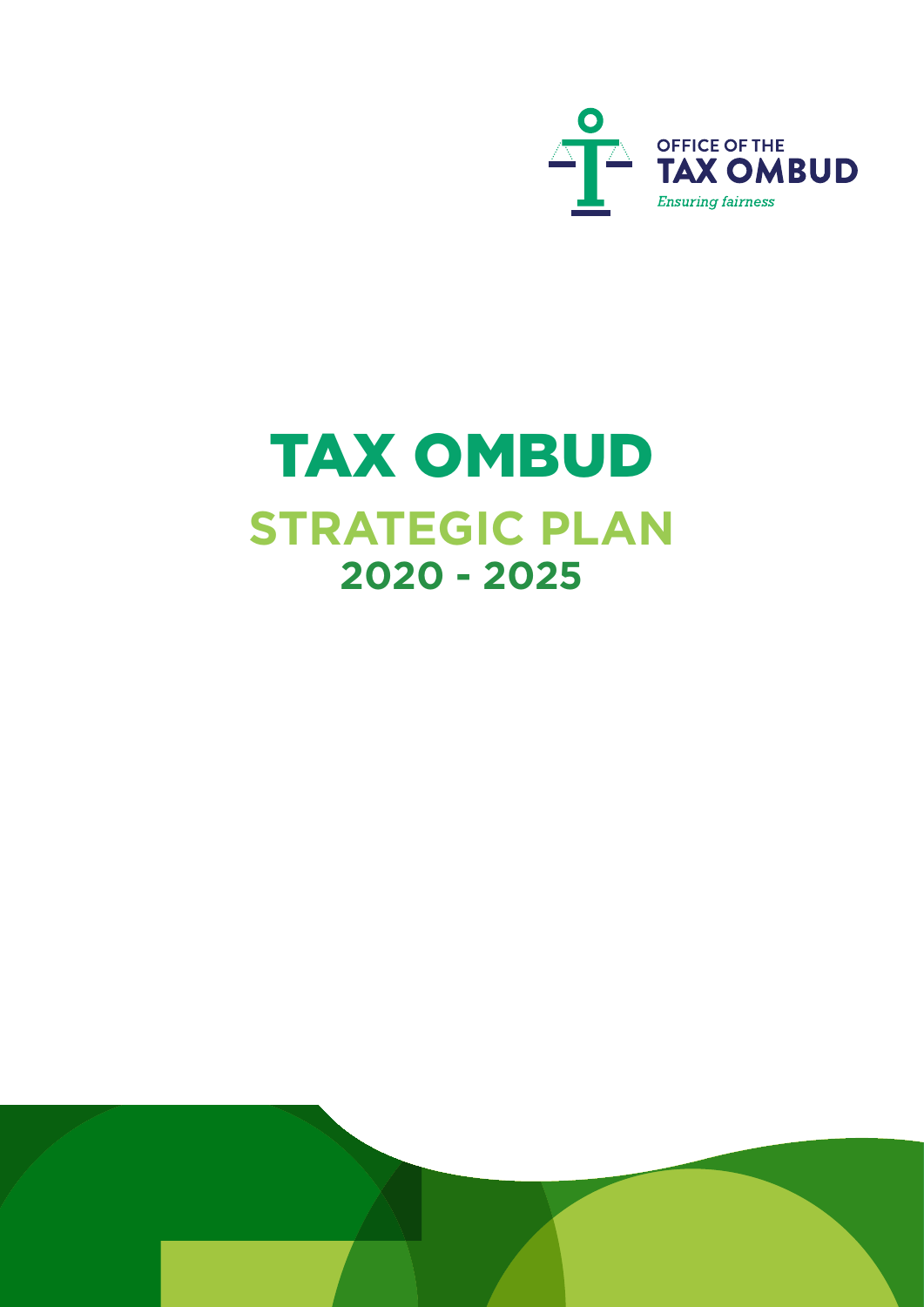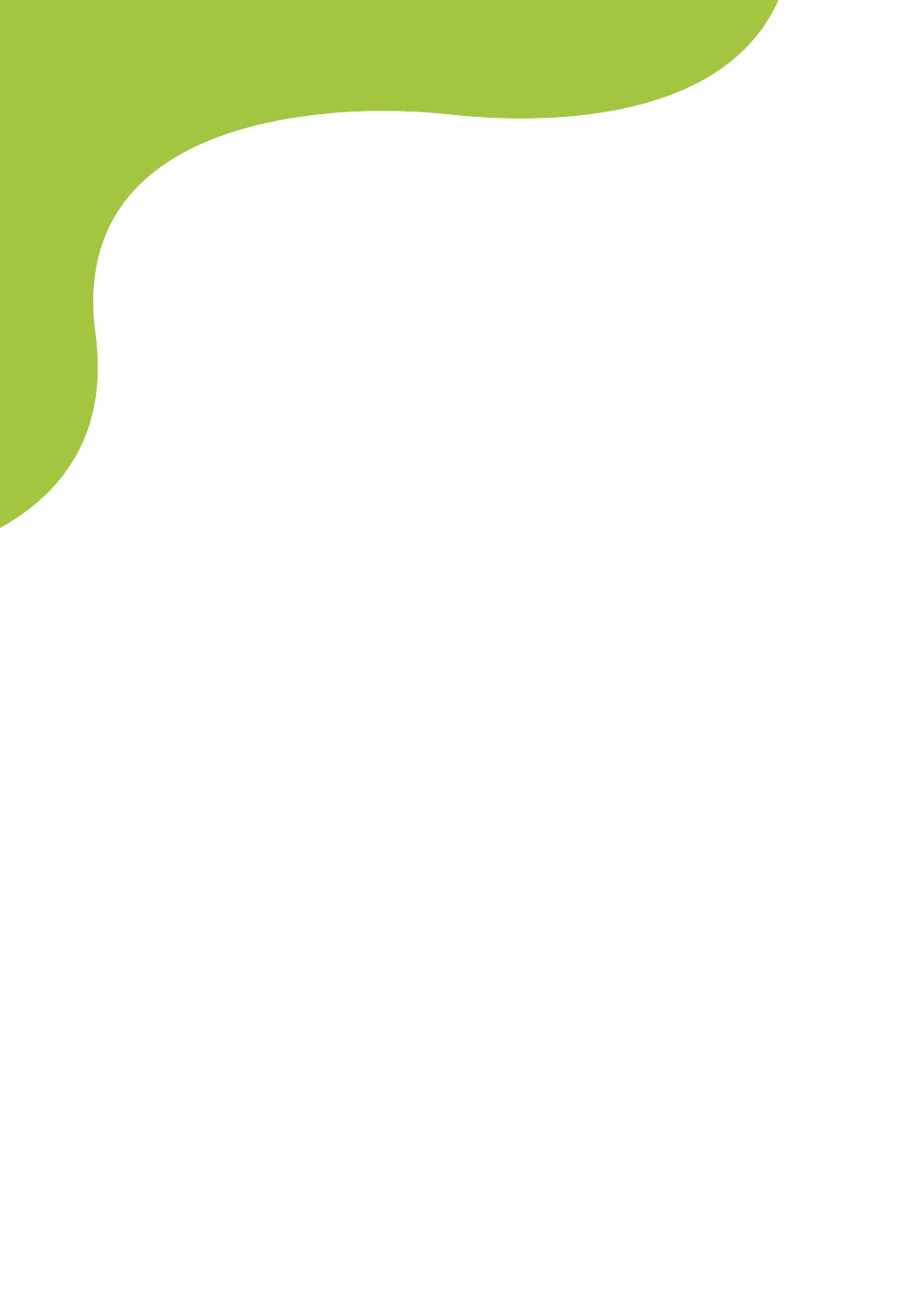## **TABLE OF CONTENTS**

|     | <b>MESSAGE BY THE MINISTER OF FINANCE</b><br>ii.      |                 |  |  |  |  |
|-----|-------------------------------------------------------|-----------------|--|--|--|--|
|     | <b>FOREWORD BY THE TAX OMBUD</b><br>v                 |                 |  |  |  |  |
|     | <b>OVERVIEW BY THE CHIEF EXECUTIVE OFFICER</b>        | vii             |  |  |  |  |
|     | <b>PART A: STRATEGIC OVERVIEW</b>                     | т               |  |  |  |  |
| 1.  | <b>Vision</b>                                         | 1               |  |  |  |  |
| 2.  | <b>Mission</b>                                        | 1               |  |  |  |  |
| 3.  | <b>Values</b>                                         | 1               |  |  |  |  |
| 4.  | <b>LEGISLATIVE AND OTHER MANDATES</b>                 | $\mathbf{2}$    |  |  |  |  |
| 5.  | <b>SITUATION ANALYSIS</b>                             | 3               |  |  |  |  |
|     | 5.1. Performance Environment                          | 3               |  |  |  |  |
|     | 5.2. Organisational Environment                       | 8               |  |  |  |  |
|     | 5.3. Strategic Planning Process                       | 9               |  |  |  |  |
|     | 5.4 Complaints Resolution Core Process                | 10 <sup>°</sup> |  |  |  |  |
| 6.  | <b>STRATEGIC OUTCOME ORIENTED GOALS</b>               | 11              |  |  |  |  |
| 7.  | OFFICE OF THE TAX OMBUD STRATEGIC OBJECTIVES FOR 2025 | $12 \,$         |  |  |  |  |
|     | <b>PART B: STRATEGIC OBJECTIVES</b>                   | 16              |  |  |  |  |
| 8.  | <b>RESOURCE CONSIDERATION</b>                         | 20              |  |  |  |  |
| 9.  | <b>RISK MANAGEMENT</b>                                | 22              |  |  |  |  |
| 10. | <b>TECHNICAL OBJECTIVE DESCRIPTIONS</b>               | 23              |  |  |  |  |
| 11. | <b>KEY CONCEPTS</b>                                   | 44              |  |  |  |  |
|     | <b>ABBREVIATIONS</b><br>46                            |                 |  |  |  |  |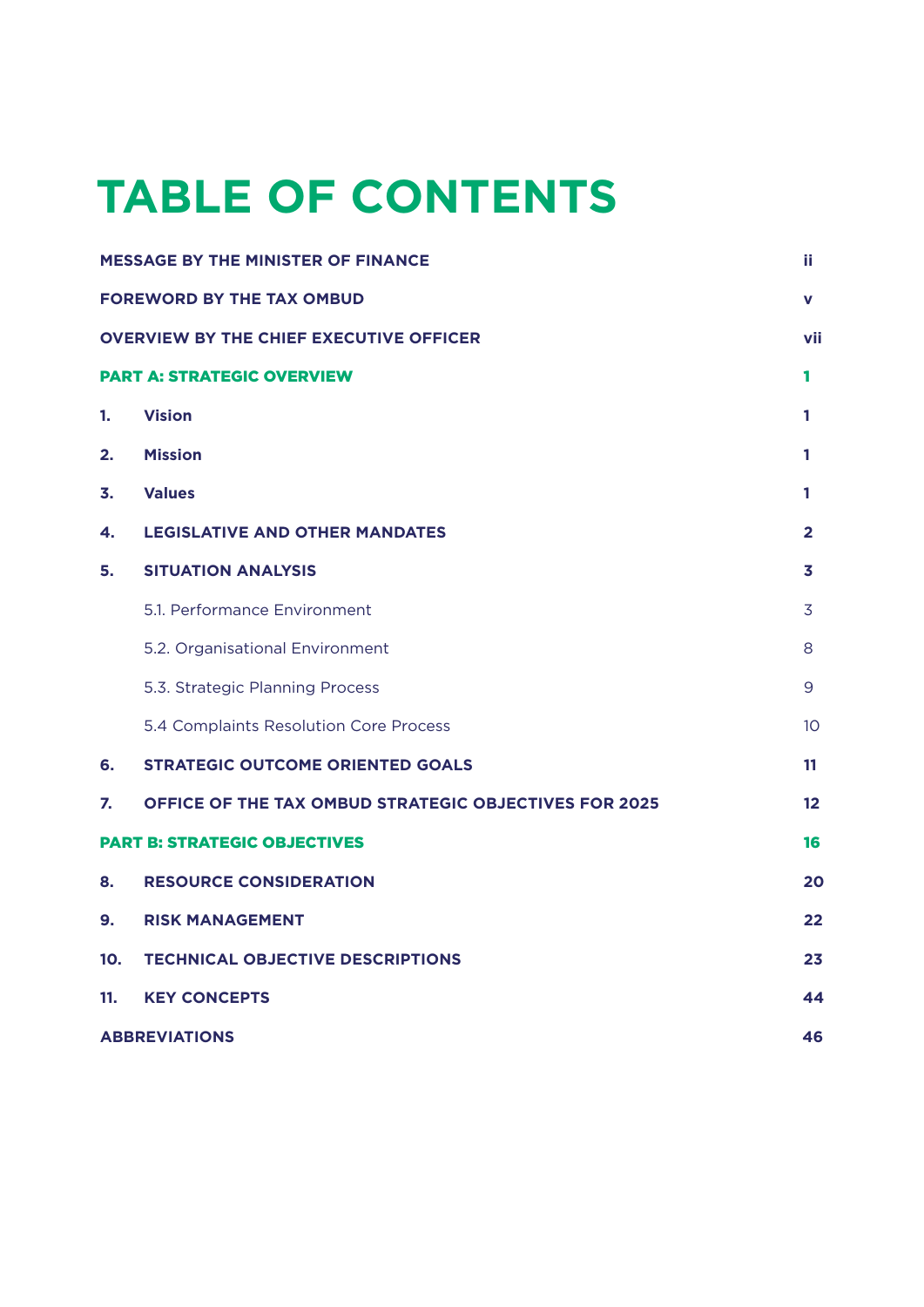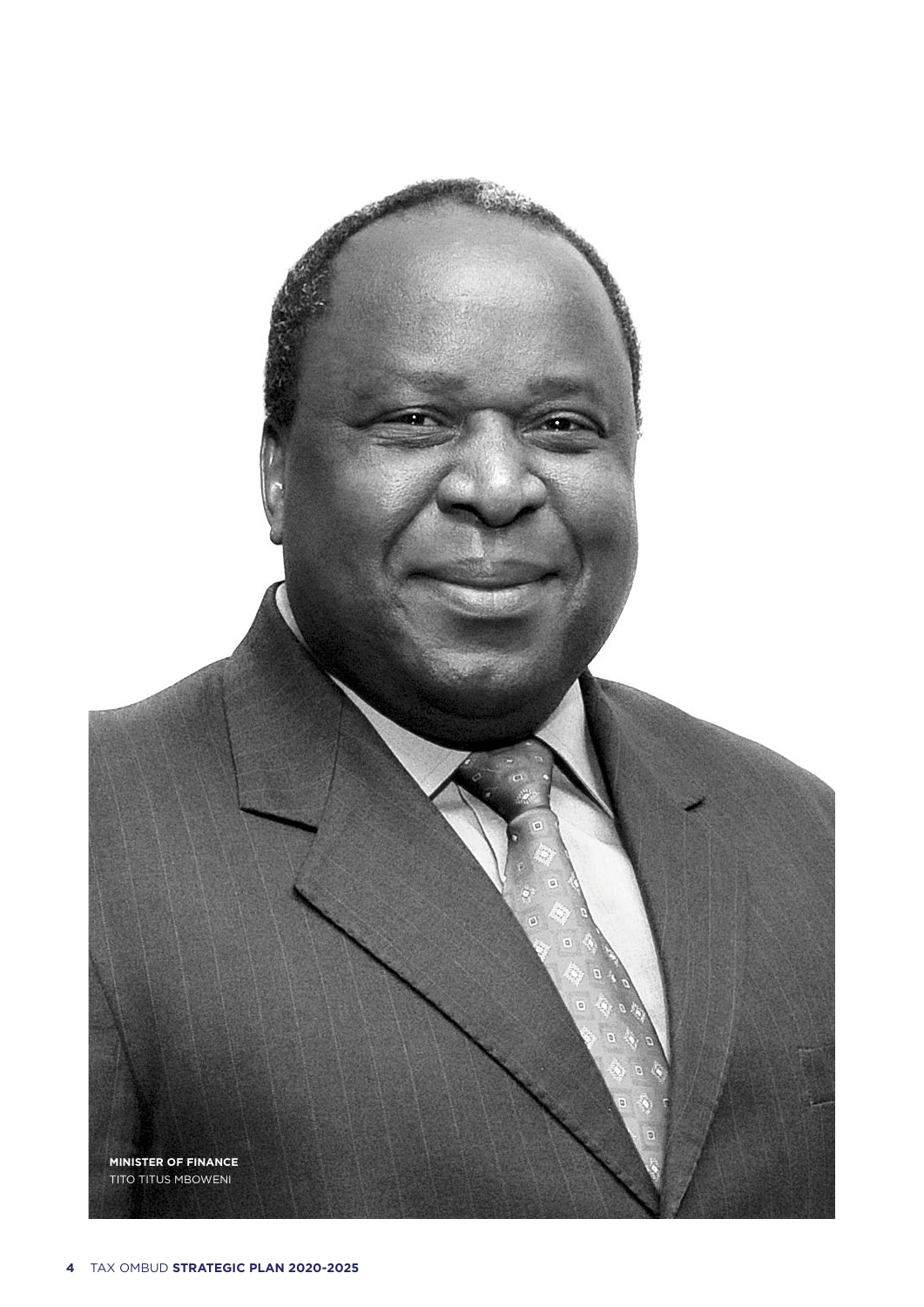## **MESSAGE BY THE**  MINISTER OF FINANCE

*I have no doubt that the Tax Ombud Strategic Plan 2020 - 2025 will inspire taxpayer confidence, as the Office becomes more effective and accessible.*



Since its establishment six years ago, the Office of the Tax Ombud (OTO) has been striving to execute its mandate of promoting a fair and effective tax administration. The work of the Tax Ombud and his Office should not be underestimated, as it plays a vital role in ensuring that taxpayers comply with their tax obligations, while at the same time promoting taxpayers' rights and fairness, by serving as a mechanism that helps resolve taxpayers' complaints against the revenue collector. In executing its mandate, the OTO relies on the South African Revenue Service (SARS) to ensure that the recommendations that it makes are adequately implemented and that taxpayers receive proper feedback. The relationship between SARS and the OTO is important in promoting a fair process in terms of taxpayer complaints, and I am confident that, through their Memorandum of Understanding, the two offices will complement each other.

"

I have no doubt that the Tax Ombud Strategic Plan 2020 - 2025 will inspire taxpayer confidence, as the Office becomes more effective and accessible. The OTO instils a culture of governance that promotes the principles of transparency, integrity, accountability and stakeholder engagement in the tax administration sphere, in support of democracy and inclusive growth. The Office will continue to interact with taxpayers to oversee the process of ensuring that their rights are respected. The commitment of National Treasury is crucial in supporting the OTO to achieve the

highest standards of corporate governance. This entails ensuring that there is a sound governance framework that encompasses the requisite internal and external assurances. This will assist the Office to achieve its strategic objectives, by evaluating and improving the adequacy and effectiveness of its governance, risk management and control processes.

I recently extended the term of office of the Tax Ombud, Judge Bernard Makgabo Ngoepe for three years, commencing 1 October 2019, and both my office and National Treasury will continue to support the Tax Ombud in executing the given mandate.

I welcome and support the Strategic Plan 2020 - 2025 as the start of the next chapter for the Office to continue as an efficient, independent, impartial and fair redress channel for the resolution of taxpayers' complaints about SARS matters. I look forward to continuing to work with the OTO in contributing towards building taxpayers' confidence in the tax system.

I am confident that the Tax Ombud will continue to guide the OTO to greater heights during the coming years, through his strong leadership.

inhere."

**HONOURABLE TITO TITUS MBOWENI, MP** MINISTER OF FINANCE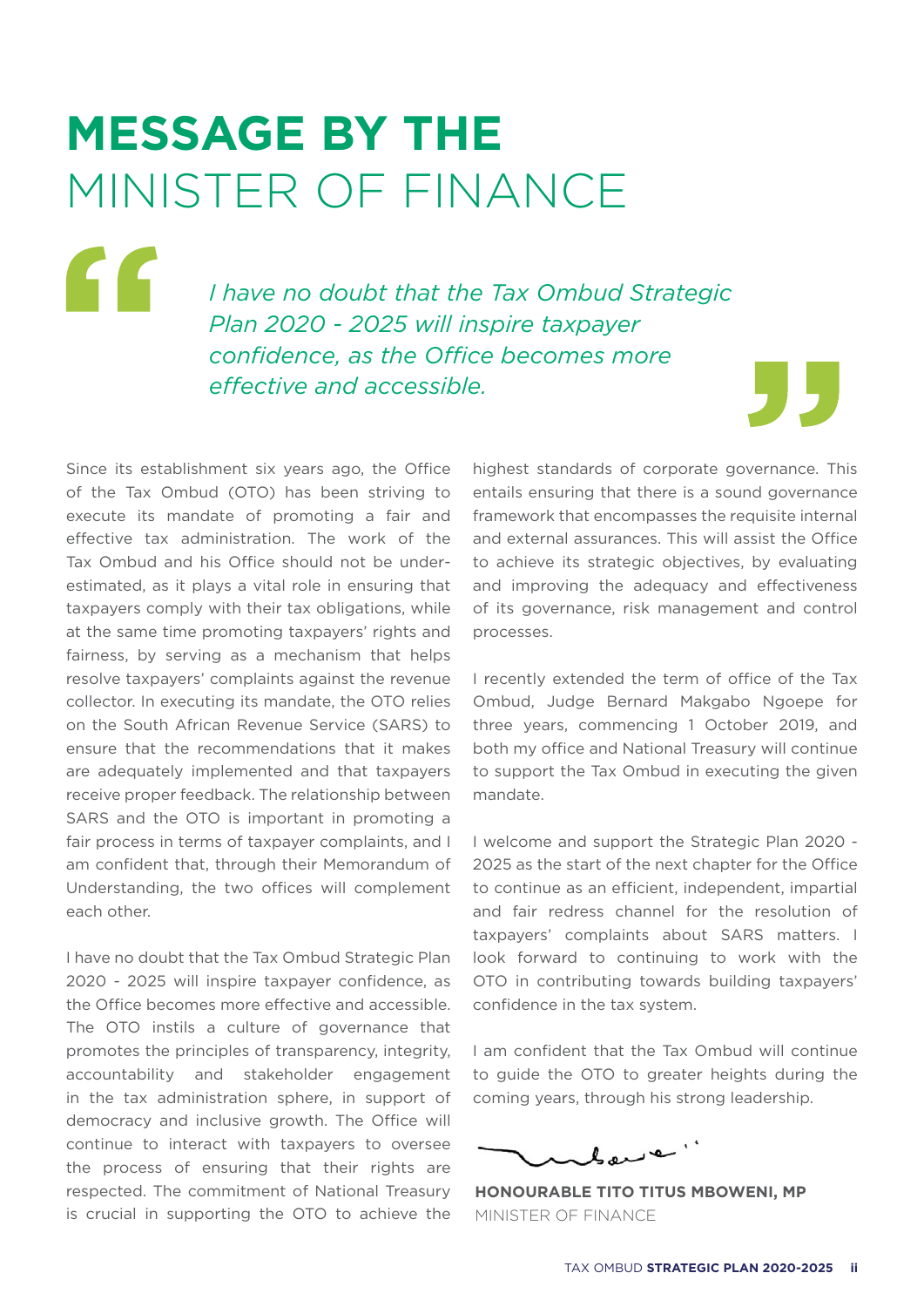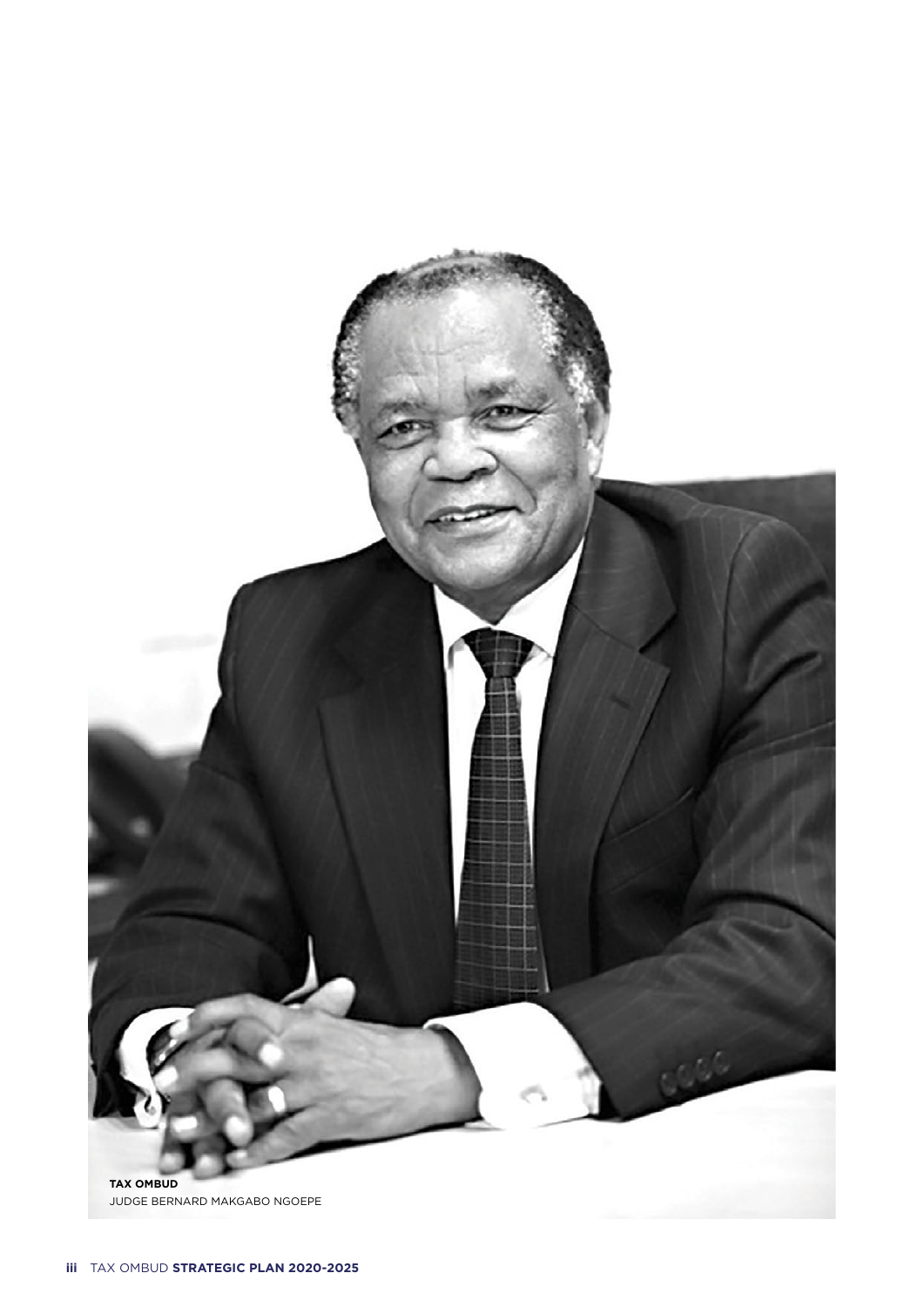## **FOREWORD BY THE**  TAX OMBUD

*Tax collection remains a crucial aspect of ensuring a better life for all. I have stated before, and will reiterate, that we are committed to facilitating fair collection of taxes and will assist SARS in doing so.* 

As an institution that operates in the service environment, the OTO has displayed its commitment to resolving taxpayers' complaints and promoting a fair tax administration system for the last six years.

 $\epsilon$ 

Six years ago, when I started this Office, my vision was to ensure that it served taxpayers by informing them of their rights and responsibilities, as per the Constitution of the country. It was also to ensure that taxpayers knew that there was an impartial and fair avenue available to help resolve their tax complaints against the South African Revenue Service (SARS). I can confidently say that we will continue to strive to be a trusted organisation and display integrity in the work of this office, which is something we have done since inception if the commendations we receive from taxpayers and other stakeholders are anything to go by.

In the 2018/19 Tax Ombud Annual Report, Finance Minister Tito Mboweni said in his overview that he could "… confidently state that the improvement we have seen within the revenue collector is partly attributable to the work done by the OTO, which has helped promote a healthy balance between SARS'

powers and duties, on the one hand, and taxpayers' rights and obligations, on the other". I concurred with the Minister's sentiments, as the OTO has made a significant contribution to improving public confidence in the tax administration system, by ensuring that there is a fair and independent avenue to address their issues with SARS. Minister Mboweni's appreciation of our contribution to the country's tax administration system reassures me that we are on the right path and working towards ensuring a fair tax administration system.

Tax collection remains a crucial aspect of ensuring a better life for all. I have stated before, and will reiterate, that we are committed to facilitating the fair collection of taxes and will assist SARS in doing so. In instances where the revenue collector treats taxpayers unfairly, we will intervene, seek to address the matter and sometimes quarrel with SARS. But this does not in any way mean that we are opposed to the legitimate collection of taxes.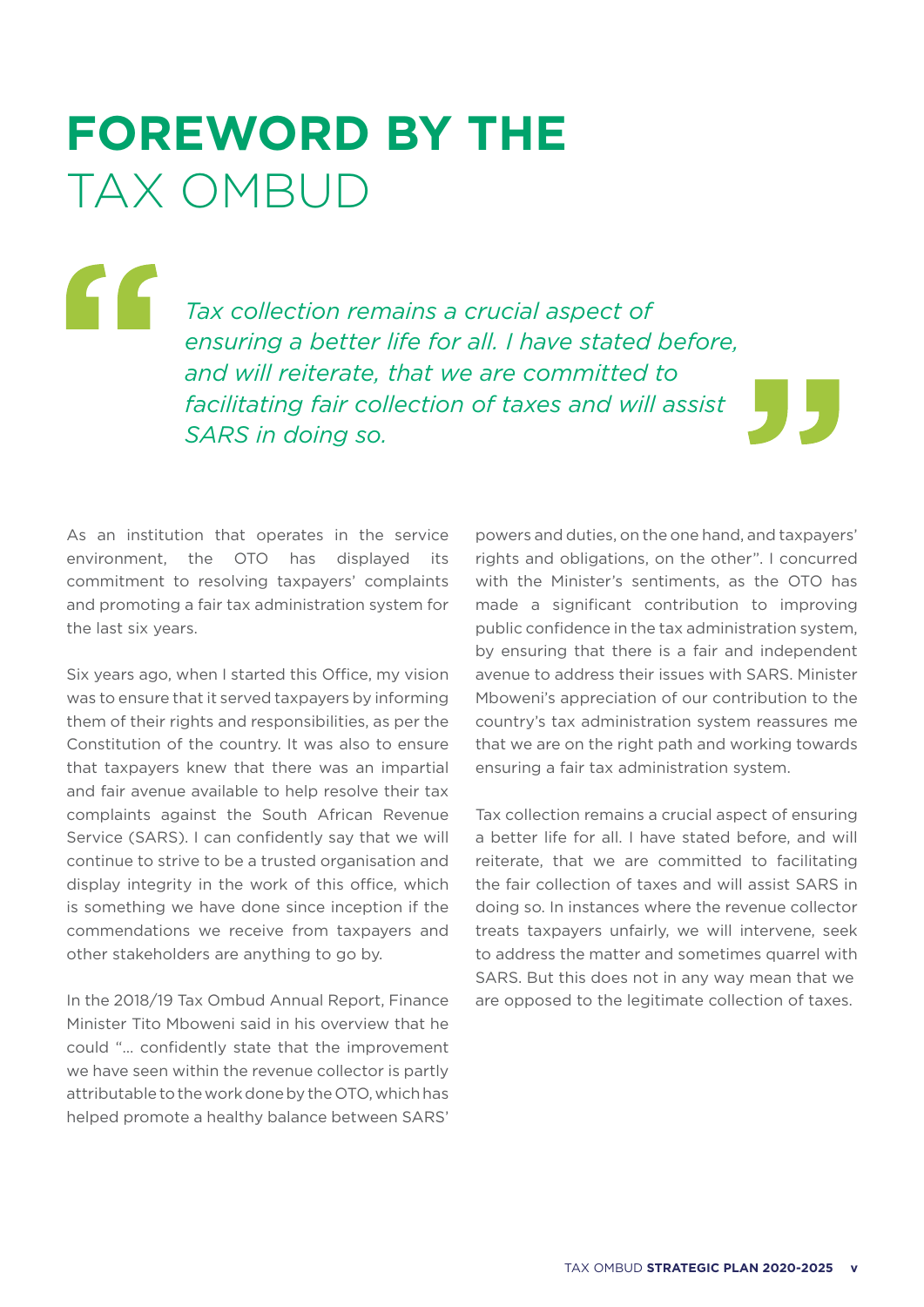#### **BUILDING BLOCKS FOR OUR STRATEGIC INTENT FOR THE NEXT FIVE YEARS**

As part of my responsibility, I must provide clear direction for the OTO for the next five years and would like to ensure that the OTO continues to be respected by all taxpayers and other stakeholders. This Strategic Plan 2020 -2025 details our prime objectives for the next five years and how we will go about achieving them. The senior leadership team and I have identified the pillars that are important to driving our strategic intent of improving the service provided by the OTO. Our first pillar is achieving independence from SARS. What is important now is to determine how to go about achieving this. It is important that the OTO limits the risk of being perceived as biased by taxpayers, and it is thus crucial not to just be viewed as independent by taxpayers, but to be structurally independent, which will enable us to fulfil our mandate efficiently. In doing so, we will continue to engage the Minister of Finance and consult with other stakeholders, in order to solicit their input on how to improve our legislative amendments, so as to enhance the OTO mandate and foster our independence.

Our second pillar is an efficient Office that is taxpayer-centric. It concerns me when taxpayers feel that they do not receive proper service from the Government, and in this regard, I commit the OTO to striving to be customer-centric, to serving our taxpayers well, and to be exemplary in terms of service delivery. We commit to improving our services and promoting confidence among all our stakeholders. This can be achieved by:

becoming accessible to all taxpayers, including under-serviced communities; promoting clarity and feedback, by being responsive; and improving taxpayer engagement, by offering a differentiated experience that integrates the human element with digital channels. This will require that we train our employees to be efficient and accountable when dealing with taxpayers.

Thirdly, as already said, we are committed to ensuring a system of fair collection of taxes. We are therefore committed to contributing to ensuring that the country's culture of tax compliance remains strong, and we call on all stakeholders to continue supporting the OTO and SARS in this regard.

In conclusion, the OTO has highly skilled personnel and plans to contribute to the process of improving the country's tax administration system. We have built and enjoy excellent mutually beneficial partnerships with our stakeholders, and I am confident that, through these partnerships, we will ensure that we have an efficient Office that contributes positively to an efficient and fair tax administration system in the country.

**JUDGE BERNARD MAKGABO NGOEPE** TAX OMBUD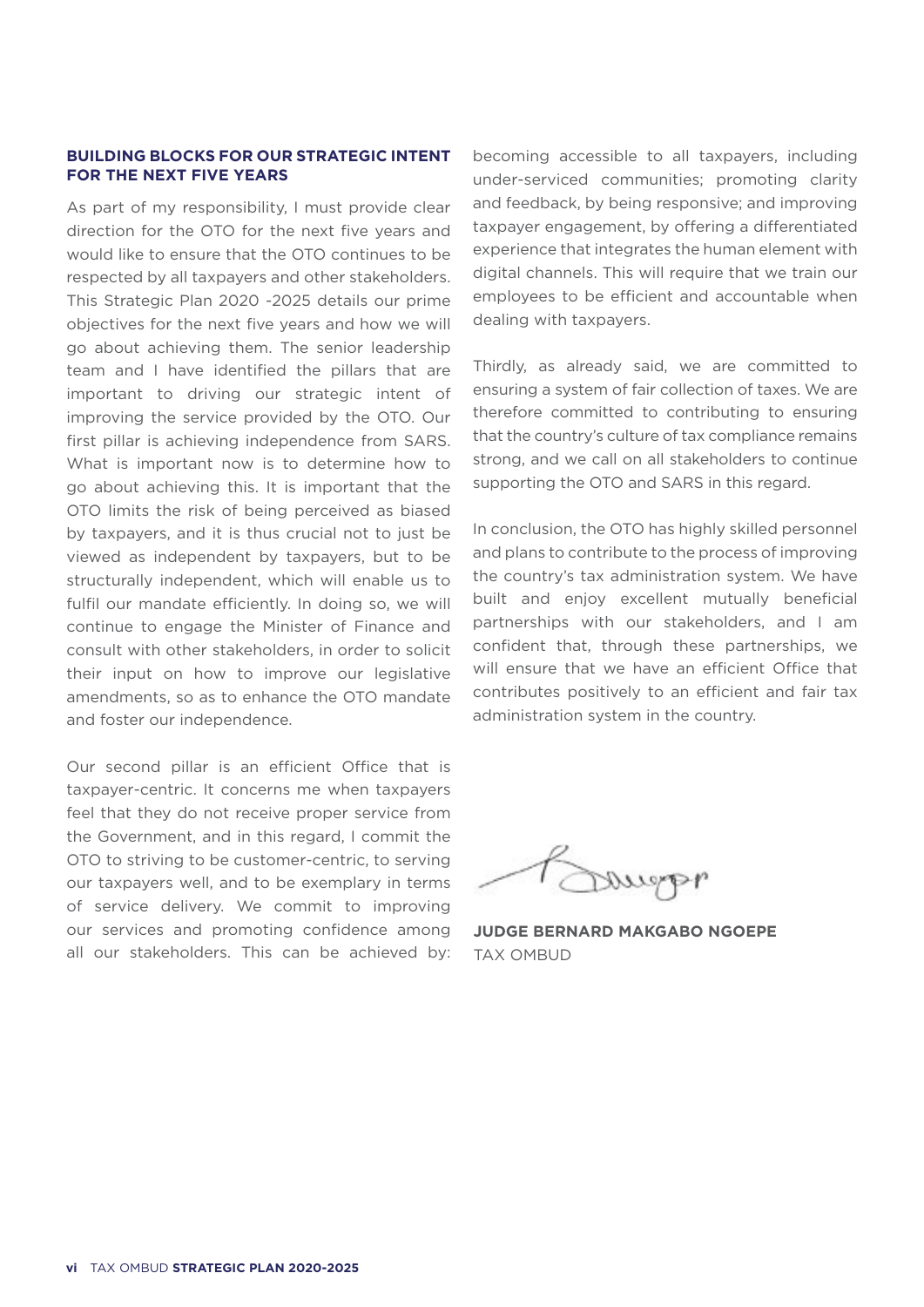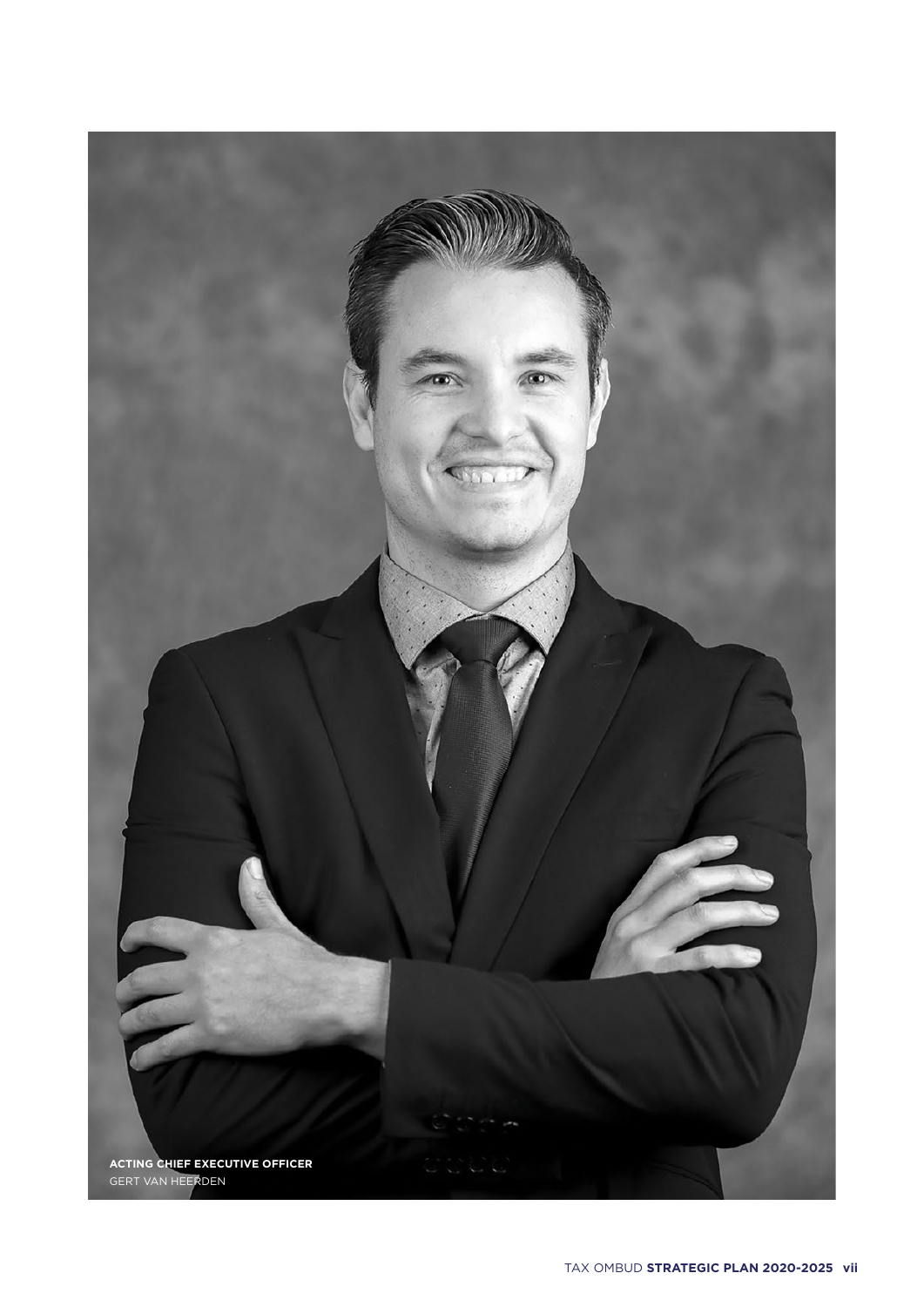## **OVERVIEW BY THE**  CHIEF EXECUTIVE OFFICER

*Strong principles of professional, ethical and accountable service delivery have put us in a good position to be regarded as having facilitated improved taxpayer perceptions and the experience of dealing with the South African Revenue Service (SARS).* 

I am pleased to present the Tax Ombud 2020 – 2025 Strategic Plan and the Office of the Tax Ombud's (OTO) strategic intent for the next five years. The past six years of the OTO's existence were characterised by laying a solid foundation and building strong pillars, which proved pivotal in creating an exemplary institution that is committed to making a significant impact on the South African tax administration system, and to making a difference in the lives of taxpayers. In support of the Government's Vision 2030 and the seven electoral priorities, the OTO will contribute to building a capable, ethical and developmental state.

This period also afforded us an opportunity to intensify efforts aimed at improving the complaints resolution process, and ensuring that taxpayers' complaints are resolved speedily and with sound reasons provided for the decisions or recommendations made. Strong principles of professional, ethical and accountable service delivery have put us in a good position to be regarded as having facilitated improved taxpayer perceptions and the experience of dealing with the South African Revenue Service (SARS). Taxpayers, tax practitioners and parliamentarians have spoken of the positive impact that the OTO has made in terms of revenue collection. As much as this is pleasing, a lot of work still needs to be done, before the OTO can say it is where it wants to be as an institution.

#### **STRATEGIC OVERVIEW**

The focus during the next five years will be on intensifying the efficiency of our services by: being

accessible and responsive; promoting awareness of our services and the rights of taxpayers to under-serviced communities; cementing strong partnerships with stakeholders; as well as assisting the country by promoting tax compliance.

In essence, our strategic intent will ensure a greater collective effort to achieve our strategic goals of Accountability; Efficacy; Independence; Security; and Confidentiality. This will, in turn, result in an efficient service and accountability to taxpayers.

#### **AN INDEPENDENT OFFICE**

For many, the OTO is regarded as an extension of SARS. This is a perception that has serious operational and reputational risks. To a certain extent, it is understandable that some taxpayers believe we are part of an institution over which we have oversight, as our budget falls within that of SARS, and we still rely on the revenue collector for operational support. I must stress that SARS has no influence over the decisions taken regarding complaints received by the OTO, but this arrangement and the related risks is not ideal. For this reason, one of our goals for the near future is to strengthen our mandate, by achieving structural independence for the OTO. So, as we plan for the next five years, our attention shifts to focus more on achieving the structural and operational independence of the OTO from SARS.

Tax Ombud, Judge Bernard Ngoepe, has been supported by many of our stakeholders in calling for independence from SARS since the establishment of the office.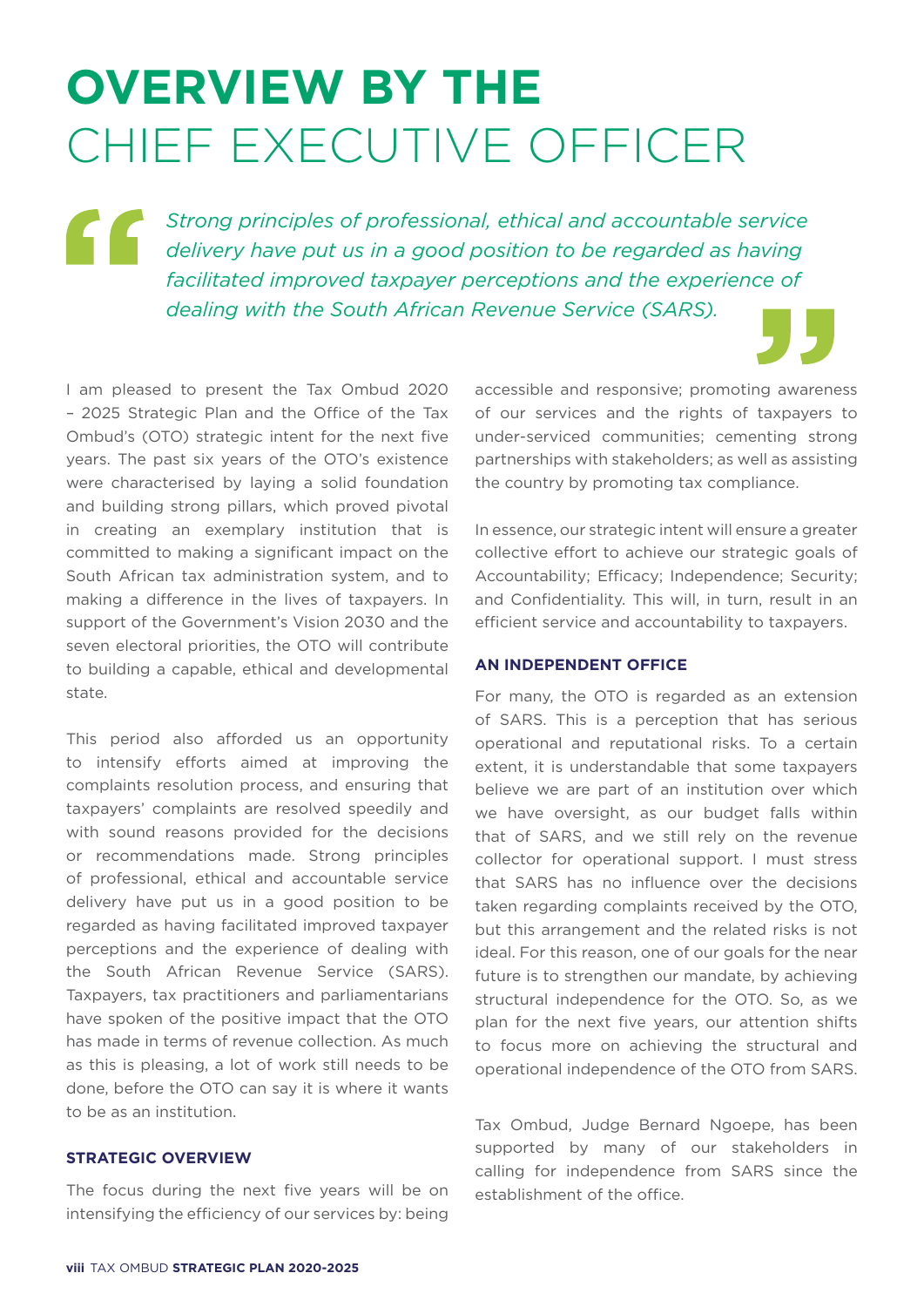#### **ACCOUNTABILITY TO TAXPAYERS**

The service that we provide to taxpayers is very important to the country's coffers, as it contributes to tax compliance. Therefore, it is important that we take accountability for ensuring that taxpayers are treated fairly and that they are aware of their rights as taxpayers, as well as of their tax obligations to the country. A balanced and fair application of the tax administration process can contribute to a culture of tax compliance and increased revenue that can be utilised to the benefit of all citizens. It is thus important that the complaints processes we use to address complaints made by taxpayers against SARS are transparent, fair and efficient.

#### **INTENSIFYING OUR EFFICIENCY**

We have indicated our ambitions and put plans in place to provide a consistently highquality service that is both taxpayer-centric and provided at minimal cost. We will accomplish this by creating an agile organisation that is able to scale efficiently to meet taxpayer demands, by embracing new technologies. We believe that technology can: help simplify our complaints processes and the way that taxpayers interact with the organisation; and improve accessibility and engagement with taxpayers through effective and real-time communication tools. In addition, the effectiveness of our service will ensure that taxpayers are treated fairly. With adequate resources - both financial and personnel - there is no reason why we cannot be a leader in using technology to service our stakeholders and improve our customer-centricity.

The studies we have conducted in the past show that a considerable percentage of our population is still oblivious of the existence of the OTO. This needs to change sooner rather than later. In this regard, the focus in the next five years will be on public relations and using freely available marketing tools, in order to assist Government to reduce expenditure. Judge Ngoepe and his senior leadership team have been most accommodating in being accessible to all media, including the often neglected community radio stations and their print counterparts.

We fully understand the importance and benefits of collaboration. Whilst we have nurtured many mutually beneficial partnerships with stakeholders, there is still room for improvement. The Memorandum of Understanding signed with SARS is already proving beneficial. Our goal is to ensure that we form partnerships and collaborate with more stakeholders in both the private and public sector. We want to see ourselves co-hosting imbizos and other events with various stakeholders to educate taxpayers about our services and to promote these much-needed services.

#### **PROMOTING A SECURE AND CONFIDENTIAL ENVIRONMENT**

Taxpayer information is very important for the OTO, and we will continuously address the evolving threats associated with ensuring that all stakeholder information and communication remains confidential. This will be done by: improving the security and confidentiality of the organisation's information; by utilising the latest technology; and by ensuring that all our employees continue to espouse all our values, including full respect for and adherence to the requirement for confidentiality.

#### **CONCLUSION**

In conclusion, I would like to thank the Tax Ombud and all our colleagues for their efforts to date and urge them to continue the pursuit of excellence when providing service to taxpayers. I would also like to express my gratitude for the contributions made by all our colleagues to the development of this plan, and for providing an excellent service to taxpayers. Our commitment to contributing to a culture of tax compliance is still strong, and we call on all stakeholders to continue supporting our efforts.

Sauce

**GERT VAN HEERDEN** ACTING CHIEF EXECUTIVE OFFICER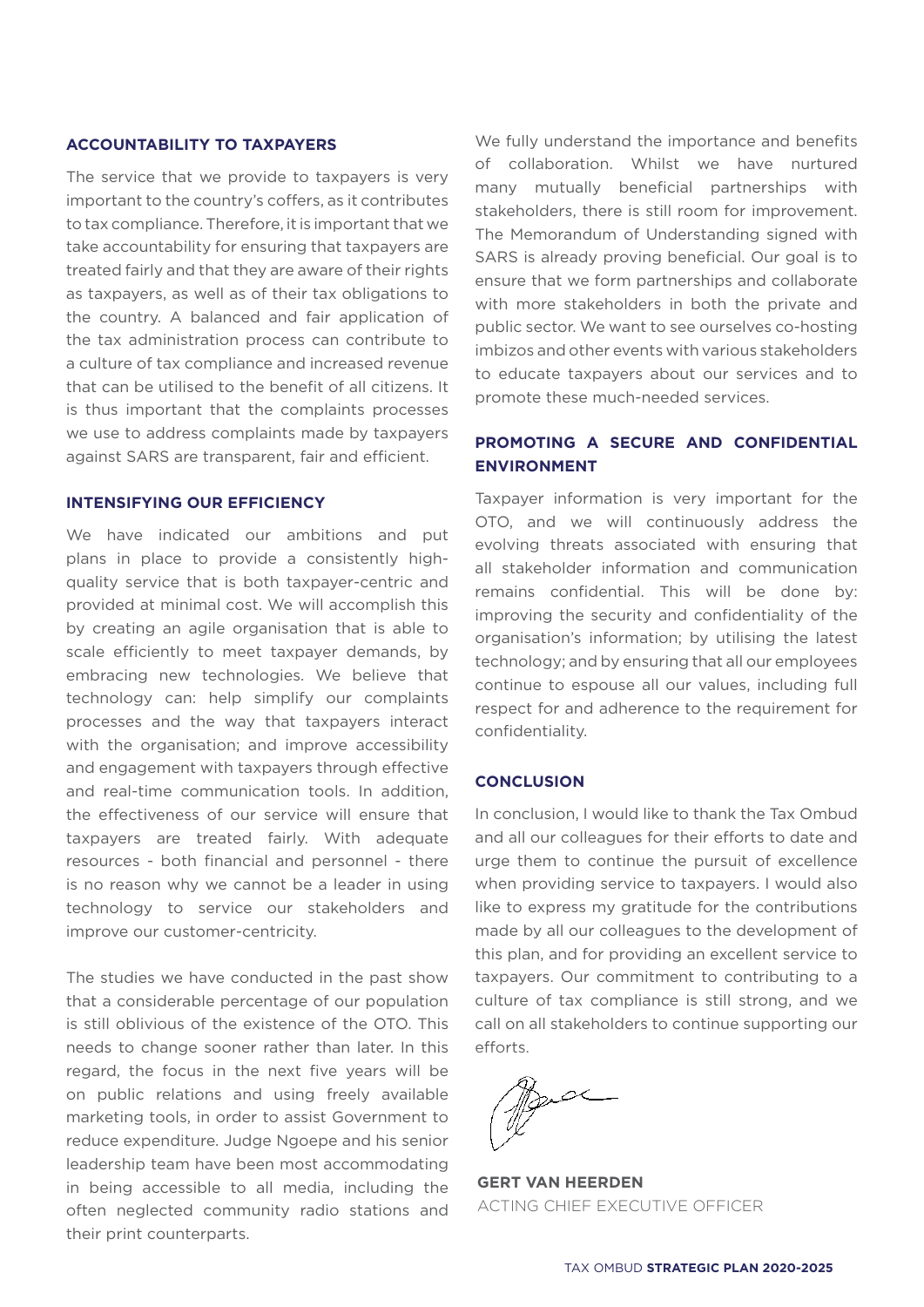## **OFFICIAL SIGN-OFF**

#### **It is hereby certified that this Strategic Plan:**

Was developed by the management team of the Office of the Tax Ombud under the guidance of Minister of Finance: Honourable Tito Titus Mboweni.

Takes into account all the relevant policies, legislation and other mandates for which the Office of the Tax Ombud is responsible.

Accurately reflects the strategic outcome-oriented goals and objectives that the Office of the Tax Ombud will endeavour to achieve in the 2020 – 2025 period.

Duypp

**JUDGE BERNARD NGOEPE** TAX OMBUD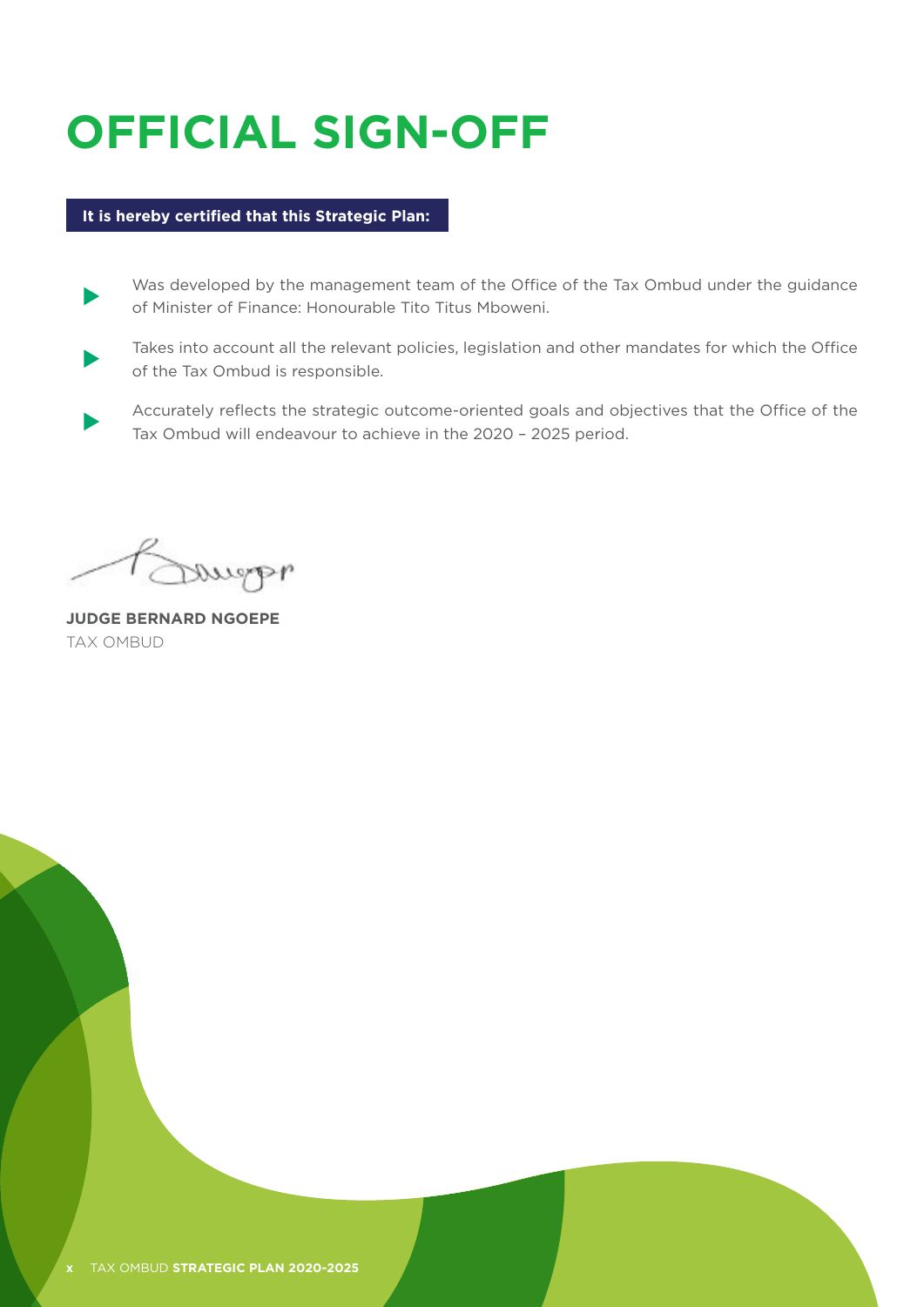## **PART A:** STRATEGIC OVERVIEW

## **1. VISION**

To strengthen taxpayers' trust and confidence in tax administration.

## **2. MISSION**

To be an efficient, independent, impartial and fair redress channel for taxpayers.

## **3. VALUES**



### **ACCOUNTABILITY**

Taxpayers are entitled to a rational and fair reason for decisions and actions taken.



### **INDEPENDENCE**

In dealing with taxpayers' complaints, the Tax Ombud operates independently of SARS.



### **EFFICIENCY**

The Office of the Tax Ombud ensures that all taxpayers' complaints are resolved promptly and efficiently.

### **FAIRNESS**

The Tax Ombud acts in fairness at all times.

## **CONFIDENTIALITY**

The Office of the Tax Ombud holds all communications with taxpayers in strict confidence, unless otherwise authorised by the taxpayer.

## **IMPARTIALITY**

The Tax Ombud will review taxpayer complaints fairly.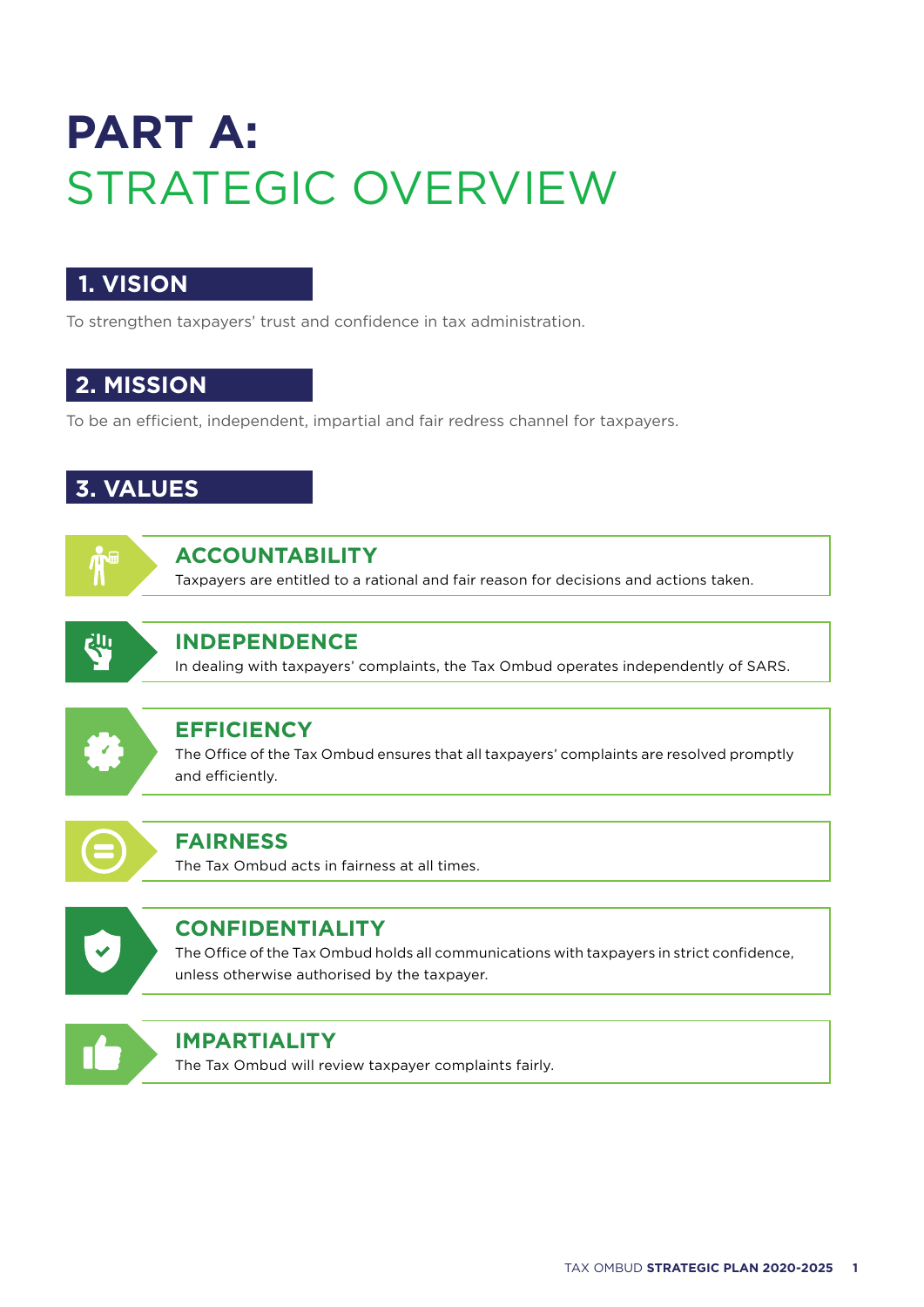## **4. LEGISLATIVE AND** OTHER MANDATES

The OTO complies with the legislative mandates of the Constitution of the Republic of South Africa, Act No 108 of 1996 (the Constitution) and the Tax Administration Act, Act No. 28 of 2011 (TAA).

#### **4.1. CONSTITUTIONAL MANDATE**

In terms of s195 of the Constitution of the Republic Act 108 of 1996, public administration must be governed by the democratic values and principles enshrined in the Constitution, including: a high standard of professional ethics; efficient, economical and effective use of resources; the provision of impartial, fair and equitable service; transparency and accountability.

#### **4.2. TAX ADMINISTRATION ACT 28 OF 2011**

The mandate of the Tax Ombud is to:

- a) Review and address any complaint by a taxpayer regarding a service matter or a procedural or administrative matter arising from the application of the provisions of a tax Act by SARS.
- a) Review, at the request of the Minister or at the initiative of the Tax Ombud, and with the approval of the Minister, any systemic and emerging issue related to a service matter or the application of the provisions of this Act or procedural or administrative provisions of a tax Act.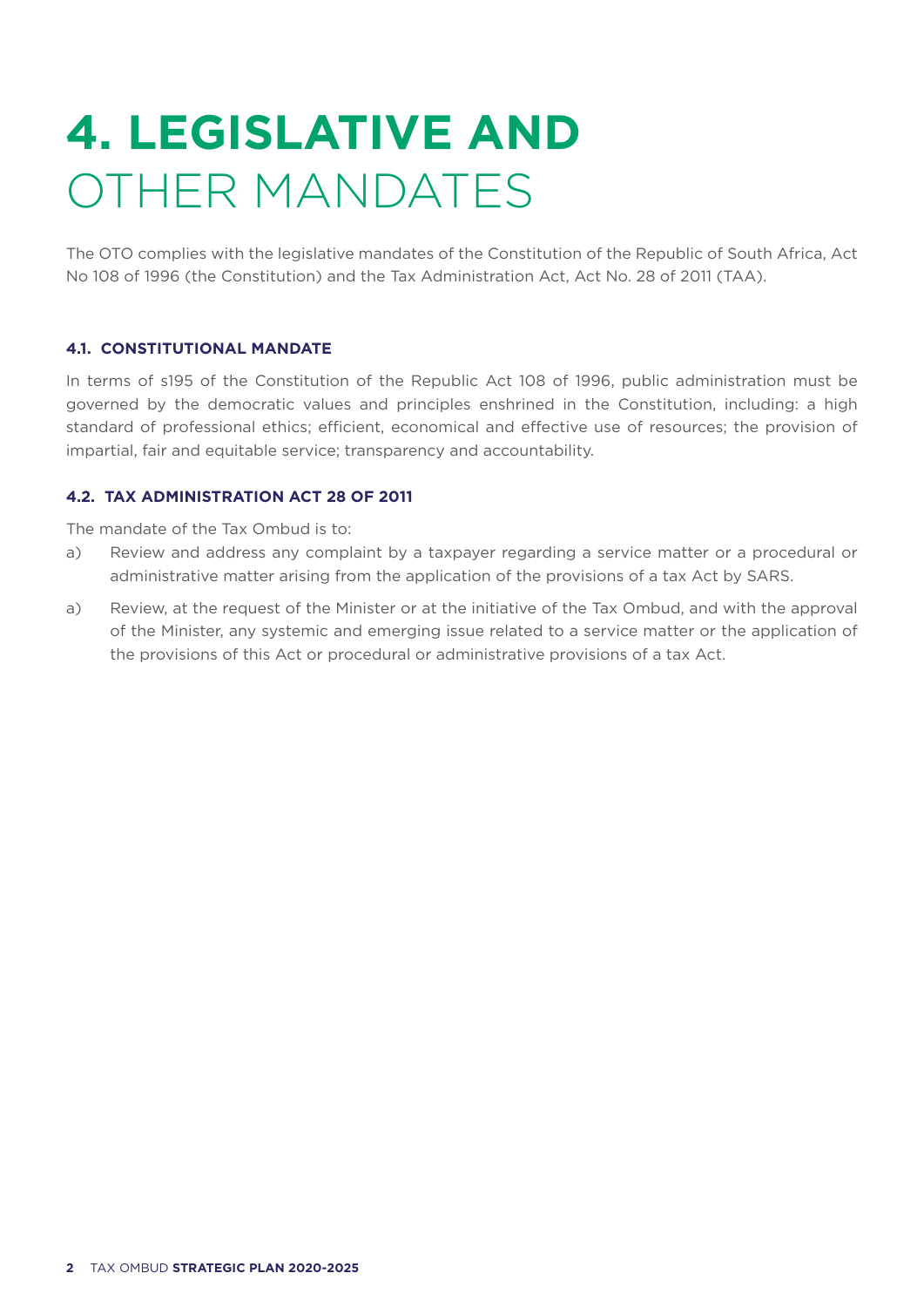## **5. SITUATION** ANALYSIS

The situation analysis for the five-year plan for the Office of the Tax Ombud is based on both local and international financial framework reporting. The situational analysis comprises a PESTEL (political, economic, social, technological, environmental and legal) framework and a SWOT analysis (strengths, weaknesses, opportunities and threats).

#### **5.1. PERFORMANCE ENVIRONMENT**

#### **5.1.1. Political Factors**

- 1) Ombud institutions both local and international promote an open government, and mainly serve to improve the transparency, accountability and responsiveness of the public sector. But they also serve to: increase trust; fight corruption; improve citizen participation; and improve the effectiveness and efficiency of the public sector. With citizen being conscious of and sensitive to corruption, it is important that the OTO actively demonstrates ethical leadership.
- 2) In general, support and guidance from the Minister of Finance and the Government is important for the OTO to successfully achieve its mandate.
- 3) The general political climate in South Africa is stabilising, and there is a need to grow the economy and ensure that the public is tax compliant.
- 4) During the 2019 Medium Term Budget Policy Statement, the Minister of Finance stated that tax policy measures to raise the R15 billion tax increase for 2020/21 will be announced in the 2020 Budget. These tax policy proposals are designed to raise additional tax revenue, and reflect the government's commitment to narrow the budget deficit and stabilise government debt. As a result, there will be more revenue collection pressure on SARS, and this will most likely result in more complaints by taxpayers against SARS regarding services or procedural, administrative processes not being followed properly.
- 5) The Commission of Inquiry into Tax Administration and Governance, has recommended steps to improve governance at SARS. SARS is strengthening its operations by, amongst others, reestablishing the Large Business Centre (LBC) and setting up a dedicated unit to tackle syndicated tax evasion. SARS has re-established the LBC, which will likely result in the Office receiving complex tax complaints.
- 6) The Minister of Finance will introduce legislative amendments to implement the recommendations of the SARS Commission and to strengthen tax administration and the capacity of SARS. Changes to the tax administration system may result in new complaints from taxpayers.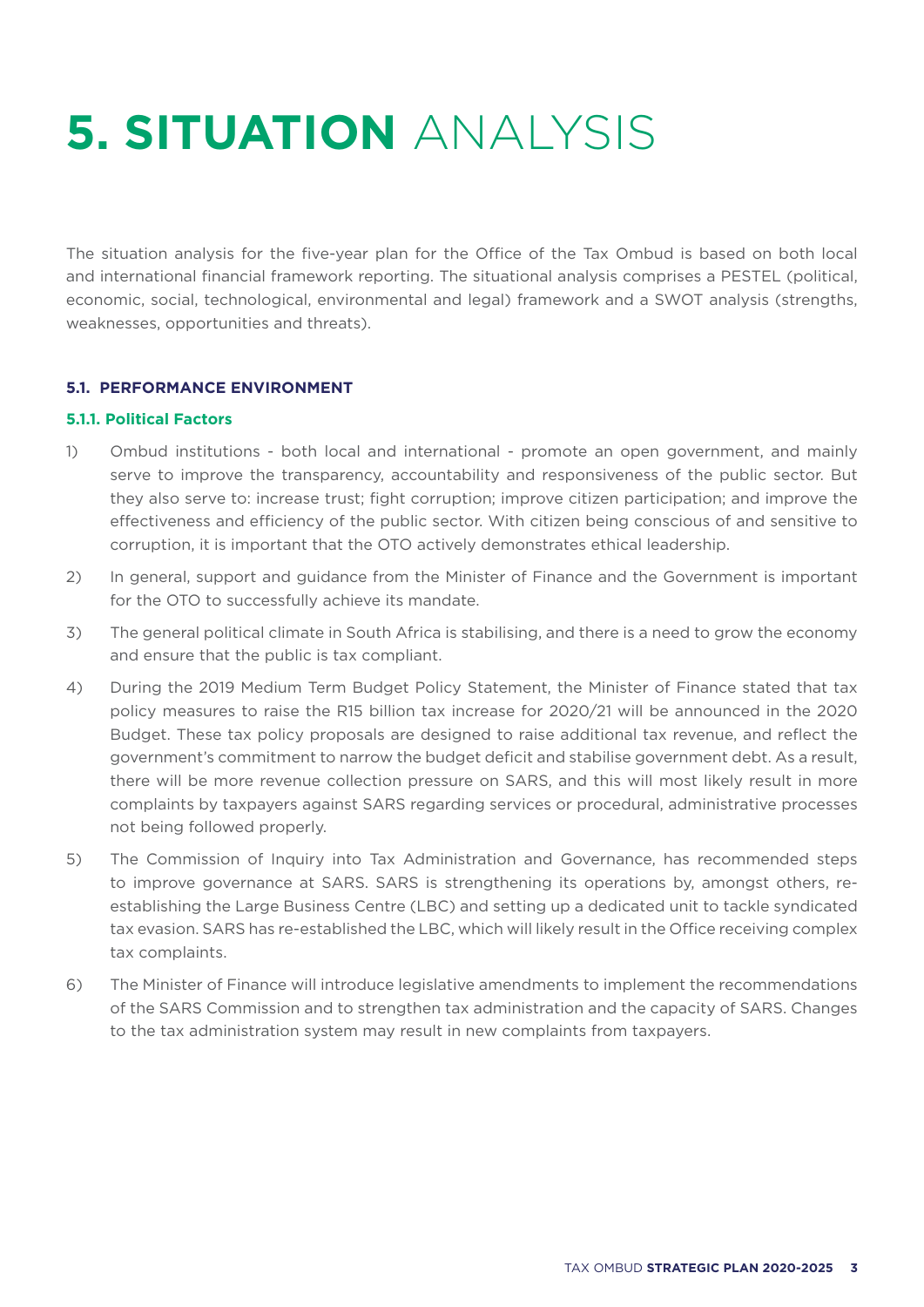#### **5.1.2. Economic Factors**

1) GDP growth has been revised down since the 2018 Medium Term Budget Policy Statement (MTBPS), due to the fragile recovery in employment and investment, and a less supportive global trade environment. Real GDP growth for 2019 is expected to reach 1.5 per cent and to improve moderately to 2.1 per cent in 2021.

Taxpayers are being challenged by low levels of economic growth and policy uncertainty. This will impact on the OTO in several of ways:

- Increasing public interest in tax administration and public expenditure, which will require the OTO to maintain exceptional transparency and corporate governance.
- There is a high probability of the volume of complaints increasing, as taxpayers and businesses seek to minimise their tax burden, or SARS becoming more 'aggressive' with tax collection.
- Reported practices, such as holding back VAT refunds, may increase the likelihood of businesses seeking intervention by the OTO.
- 2) The public and private sectors seek to grow the South African economy significantly through entrepreneurship and small business development. However, many new entrants to the formal economy may have a limited understanding of the tax administration system, which may result in complaint volumes increasing.
- 3) High compliance and statutory cost requirements, such as VAT registration for small and medium firms, will hinder or limit the contribution to economic growth. These costs could result in the closure of firms. Complaints are likely to increase, due to a lack of knowledge and understanding by taxpayers of taxation requirements.
- 4) Increasing strain on the South African fiscus also means that financial resources will continue to be constrained. Therefore, the operations of the OTO will require ongoing optimisation to ensure maximum efficiency.
- 5) Tax fraud, such as with VAT refunds, is likely to increase refunds due to taxpayers, which will subsequently increase complaints received by the OTO from taxpayers.

#### **5.1.3. Social Factors**

- 1. Taxpayers are expecting easier accessibility when dealing with government and its associated administrative agencies. They are demanding a customer-centric approach that includes:
	- ► Easy access via the web, either through a portal or web apps.
	- Simple processes that require minimal information, and that are all accessible online.
	- ► Continuous and instantaneous feedback on process status.
	- ► The ability to engage with knowledgeable agents who can resolve queries at the first point of contact.
	- Quick turnaround times, with promises being met consistently.
- 2) The demand for the OTO to adapt its service offering to meet taxpayers' expectations is increasing, including the provision of eChannels, simplification and speed.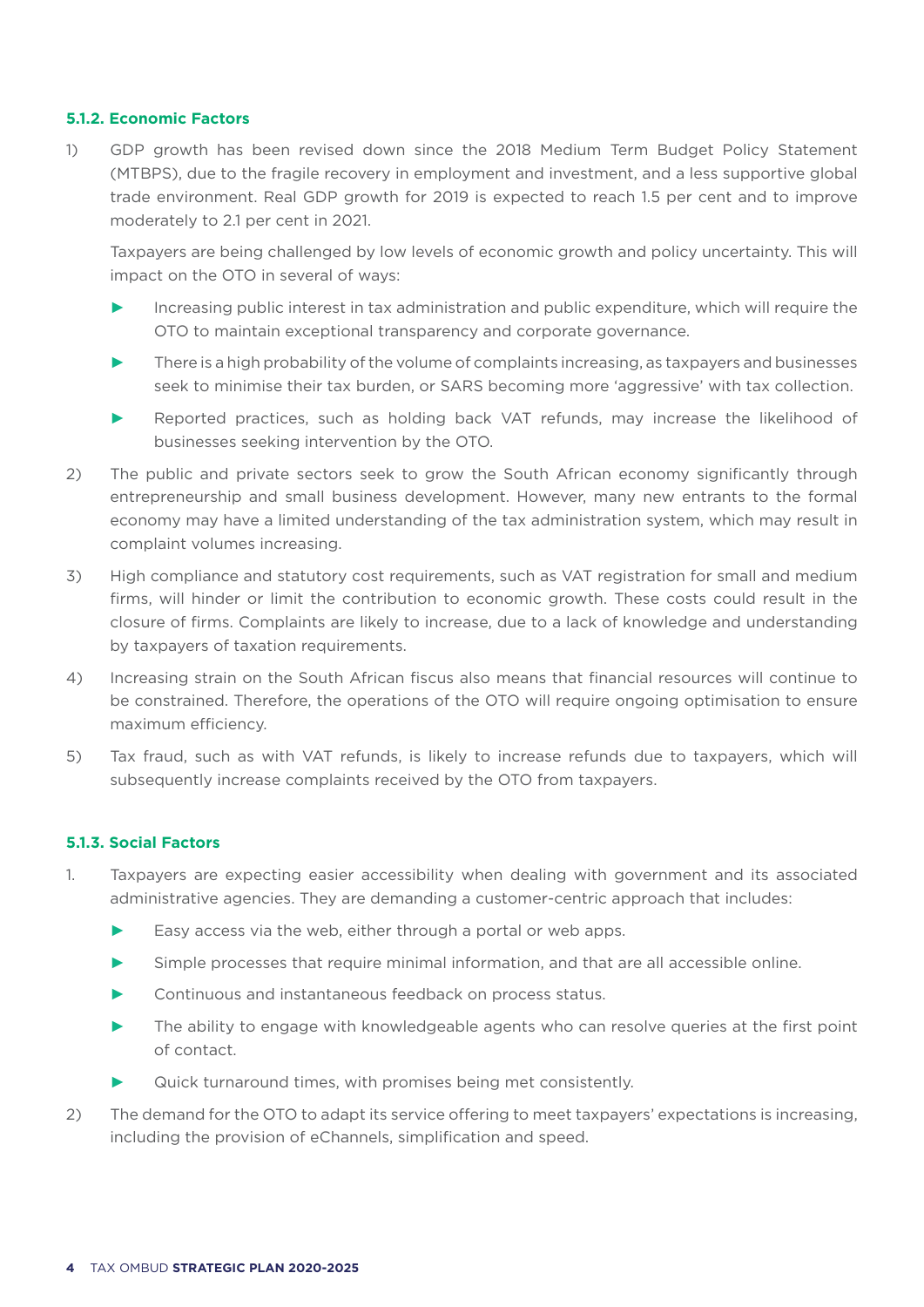- 3) When developing channels of engagement, the OTO will continue to recognize that accessibility to online services is not common in rural areas and it will adapt its approach in line with its mandate. This means ensuring an appropriate mix of online and physical services.
- 4) Recognising that the complexity of the tax administration and the lack of familiarity with the process for many, requires a personal approach that will help build understanding and trust, and, in turn, confidence in the tax administration system.

#### **5.1.4. Technological Factors**

- 1. Taxpayers are becoming increasingly comfortable with engaging electronically, via multiple channels, which creates opportunities to extend access via eChannels.
- 2. Social media is allowing customers to report poor service immediately, and bad brand publicity can go viral almost instantly. The OTO will need to be equipped to maximise the impact of social media and have strategies in place to manage negative publicity.
- 3. The growing use of eChannels is also increasing the opportunities for cyber-crime, and this will require the OTO to respond by ensuring appropriate levels of electronic security.
- 4. The introduction of new digital channels will also provide opportunities for improved access for taxpayers, and will potentially allow for innovative working practices among staff. These services would allow for increased operational flexibility, such as working from home, extended operating hours and face-to-face services provided via eChannels.
- 5. SARS is continuously improving its information technology (IT) systems, which might be a challenge for taxpayers who are less technologically aware or not aware at all. Technologically-challenged taxpayers are more likely to raise invalid complaints against SARS and subsequently to the Office of the Tax Ombud.

#### **5.1.5. Environmental Factors**

The objective of the government's National Climate Change Response white paper is to effectively manage the inevitable climate change impacts through interventions that build and sustain South Africa's social, economic and environmental resilience and emergency response capacity. It recognises that public finance can support climate change through the procurement of sustainable technologies by government, as well as by developing catalytic projects and programmes.

#### **5.1.6. Legal Factors**

The OTO is unable to enter into contractual agreements on its own and without the assistance of SARS; however, the awaited amendments to the legislation may favour structural independence of the OTO. Increasing public interest in law-making provides an opportunity for the OTO to promote its independence and, in turn, trust in the tax administration system.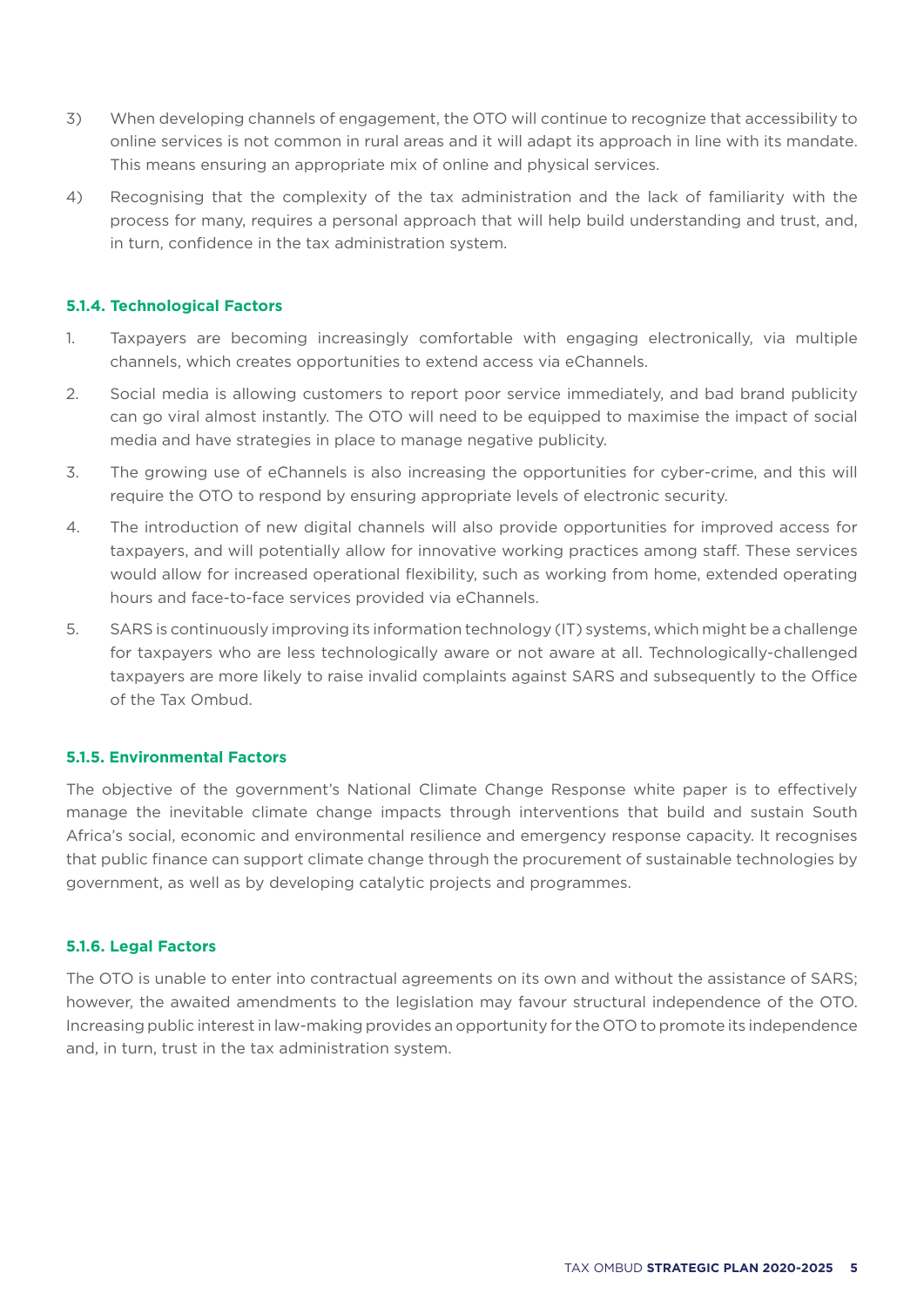#### **5.1.6. SWOT Analysis**

In analysing strengths, weaknesses, opportunities and threats, past surveys and studies done by the Office were utilised. These include an employee engagement survey, a capacity study, and a customer satisfaction and brand equity survey.

#### **STRENGTHS**

- Strong and respected leadership.
- Growing brand recognition, media presence and stakeholder collaboration, with the major attributes of the Office identified by respondents in a recent independent survey being:
	- Knowledgeable (68%).
	- Competent, skilled and professional staff (65%).
	- Sincere, honest and truthful (65%).
- A good reputation and being respected (64%).
- Committed to continuous staff development.
- ► Open door policy for taxpayers, as no appointment is needed to visit the Office.
- ► Commitment to taxpayer education and awareness of the Office and its functions.
- Qualified, committed and dedicated employees.
- Ability to deliver services optimally with minimum resources.
- Good relationships and collaboration with major stakeholders, including public and private sector groups.

#### **WEAKNESSES**

- Under-utilisation of available technical skills.
- A low staff net promoter score of -28. Employee engagement requires greater focus, as indicated by the Employee Net Promoter Score (ENPS) of -28. While career growth and the work environment were ranked highly, the survey showed that greater focus is required in terms of:
	- team engagement
	- collaboration
	- autonomy.
- A low taxpayer net promoter score of -3. The rating system that the OTO uses to measure customer satisfaction, from people who have made use of the OTO's service, delivered a score of -3. This indicates the need for further improvement in terms of:
	- Becoming more taxpayer-centric through improved turnaround times and simpler processes.
- The lack of automation of the complaints system (technology deficiency).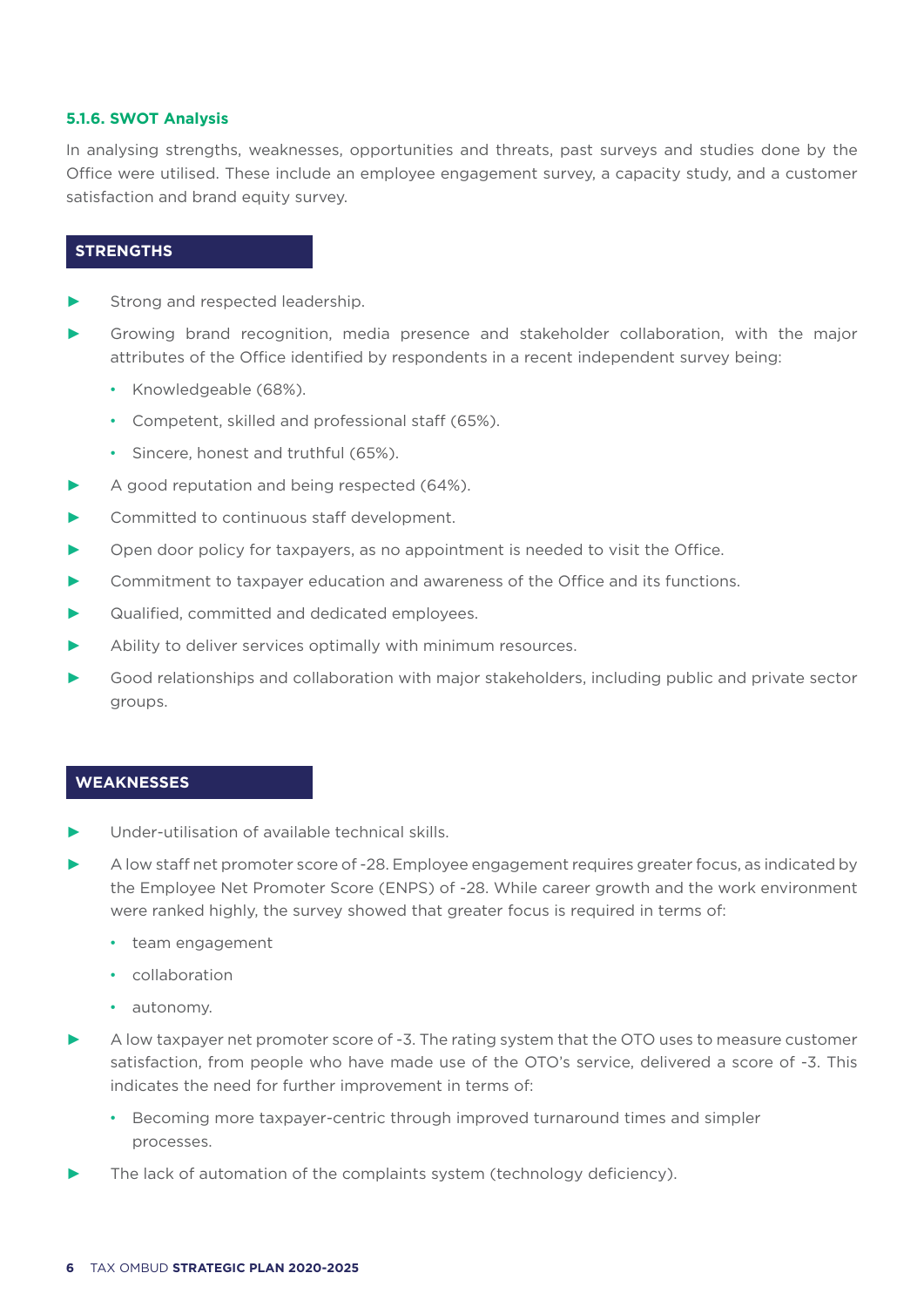#### **OPPORTUNITIES**

- Promote employee engagement.
- Advocate for a structurally independent organisation.
- Develop a human resources strategy.
- Improve technology:
	- Provide service via online lodging of complaints, and increase the number of digital channels used.
	- Improve the complaints management process.
- Collaborate with SARS on taxpayer awareness, engagement and education.
- Gauge and improve customer satisfaction with the OTO's services.

#### **THREATS**

- Delays by SARS in finalising taxpayer complaints submitted to the OTO within a stipulated timeframe materially diminishes taxpayer confidence in the system.
- Lack of awareness and understanding among taxpayers about the SARS complaints management process and procedures leads to taxpayers submitting complaints to the Office of the Tax Ombud prematurely.
- The growing prevalence of social media may dramatically increase the risk of wrong or inaccurate perceptions being created about the OTO through social media platforms, which, again, undermines trust and confidence.

The rapidly evolving threat of IT crimes means that the OTO will require regular assurance that its systems, processes and policies are suitably configured, to minimise the risk of a confidentiality breach. Funding will be needed to address identified weaknesses, as a single breach may destroy the reputation of the OTO.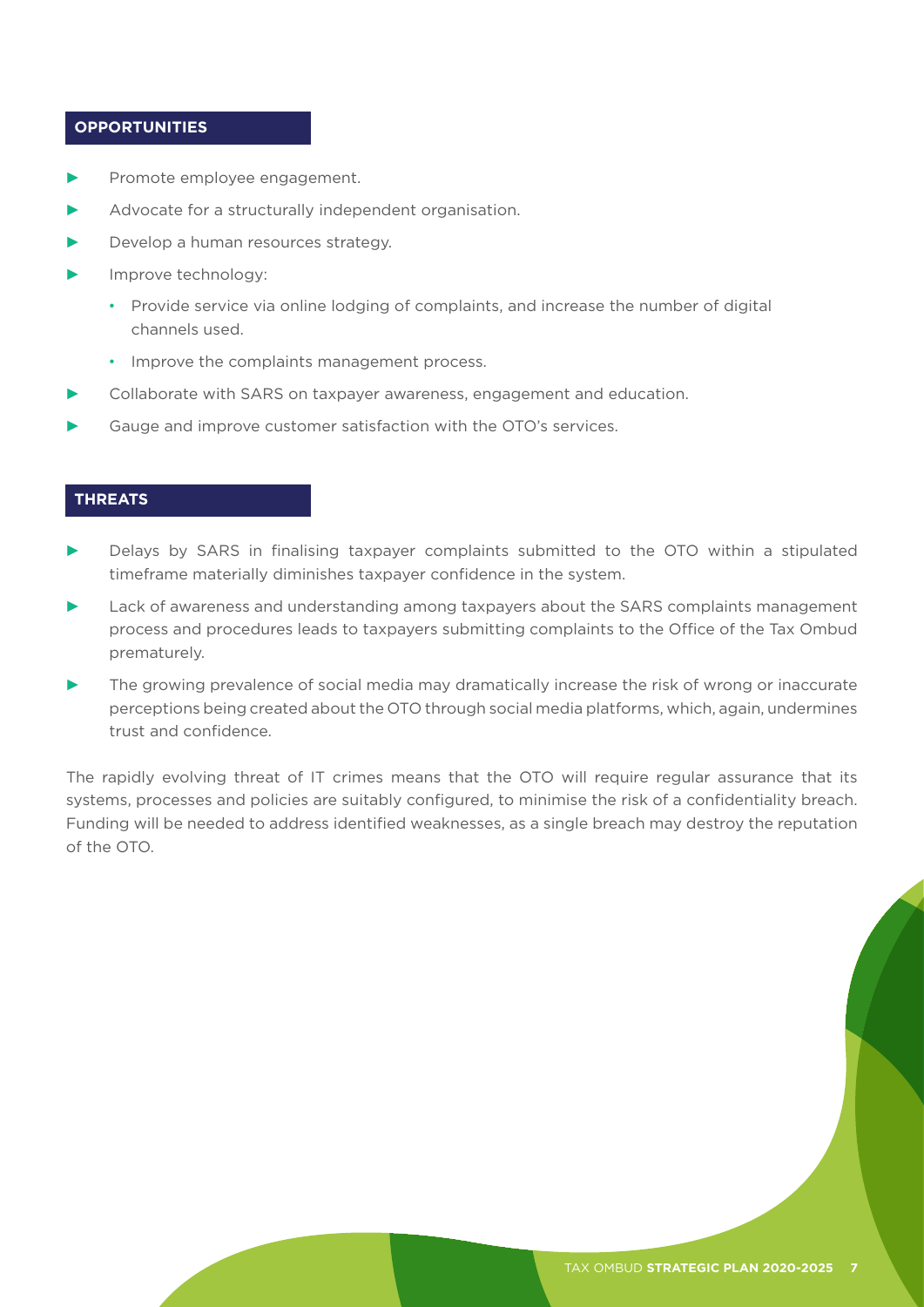#### **5.2. ORGANISATIONAL ENVIRONMENT**

The OTO is led by the Tax Ombud, who is supported by the Chief Executive Officer.

The Office consists of four business units, as per the approved structure. These business units are Operations, Office Enablement, Legal Services, and Communications and Outreach. They report to the Chief Executive Officer. The diagram provided below depicts the structure of the OTO:



The service rendered by the OTO is labour National Treasury is encouraging government intensive; therefore, human capital will continue to institutions to cut their budgets over the next play a vital role in the achievement of the mandate of the organisation. As a result, personnel cost less. The OTO's financial resources are currently represents 72% of the total allocated budget.

An increase in demand for the services rendered by the OTO will require additional human resources, to render the service optimally.

three financial years and to also do more with constrained and it will be difficult to reduce the budget allocation.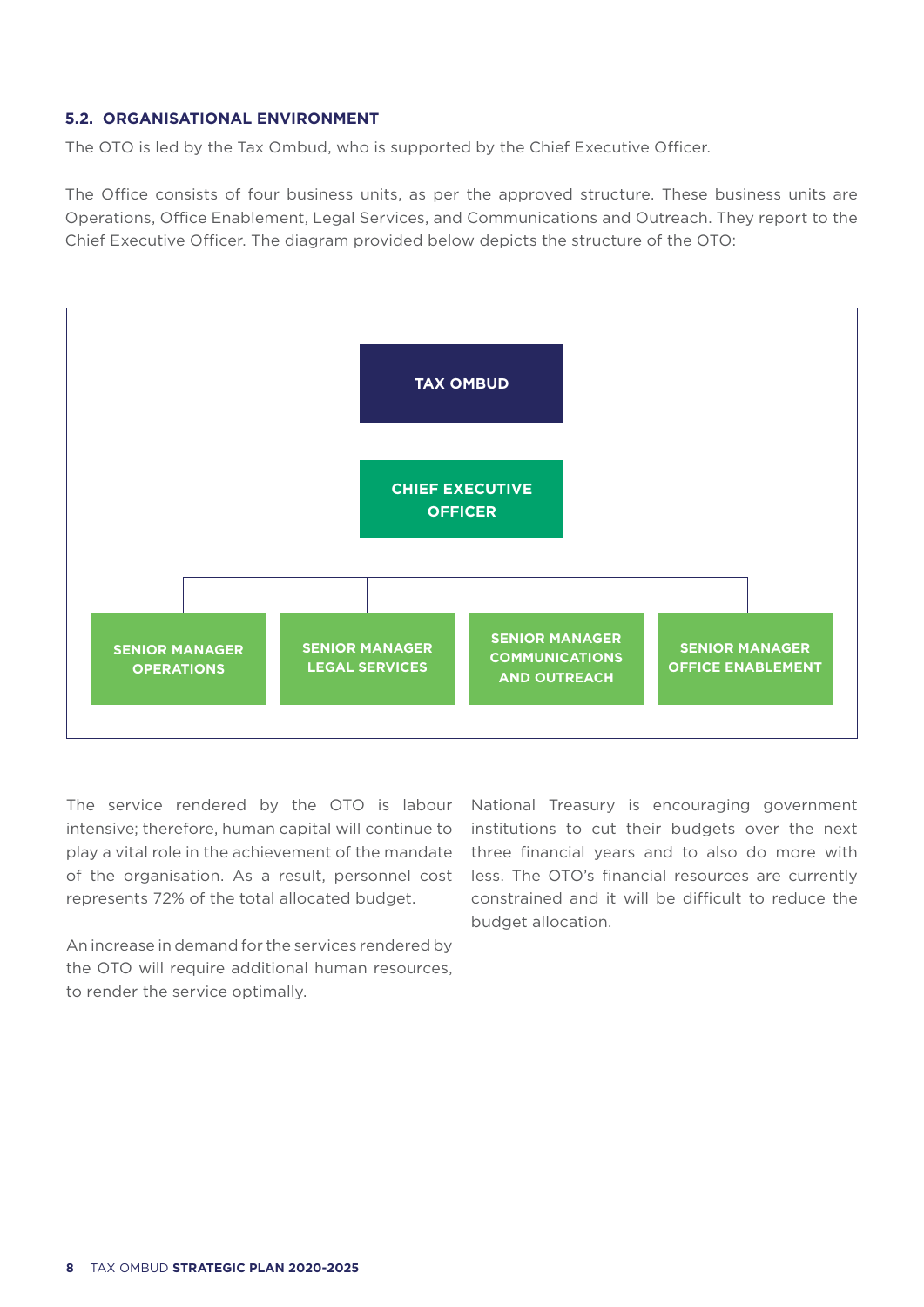#### **5.3. STRATEGIC PLANNING PROCESS**

The Tax Ombud Strategic Plan for 2020 - 2025 was developed in consultation with both internal and external stakeholders. Individual business units held their planning sessions, with Office Enablement in attendance to guide the process and obtain plans for the next five years. The output of the individual units was consolidated and tabled at the Senior Management Strategic Planning Session that was held on 28-29 October 2019. The session was led by the Acting Chief Executive Officer.

National Treasury was invited to attend and was represented by the Public Entity Oversight Unit (PEOU). Contributions from the PEOU were noted and taken into consideration during development and finalisation of the plan. The Tax Ombud attended the session to give guidance and to clarify the direction that the Office must take going forward.

The OTO identified a number of pillars to drive its strategic intent for the next five years, including:

- The Office must acquire its structural independence.
- The Office must be accessible to all citizens.
- The Office must contribute to the culture of tax compliance through the services that it renders.

After the Senior Management Planning Session, risks that could affect the identified objectives were identified and action plans outlined by management to minimise the risks.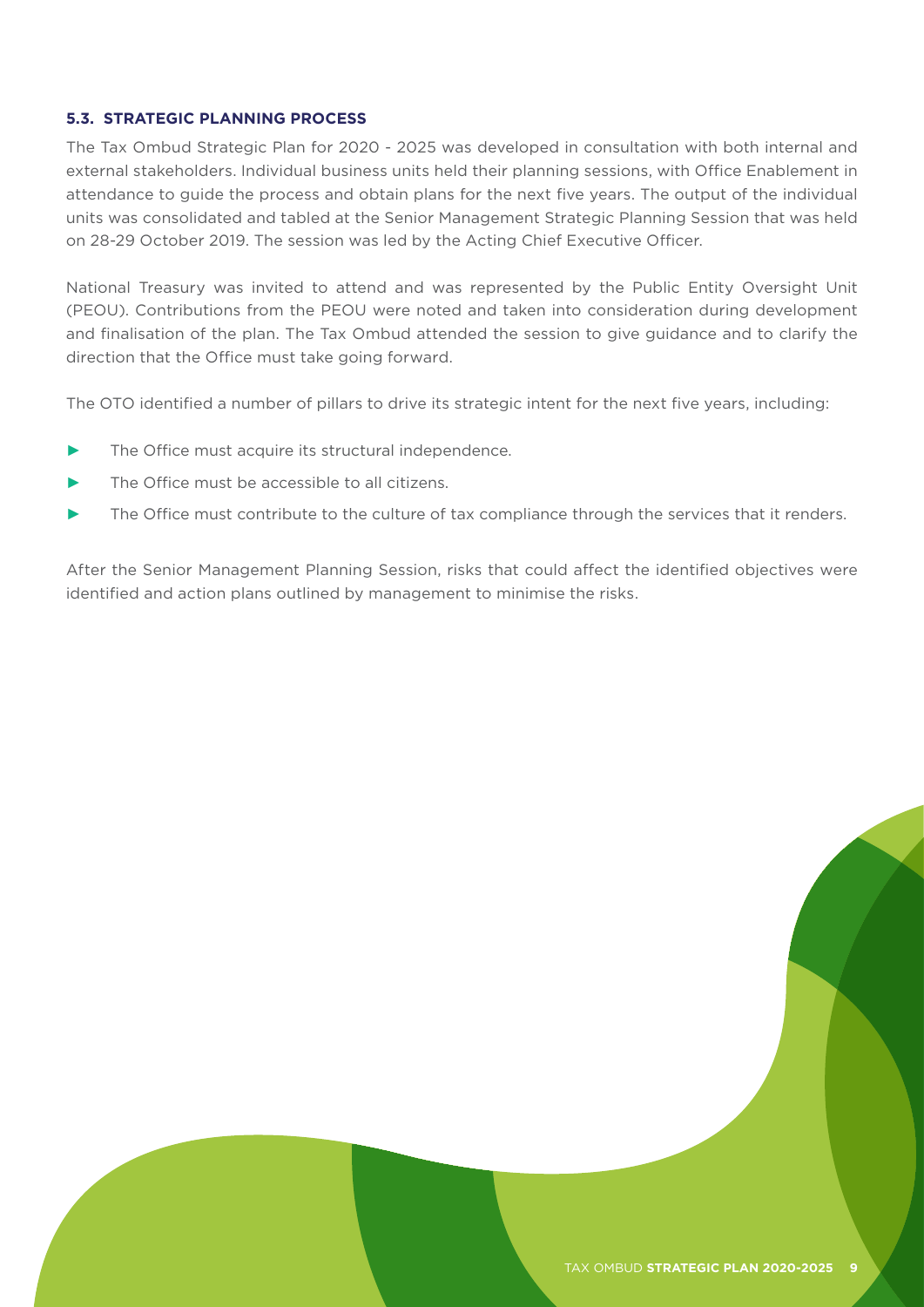#### **5.4. COMPLAINTS RESOLUTION PROCESS**

#### **OUR CORE PROCESS**

To deliver against the legislative and other mandates, we follow a simple process with clearly defined operational targets. It consists of the following process steps:

#### **01. Acknowledge complaint:**

We undertake to acknowledge receipt of a complaint within two days of receiving it.

#### **02. Review complaint:**

We undertake to complete a review of a complaint within eight days from the date of acknowledgement of receipt:

- For accepted cases, we send a recommendation to SARS for consideration, and notify the complainant accordingly.
- For rejected and terminated cases, we provide an outcome of the review to the complainant.

#### **03. Closeout report received:**

SARS considers our recommendations and responds with a closeout report. This step of the process is not within our control and the time-scale may vary.

#### **04. Closeout report actioned:**

Within four days of receiving the close-out report, we verify if the close-out report is aligned with our recommendations and communicate the outcome to the complainant.

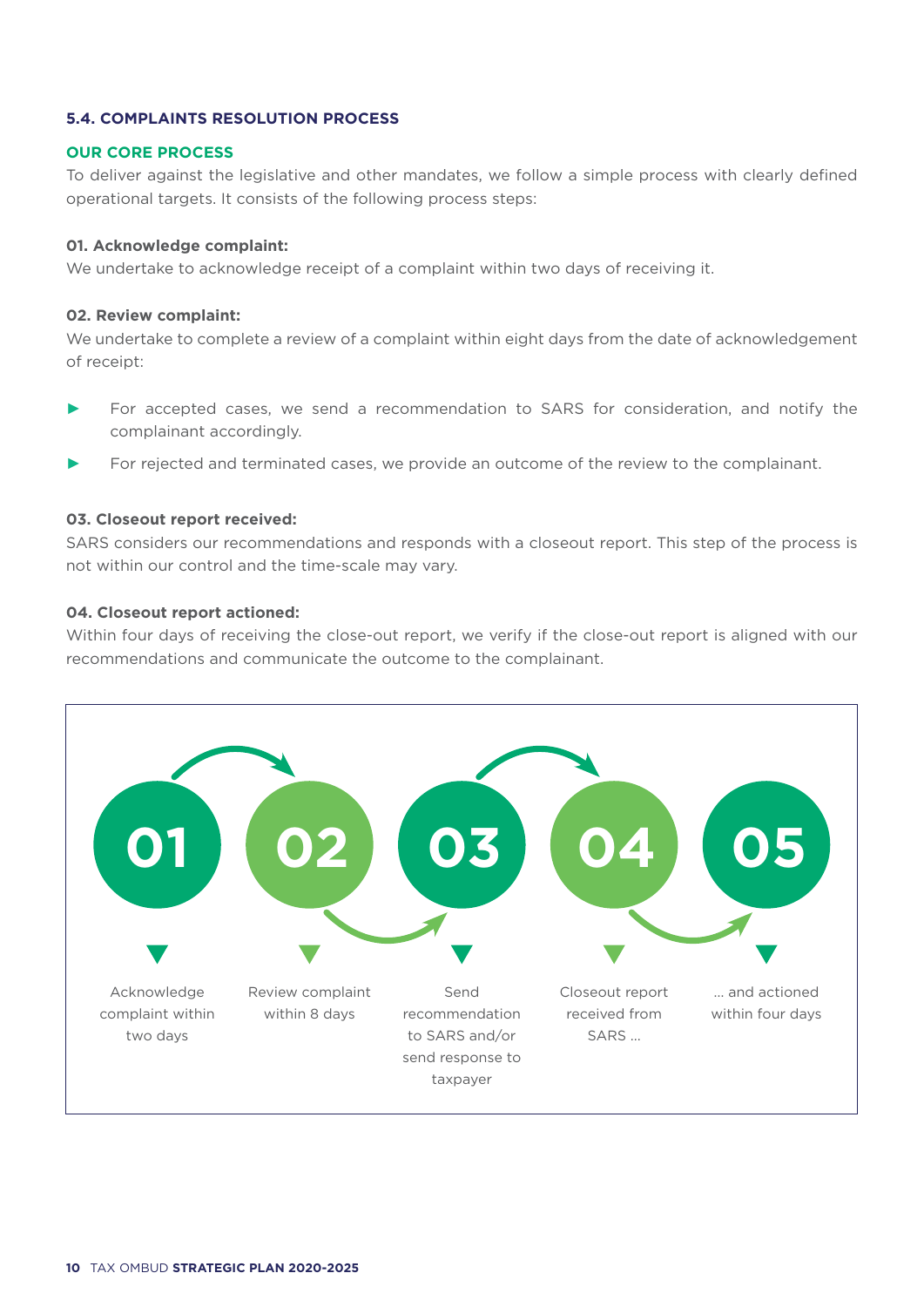## **6. STRATEGIC OUTCOME-**ORIENTED GOALS

| <b>STRATEGIC</b><br><b>GOALS</b> | <b>GOAL STATEMENT</b>                                                                                                                            | <b>LINK TO KEY PERFORMANCE AREA</b><br>/ STRATEGIC OBJECTIVE                                             |  |  |
|----------------------------------|--------------------------------------------------------------------------------------------------------------------------------------------------|----------------------------------------------------------------------------------------------------------|--|--|
| Accountability                   | Ensure a balanced and fair application of the<br>tax administration process and contribute to                                                    | Review and address complaints by<br>taxpayers against SARS.                                              |  |  |
|                                  | a culture of tax compliance.                                                                                                                     | Contribute to the improvement of the<br>tax administration system and build<br>confidence in the system. |  |  |
| Efficacy                         | Provide a consistently high-quality service<br>that is taxpayer-centric and provided at<br>minimal cost.                                         | Create an agile organisation that can<br>scale efficiently to meet taxpayer<br>demands.                  |  |  |
|                                  |                                                                                                                                                  | Promote stakeholder engagement and<br>collaboration.                                                     |  |  |
| Independence                     | An Office of the Tax Ombud that is<br>independent structurally and operationally,                                                                | Optimise governance structures, risk<br>management and business processes.                               |  |  |
|                                  | so as to limit the risk of perceived bias.                                                                                                       | Enhance and strengthen the mandate of<br>the Office of the Tax Ombud.                                    |  |  |
| Security and<br>Confidentiality  | To continuously address the evolving<br>threats associated with ensuring that all<br>information data and communications<br>remain confidential. | Maintain security and confidentiality of<br>organisational information.                                  |  |  |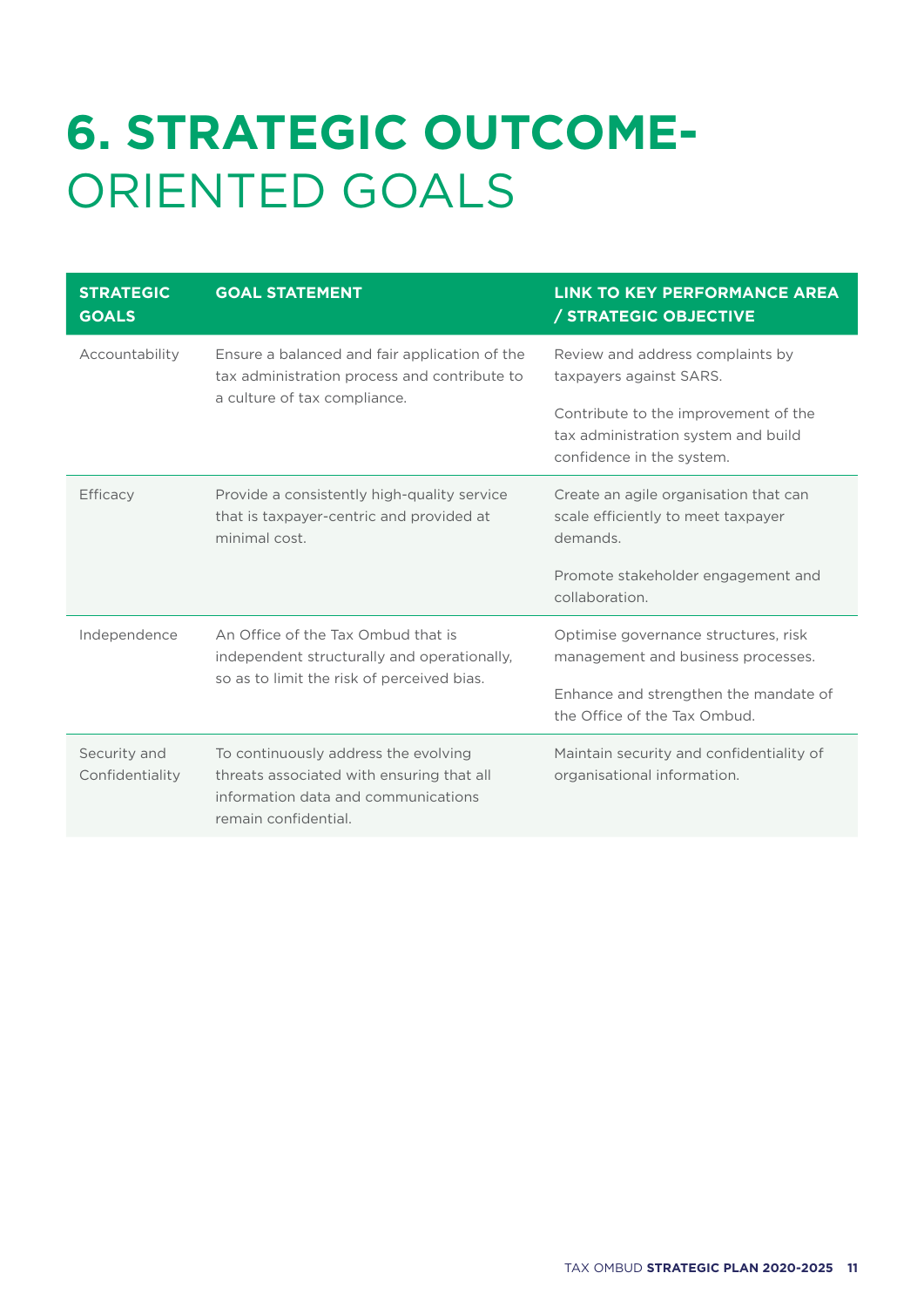## **7. OFFICE OF THE TAX OMBUD**  STRATEGIC OBJECTIVES FOR 2020-2025

This Medium Term Strategic Framework (MTSF) 2019-2024 is the manifestation of the plan for the NDP Vision 2030 and for the implementation of the electoral mandate of the sixth administration of government. The MTSF 2019-2024 lays out the package of programmes that clearly define how to implement Vision 2030 and the seven electoral priorities adopted by Government, and the OTO most play its part and contribute to building a capable, ethical and developmental State.

**The Office of the Tax Ombud identified seven strategic objectives for implementation over the MTSF period as detailed below:**

| <b>1. STRATEGIC</b><br><b>OBJECTIVE</b> | <b>REVIEW AND ADDRESS COMPLAINTS BY TAXPAYERS AGAINST SARS.</b>                                                                                                                                                                                 |
|-----------------------------------------|-------------------------------------------------------------------------------------------------------------------------------------------------------------------------------------------------------------------------------------------------|
| Objective Statement                     | The OTO will review 98% of complaints received from taxpayers within eight<br>working days from the date the complaint is captured, and communicate the<br>outcome within four days from the date the closeout report is received from<br>SARS. |
| <b>Baseline</b>                         | 95% of complaints are captured and acknowledged within two working days.<br>The OTO reviewed 93% of complaints within eight days of the date that a<br>complaint is captured.<br>Finalised 83% of the SARS closeout reports within four days.   |
| <b>Planned Activities</b>               | Implement an efficient complaints review plan that will ensure that complaints<br>are reviewed within eight days.<br>Implement a complaint management framework that will improve the feedback<br>provided to taxpayers.                        |
| Goal                                    | Accountability                                                                                                                                                                                                                                  |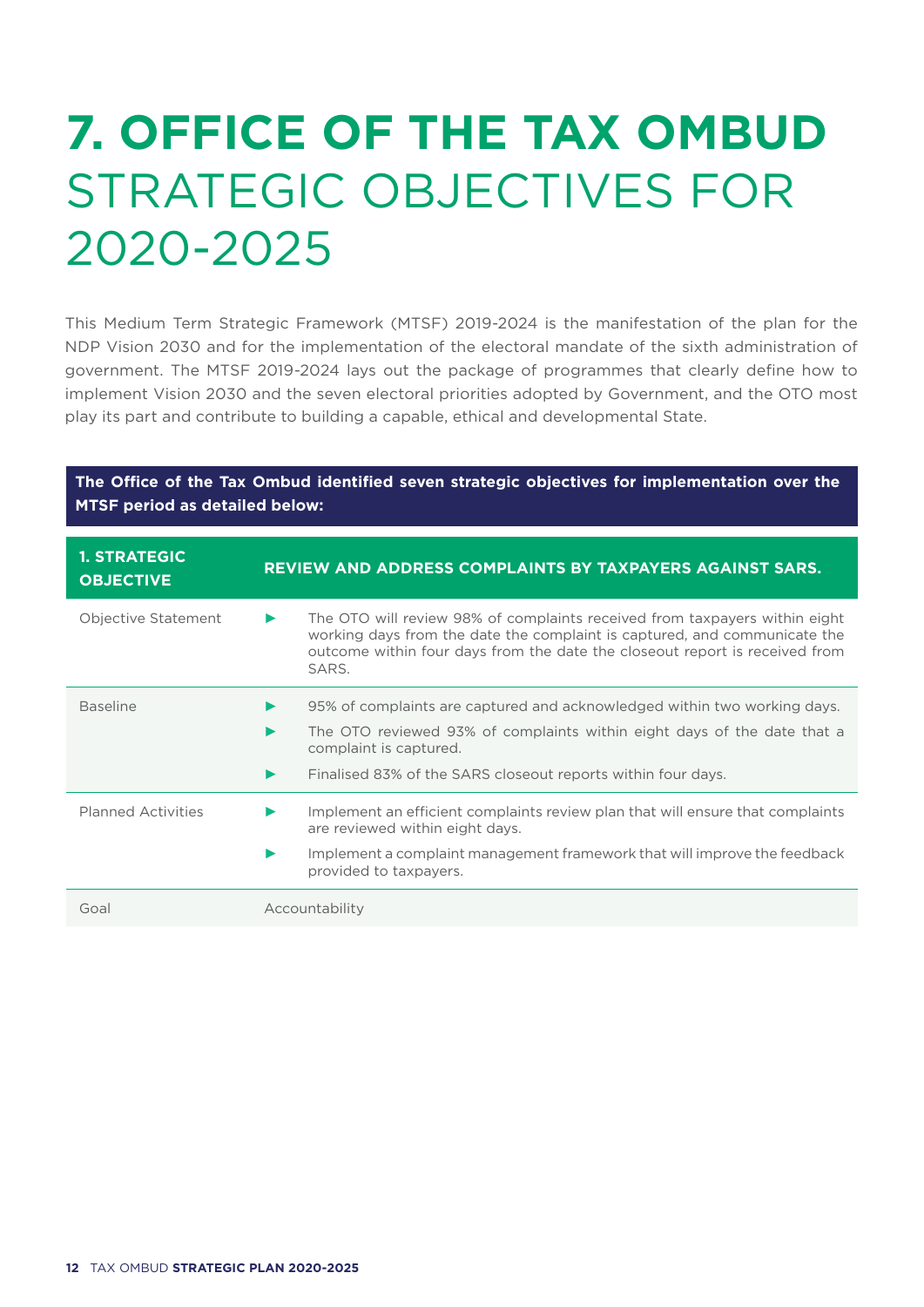| <b>2. STRATEGIC</b><br><b>OBJECTIVE</b> | <b>CONTRIBUTE TO THE IMPROVEMENT OF THE TAX ADMINISTRATION SYSTEM</b><br>AND BUILD CONFIDENCE IN THE SYSTEM.                                                                 |
|-----------------------------------------|------------------------------------------------------------------------------------------------------------------------------------------------------------------------------|
| Objective Statement                     | Identify and investigate systemic issues for improved tax administration.                                                                                                    |
|                                         | To promote fairness in the administration of the tax system, by being an<br>impartial redress mechanism.                                                                     |
| <b>Baseline</b>                         | Delayed tax refund report.                                                                                                                                                   |
|                                         | Identified systemic issues were investigated within three months.                                                                                                            |
| <b>Planned Activities</b>               | Implement a framework to identify systemic issues from the complaints<br>received, internal review committees, stakeholder feedback and requested /<br>approved by Minister. |
|                                         | Introduce a monitoring and evaluation plan to comply with the turnaround<br>times for completing systemic investigation reports.                                             |
|                                         | Develop and promote a tax compendium of the rights and obligations of<br>taxpayers.                                                                                          |
| Goal                                    | Accountability                                                                                                                                                               |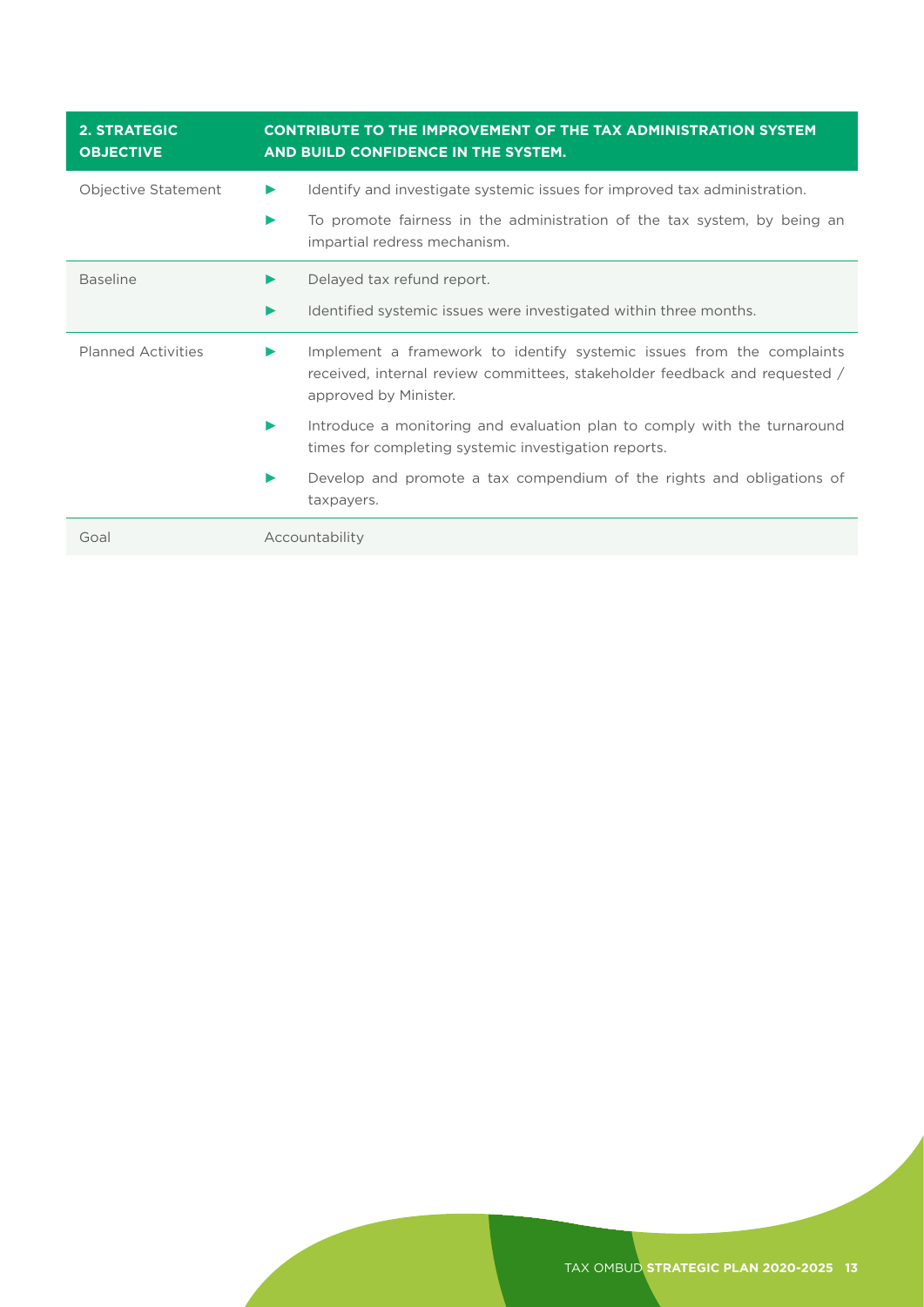| <b>3. STRATEGIC</b><br><b>OBJECTIVE</b> | CREATE AN AGILE ORGANISATION THAT CAN SCALE EFFICIENTLY TO<br><b>MEET TAXPAYER DEMANDS.</b>                                                                                                                |  |  |  |  |  |  |  |
|-----------------------------------------|------------------------------------------------------------------------------------------------------------------------------------------------------------------------------------------------------------|--|--|--|--|--|--|--|
| Objective Statement                     | To provide an efficient real-time quality communication process that is<br>▶<br>responsive and promotes clarity of information.                                                                            |  |  |  |  |  |  |  |
| <b>Baseline</b>                         | Social media engagement to promote the services of the OTO.                                                                                                                                                |  |  |  |  |  |  |  |
|                                         | 63% satisfactory rating for the complaint resolution process.                                                                                                                                              |  |  |  |  |  |  |  |
|                                         | Current employee engagement survey with an Employee Net promoter score<br>of -28.                                                                                                                          |  |  |  |  |  |  |  |
|                                         | A brand recognition survey with a Customer Net promoter score of -3.                                                                                                                                       |  |  |  |  |  |  |  |
|                                         | The OTO will reduce the cost of reviewing and resolving complaints by 5% over<br>the strategic period, from the current base cost of R1744 per case.                                                       |  |  |  |  |  |  |  |
|                                         | The OTO published four external newsletters in the previous financial year<br>2018/2019.                                                                                                                   |  |  |  |  |  |  |  |
| <b>Planned Activities</b>               | Implement a five-year digital framework through continuous interactive<br>▶<br>online platforms that will improve the OTO's brand presence, and promote<br>accessibility of its services to all taxpayers. |  |  |  |  |  |  |  |
|                                         | Implement a feedback plan that will assist taxpayers to ensure that they<br>comprehend the outcome of their complaints.                                                                                    |  |  |  |  |  |  |  |
|                                         | Develop and implement a human resources strategy that encourages a level of<br>professionalism and high performance by OTO employees.                                                                      |  |  |  |  |  |  |  |
|                                         | Develop and implement a training plan for staff members.                                                                                                                                                   |  |  |  |  |  |  |  |
|                                         | Conduct a capacity study on a five-year plan to determine the OTO's ability to<br>meet future demand for its service.                                                                                      |  |  |  |  |  |  |  |
|                                         | Develop a five-year quality matrix document that will improve the quality of<br>service provided to taxpayers.                                                                                             |  |  |  |  |  |  |  |
|                                         | Implement a monitoring and evaluation plan that will assist the OTO to<br>▶<br>understand customer needs and ensure effective communication.                                                               |  |  |  |  |  |  |  |
| Goal                                    | Efficacy                                                                                                                                                                                                   |  |  |  |  |  |  |  |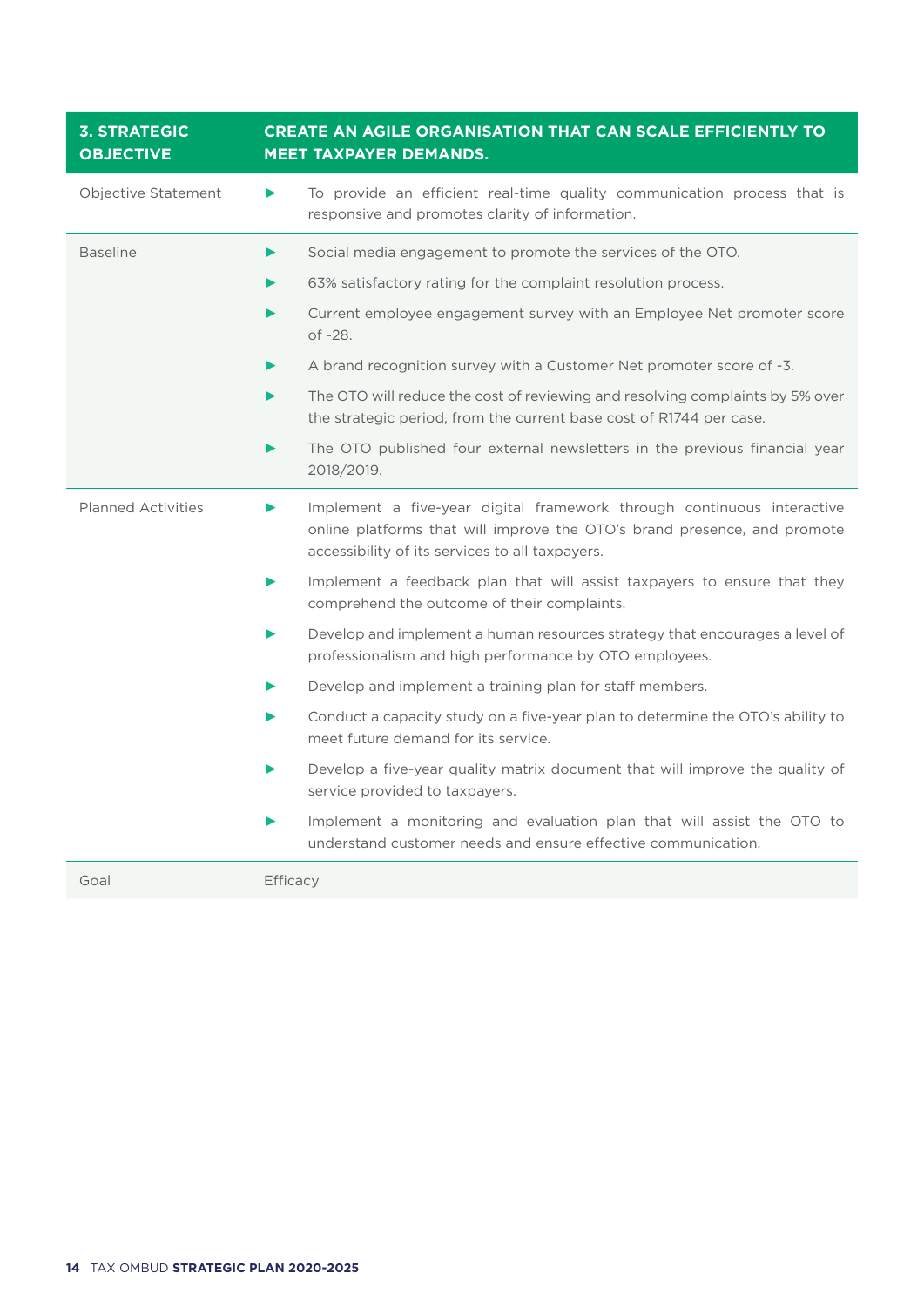| <b>4. STRATEGIC</b><br><b>OBJECTIVE</b> | PROMOTE STAKEHOLDER ENGAGEMENT AND COLLABORATION.                                                                                                                                                                                                                                                                                                                                              |
|-----------------------------------------|------------------------------------------------------------------------------------------------------------------------------------------------------------------------------------------------------------------------------------------------------------------------------------------------------------------------------------------------------------------------------------------------|
| Objective Statement                     | Create opportunities and implement stakeholder engagement and collaboration                                                                                                                                                                                                                                                                                                                    |
| <b>Baseline</b>                         | Stakeholder presentations and collaboration activities in previous financial years.                                                                                                                                                                                                                                                                                                            |
| <b>Planned Activities</b>               | Develop a five-year stakeholder framework that promotes optimal engagement<br>and collaboration to ensure efficient interaction between the OTO and its<br>stakeholder, and to strengthen relationships.<br>Develop a five-year community outreach activity framework that will ensure<br>that taxpayers in all nine provinces are aware of the OTO's mandate and<br>understand its processes. |
| Goal                                    | <b>Efficacy</b>                                                                                                                                                                                                                                                                                                                                                                                |
|                                         |                                                                                                                                                                                                                                                                                                                                                                                                |
| <b>5. STRATEGIC</b><br><b>OBJECTIVE</b> | OPTIMISE GOVERNANCE STRUCTURES, RISK MANAGEMENT AND<br><b>BUSINESS PROCESSES.</b>                                                                                                                                                                                                                                                                                                              |
| Objective Statement                     | Improve processes for independent verification of information on achieved<br>▶<br>performance.                                                                                                                                                                                                                                                                                                 |
|                                         | Achieve a clean audit outcome on performance information.<br>▶                                                                                                                                                                                                                                                                                                                                 |
|                                         |                                                                                                                                                                                                                                                                                                                                                                                                |
| <b>Baseline</b>                         | New objective - no baseline.                                                                                                                                                                                                                                                                                                                                                                   |
| <b>Planned Activities</b>               | Develop and implement an independent governance framework with efficient<br>▶<br>and effective governance structures, including internal and external assurances.                                                                                                                                                                                                                              |
|                                         | Develop and implement a risk management framework.                                                                                                                                                                                                                                                                                                                                             |
|                                         | Maintain an unqualified audit report record for performance and financial<br>information.                                                                                                                                                                                                                                                                                                      |
| Goal                                    | Independence                                                                                                                                                                                                                                                                                                                                                                                   |
|                                         |                                                                                                                                                                                                                                                                                                                                                                                                |

| <b>UDJECTIVE</b>          | IAA UMBUD.                                                                                                                                      |  |  |  |  |  |  |  |  |
|---------------------------|-------------------------------------------------------------------------------------------------------------------------------------------------|--|--|--|--|--|--|--|--|
| Objective Statement       | To ensure that the Office of the Tax Ombud become structurally and operationally<br>independent.                                                |  |  |  |  |  |  |  |  |
| <b>Baseline</b>           | New objective - no baseline.                                                                                                                    |  |  |  |  |  |  |  |  |
| <b>Planned Activities</b> | Draft annual proposals on legislative amendments to enhance the OTO<br>▶<br>mandate.                                                            |  |  |  |  |  |  |  |  |
|                           | Enter into memorandums of agreement, service level agreements or formal<br>▶<br>interventions with various stakeholder, to optimise engagement. |  |  |  |  |  |  |  |  |
|                           | Review current service level agreements with SARS, to optimise structural<br>▶<br>independence and efficiency.                                  |  |  |  |  |  |  |  |  |
| Goal                      | Independence                                                                                                                                    |  |  |  |  |  |  |  |  |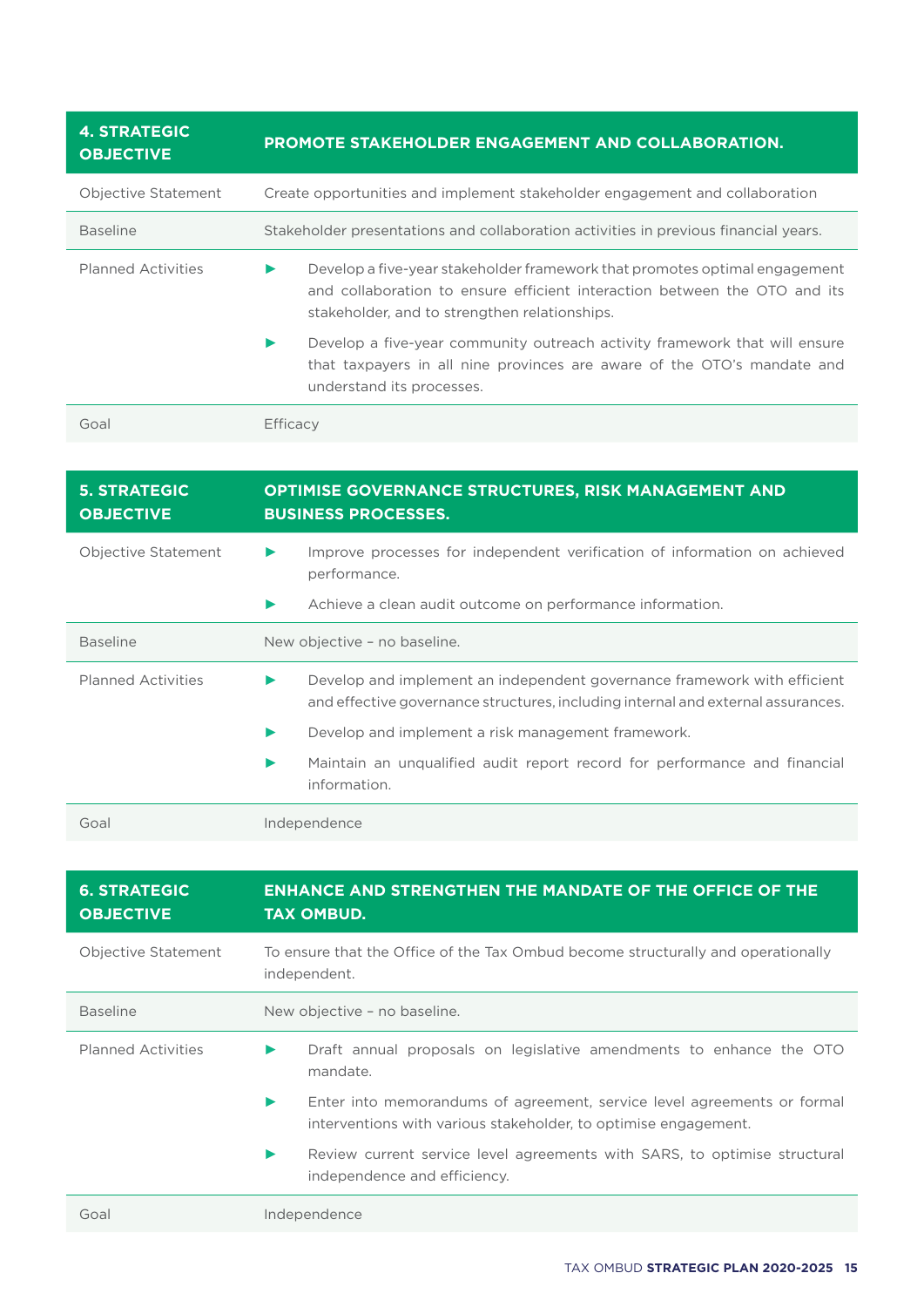# **PART B:** STRATEGIC OBJECTIVES

| <b>STRATEGIC</b>                                                  | <b>INDICATOR</b>                                                                    | <b>PAST PERFORMANCE</b> |                                  |                       |
|-------------------------------------------------------------------|-------------------------------------------------------------------------------------|-------------------------|----------------------------------|-----------------------|
| <b>OBJECTIVE</b>                                                  |                                                                                     | 2016/17                 | 2017/18                          | 2018/19               |
| Review and address<br>complaints by<br>taxpayers against<br>SARS. | Percentage of complaints acknowledged<br>within two business days of receipt.       | Target not<br>planned   | Target not<br>planned            | Target not<br>planned |
|                                                                   | Percentage of complaints reviewed within<br>eight days of date captured.            | Target not<br>planned   | Target not<br>planned            | Target not<br>planned |
|                                                                   | Percentage of close-out reports actioned                                            | Target not              | Target not                       | Target not            |
|                                                                   | within four business days of date received.                                         | planned                 | planned                          | planned               |
| Contribute to the                                                 | Percentage of systemic issues identified and                                        | Target not              | Target not                       | Target not            |
| improvement of the                                                | investigated within three months.                                                   | planned                 | planned                          | planned               |
| tax administration                                                | Time taken to complete systemic reports                                             | Target not              | Target not                       | Target not            |
| system and build                                                  | approved/requested by Minister.                                                     | planned                 | planned                          | planned               |
| confidence in the                                                 | Percentage reduction of existing systemic                                           | Target not              | Target not                       | Target not            |
| system.                                                           | issues implemented by SARS.                                                         | planned                 | planned                          | planned               |
|                                                                   | Develop a taxpayer tax compendium of                                                | Target not              | Target not                       | Target not            |
|                                                                   | rights and obligations.                                                             | planned                 | planned                          | planned               |
| Create an agile                                                   | Percentage of customers satisfied with the                                          | Target not              | Target not                       | 73%                   |
| organisation that                                                 | OTO's complaints resolution process.                                                | planned                 | planned                          |                       |
| can scale efficiently                                             | Number of external newsletters published.                                           | Target not              | Target not                       | Target not            |
| to meet taxpayer                                                  |                                                                                     | planned                 | planned                          | planned               |
| demands.                                                          | Net promoter score for taxpayers' brand<br>recognition survey.                      | Target not<br>planned   | Target not<br>planned            | $-3$                  |
|                                                                   | Percentage of digital framework activities                                          | Target not              | Target not                       | Target not            |
|                                                                   | implemented.                                                                        | planned                 | planned                          | planned               |
|                                                                   | Percentage of community outreach activity<br>framework implemented.                 | planned                 | Target not Target not<br>planned | Target not<br>planned |
|                                                                   | Percentage reduction in the average cost of<br>reviewing a complaint, year-on-year. | Target not<br>planned   | Target not<br>planned            | R1744                 |
|                                                                   | Build a culture of professionalism and<br>excellence.                               | Target not<br>planned   | Third<br>quartile<br>$(-28)$     | Target not<br>planned |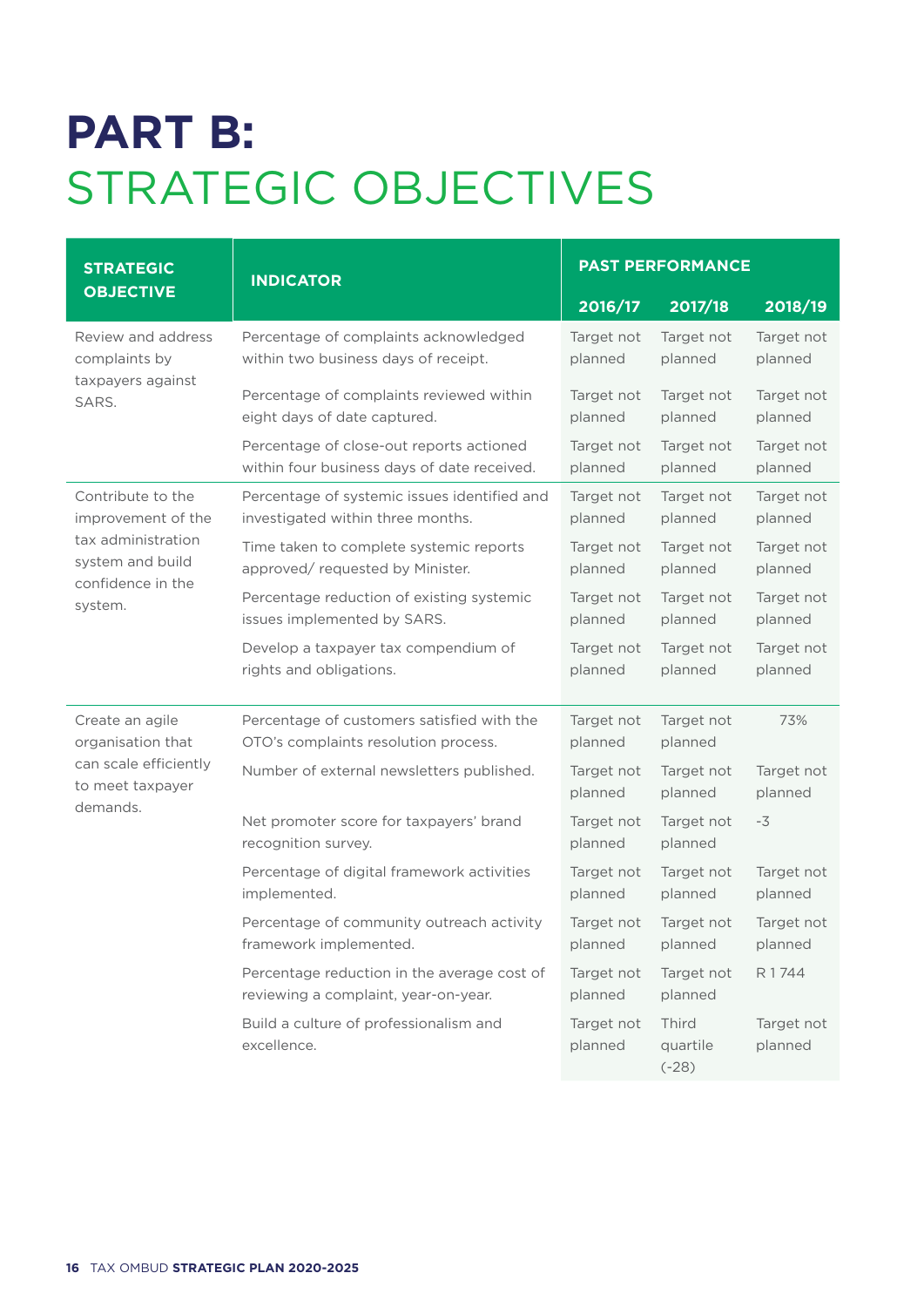| <b>ESTIMATED</b><br><b>PERFORMANCE</b> |                       |                                    | <b>STRATEGIC PLAN 2025</b>                           |                                                      |                                                      |
|----------------------------------------|-----------------------|------------------------------------|------------------------------------------------------|------------------------------------------------------|------------------------------------------------------|
| 2019/20                                | 2020/21               | 2021/22                            | 2022/23                                              | 2023/24                                              | 2024/25                                              |
| 95%                                    | 95%                   | 98%                                | 100%                                                 | 100%                                                 | 100%                                                 |
| 93%                                    | 93%                   | 95%                                | 96%                                                  | 97%                                                  | 98%                                                  |
| 83%                                    | 83%                   | 85%                                | 88%                                                  | 90%                                                  | 92%                                                  |
| 100%                                   | 100%                  | 100%                               | 100%                                                 | 100%                                                 | 100%                                                 |
| Target not planned                     | 6 months              | 12 months from<br>date of approval | 12 months from<br>date of approval                   | 12 months from<br>date of approval                   | 12 months from<br>date of approval                   |
| Target not planned                     | 10%                   | 10%                                | 10%                                                  | 10%                                                  | 10%                                                  |
| Target not planned                     | Research<br>report    | Approval by Tax<br>Ombud           | Promotion of the<br>tax compendium<br>Annual updates | Promotion of the<br>tax compendium<br>Annual updates | Promotion of the<br>tax compendium<br>Annual updates |
| 63%                                    | 65%                   | 67%                                | 69%                                                  | 72%                                                  | 75%                                                  |
| $\overline{4}$                         | $\sqrt{4}$            | $\sqrt{4}$                         | $\sqrt{4}$                                           | $\overline{4}$                                       | $\overline{4}$                                       |
| Target not planned                     | Target not<br>planned | $+1$                               | Target not<br>planned                                | Target not<br>planned                                | Target not<br>planned                                |
| Target not planned                     | 20%                   | 40%                                | 60%                                                  | 80%                                                  | 100%                                                 |
| Target not planned                     | 20%                   | 40%                                | 60%                                                  | 80%                                                  | 100%                                                 |
| R1796.32 -<br>3% increase              | $1\%$                 | $1\%$                              | $1\%$                                                | $1\%$                                                | $1\%$                                                |
| Target not<br>planned                  | Target not<br>planned | Target not<br>planned              | Second quartile                                      | Target not<br>planned                                | Top quartile                                         |
|                                        |                       |                                    |                                                      |                                                      |                                                      |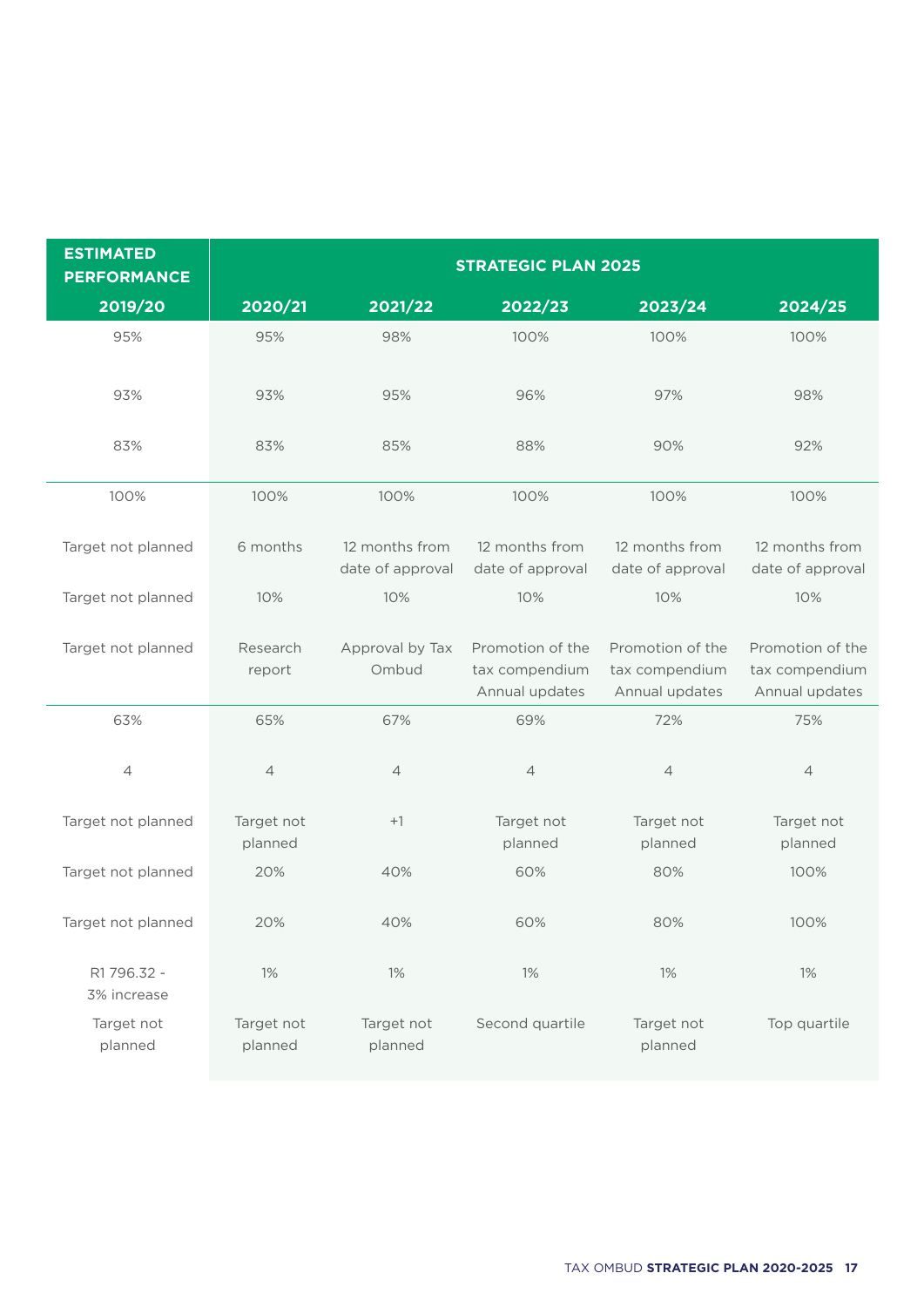| <b>STRATEGIC</b>                                                                 | <b>INDICATOR</b>                                                                                                         | <b>PAST PERFORMANCE</b>             |                                     |                                     |
|----------------------------------------------------------------------------------|--------------------------------------------------------------------------------------------------------------------------|-------------------------------------|-------------------------------------|-------------------------------------|
| <b>OBJECTIVE</b>                                                                 |                                                                                                                          | 2016/17                             | 2017/18                             | 2018/19                             |
| Promote stakeholder<br>engagement and<br>collaboration.                          | Percentage of stakeholder engagement<br>framework implemented.                                                           | Target not<br>planned               | Target not<br>planned               | Target not<br>planned               |
| Optimize governance<br>structures, risk<br>management and<br>business processes. | Performance audit outcome achieved.                                                                                      | Target not<br>planned               | Target not<br>planned               | Target not<br>planned               |
| Enhance and<br>strengthen the<br>mandate of the<br>Office of the Tax<br>Ombud.   | Tax administration amendment proposals<br>sent to National Treasury for consideration.<br>Number of SLAs, MoUs or formal | Target not<br>planned<br>Target not | Target not<br>planned<br>Target not | Target not<br>planned<br>Target not |
|                                                                                  | interventions with stakeholders.                                                                                         | planned                             | planned                             | planned                             |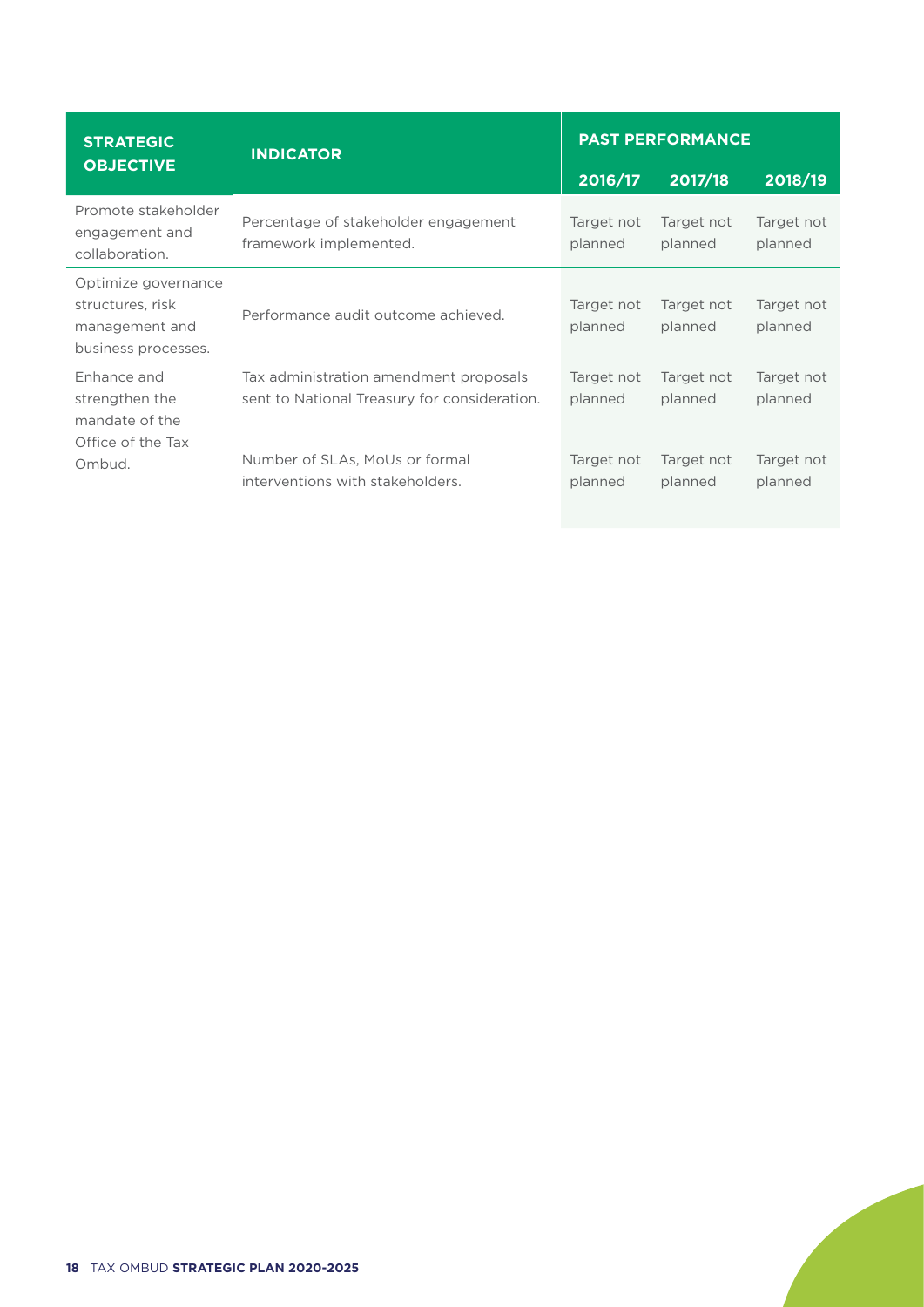| <b>ESTIMATED</b><br><b>PERFORMANCE</b> | <b>STRATEGIC PLAN 2025</b>                                |                                                             |                                                             |                                                             |                                                             |  |  |
|----------------------------------------|-----------------------------------------------------------|-------------------------------------------------------------|-------------------------------------------------------------|-------------------------------------------------------------|-------------------------------------------------------------|--|--|
| 2019/20                                | 2020/21                                                   | 2021/22                                                     | 2022/23                                                     | 2023/24                                                     | 2024/25                                                     |  |  |
| Target not planned                     | 20%                                                       | 40%                                                         | 60%                                                         | 80%                                                         | 100%                                                        |  |  |
| Target not planned                     | Target not<br>planned                                     | Unqualified<br>audit                                        | Unqualified audit                                           | Clean audit                                                 | Clean audit                                                 |  |  |
| Target not planned                     |                                                           |                                                             |                                                             |                                                             |                                                             |  |  |
| Target not planned                     | 2 MoUs<br>2 SLAs<br>reviewed<br>2 Formal<br>interventions | Review of 2<br>MoUs, 2 SLAs<br>and 2 formal<br>intervention | Review of 2<br>MoUs, 2 SLAs<br>and 2 formal<br>intervention | Review of 2<br>MoUs, 2 SLAs<br>and 2 formal<br>intervention | Review of 2<br>MoUs, 2 SLAs<br>and 2 formal<br>intervention |  |  |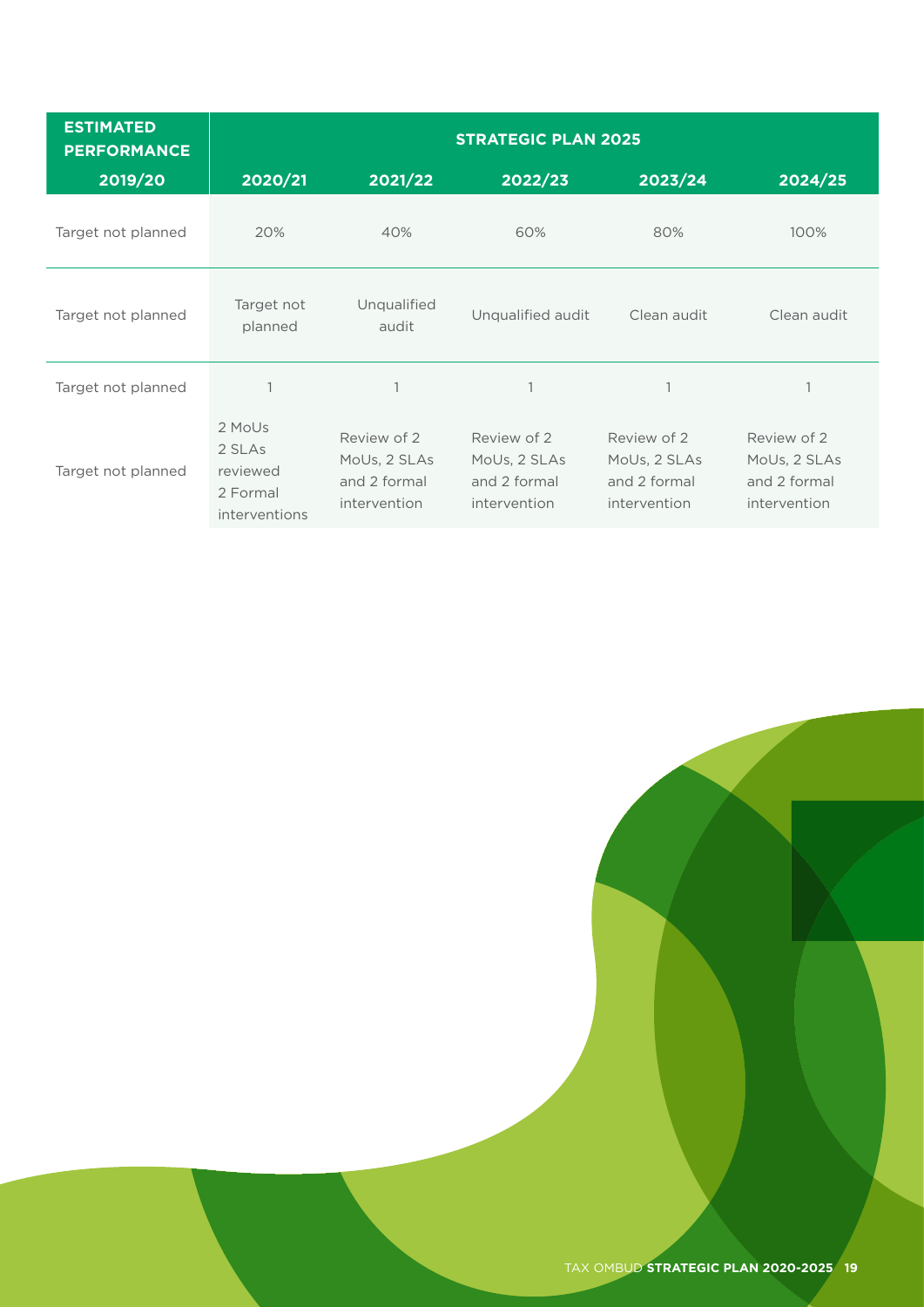## **8. RESOURCE** CONSIDERATION

The total budget for the 2019/20 financial year is R45,6 million, including the 2018/19 retained surplus of R5,3 million. The current Estimates of National Expenditure (ENE) allocated are R42.5 million, R44.8 million and R46,5 million for 2020/21 and 2021/22 and 2022/23 financial years, respectively (Table 1). The funding is insufficient for the Office to continue delivering its mandate and meeting its strategic objectives. During the MTEF period, there will be an increase in the baseline allocation of R2.2 million (6%) for the 2020/21 financial year, an increase of R2.3 million (6%) in the 2021/22 financial year, and an increase of R1,6 million (4%) in the 2022/23 financial year.

In 2017/18 and 2018/19, expenditure on goods and services, excluding employee cost, was R7,5 million and R7,7 million, respectively. The Office estimated the cost of the living adjustment for 2019/20 at an average of 6%, and SARS signed a three–year wage agreement, comprising an 8% salary increase for the current financial year and a projected consumer price index (CPI)-plus-2% increase for the two subsequent years of the agreement. This has caused financial strain on the budget of the Office, and this is going to increase on an annual basis.

The current estimates for goods and services in the MTEF period have been reduced to R1,390,000 in 2020/21, R1,106,000 in 2021/22, and R228,000 in 2022/23. However, the allocation for employee cost will not be sufficient to fund the annual salary increases. The figures indicate a reduction of approximately 97% (R228 000 in 2022/23) in goods and services from 2018/19 (R7,7 million), which will cause financial strain on the Office budget.

#### **PERSONNEL EXPENDITURE**

In considering the resources that the Office may require over the next five years, it is important to understand the cost drivers of the various activities. The OTO requires expert, professional staff and, as a result, the main driver of costs is salary cost. In order to attract and retain appropriate staff, salaries are benchmarked against those of staff with similar expertise in similar organisations in the public and private sector. Employee cost represents 78% of the total budget. As it is important that staff remain up-todate and that their competencies are enhanced, a portion of the budget is allocated to training and development every year. As the employees of the OTO are required to be highly skilled, niche education and training interventions are often required, which can be quite costly. The Office is required to ensure that appropriate resources are set aside every year for appropriate training and development.

#### **INFORMATION TECHNOLOGY SYSTEMS**

The OTO requires new digital technologies and IT enhancements for the current IT infrastructure, to allow taxpayers to access the Office through multiple digital entry points, and to enable the OTO to produce accurate statutory reports.

The Office is currently utilising the Service Manager Complaints Management system that was developed and implemented by SARS in 2016; however, the system has evidenced many problems. The OTO developed a business case, which revealed the following deficiencies:

- Management reporting from the system is not aligned to the business requirements, including the statutory reports, which require manual intervention. This compromises the validity, accuracy and integrity of the information reported.
- ► The system has limited digital entry points, which restricts the reach and communication to taxpayers, and many taxpayers complain that the Office is not accessible to them, especially to those in rural areas.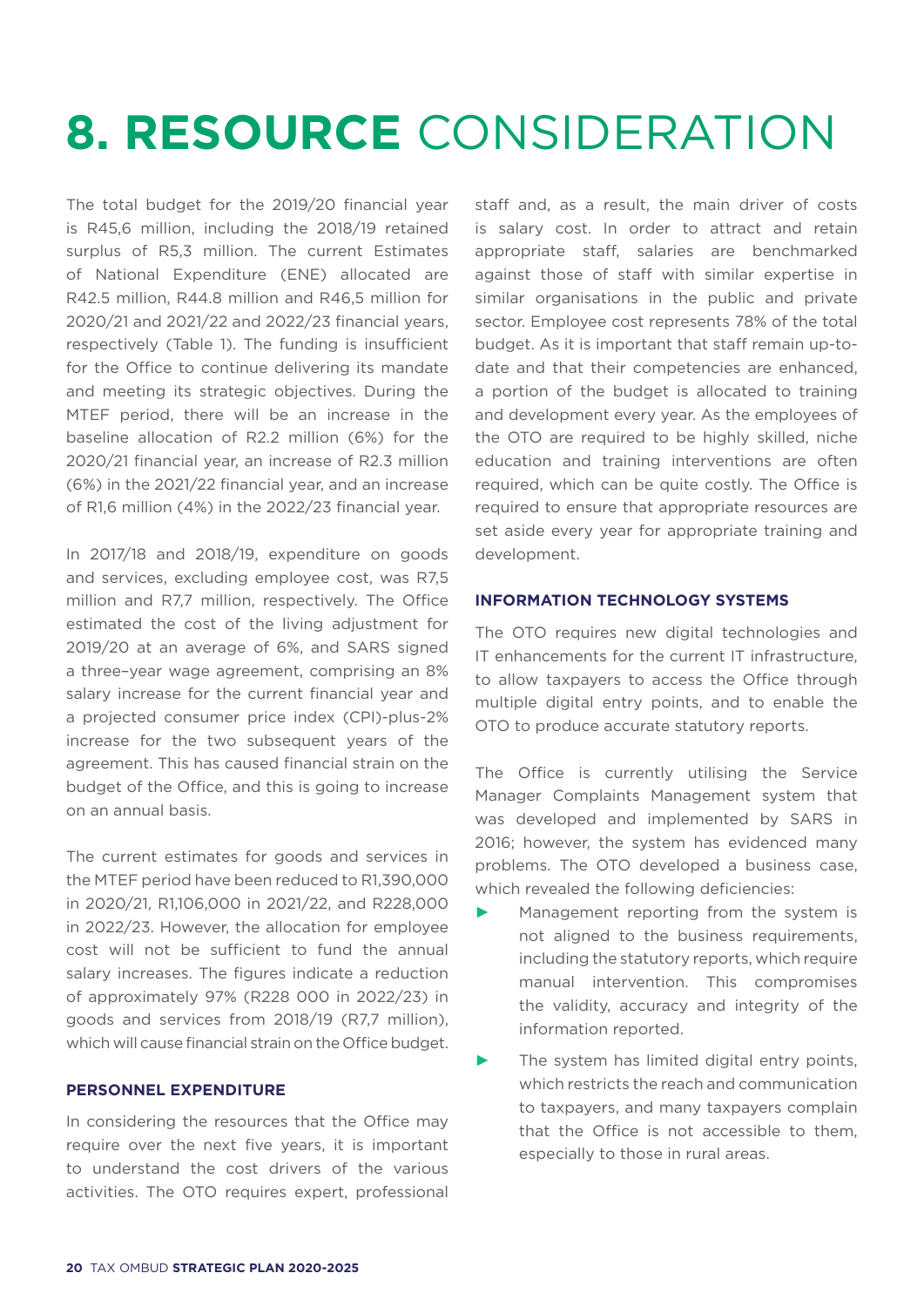In terms of the strategy for the next five years, the Office will adopt new technologies to improve responsiveness and accessibility and the online brand presence, and will also enhance existing IT systems to ensure efficient and effective business processes. The new technologies will also improve the taxpayer's experience, which will ensure the commitment to service all taxpayers (including under-serviced communities) is complied with. The Office takes cognisance of the budget constraints, and this project will be implemented gradually over the MTEF period.

#### **COMMUNICATION AND OUTREACH**

In order to ensure that there is widespread public awareness and education about the services and mandate of the Office, an extensive stakeholder engagement plan will be embarked on. An increased budget for communications and outreach over the MTEF will enable the Office to fully implement its strategic objectives. Greater visibility will be attained through new digital platforms, and communication and education activities planned in the financial years covered by the Strategic Plan. The Office will continue to build relationships through stakeholder engagement/ collaboration, as it has experienced an increase in unrepresented taxpayers utilising the Office, followed by similar growth among tax practitioners and other types of taxpayers.

| <b>COST ELEMENT</b>                         | <b>AUDITED OUTCOMES</b> |         | <b>CURRENT</b><br><b>ESTIMATE</b> | <b>ESTIMATE OF NATIONAL</b><br><b>EXPENDITURE</b> |         |         |            |
|---------------------------------------------|-------------------------|---------|-----------------------------------|---------------------------------------------------|---------|---------|------------|
| <b>R</b> Thousand                           | 2016/17                 | 2017/18 | 2018/19                           | 2019/20                                           | 2020/21 | 2021/22 | 2022/23    |
| Personnel Expenditure                       | 23 698                  | 26 525  | 33 320                            | 37 554                                            | 41 135  | 43 758  | 46 29 6    |
| <b>Goods and Services:</b>                  | 6 0 5 7                 | 7 5 14  | 7 7 8 1                           | 8 0 7 2                                           | 1390    | 1106    | 228        |
| Administrative Expenditure                  | 991                     | 924     | 1299                              | 1040                                              | 786     | 710     | 228        |
| Inventory and Printing                      | 400                     | 418     | 513                               | 850                                               | 300     | 180     | $\circ$    |
| Professional and Special<br><b>Services</b> | 4 1 4 3                 | 3 0 1 1 | 5 3 5 6                           | 5 617                                             | 195     | 100     | $\bigcirc$ |
| <b>Facilities Expenditure</b>               | 254                     | 2984    | 374                               | 335                                               | 89      | 95      | $\Omega$   |
| Capital Expenditure (Capex)                 | 269                     | 177     | 239                               | 230                                               | 20      | 21      | $\bigcirc$ |
| <b>Total operational and capex</b>          | 29 755                  | 34 039  | 41 101                            | 45 626                                            | 42 525  | 44 864  | 46 524     |

#### **Table 1: Expenditure estimates and outcomes**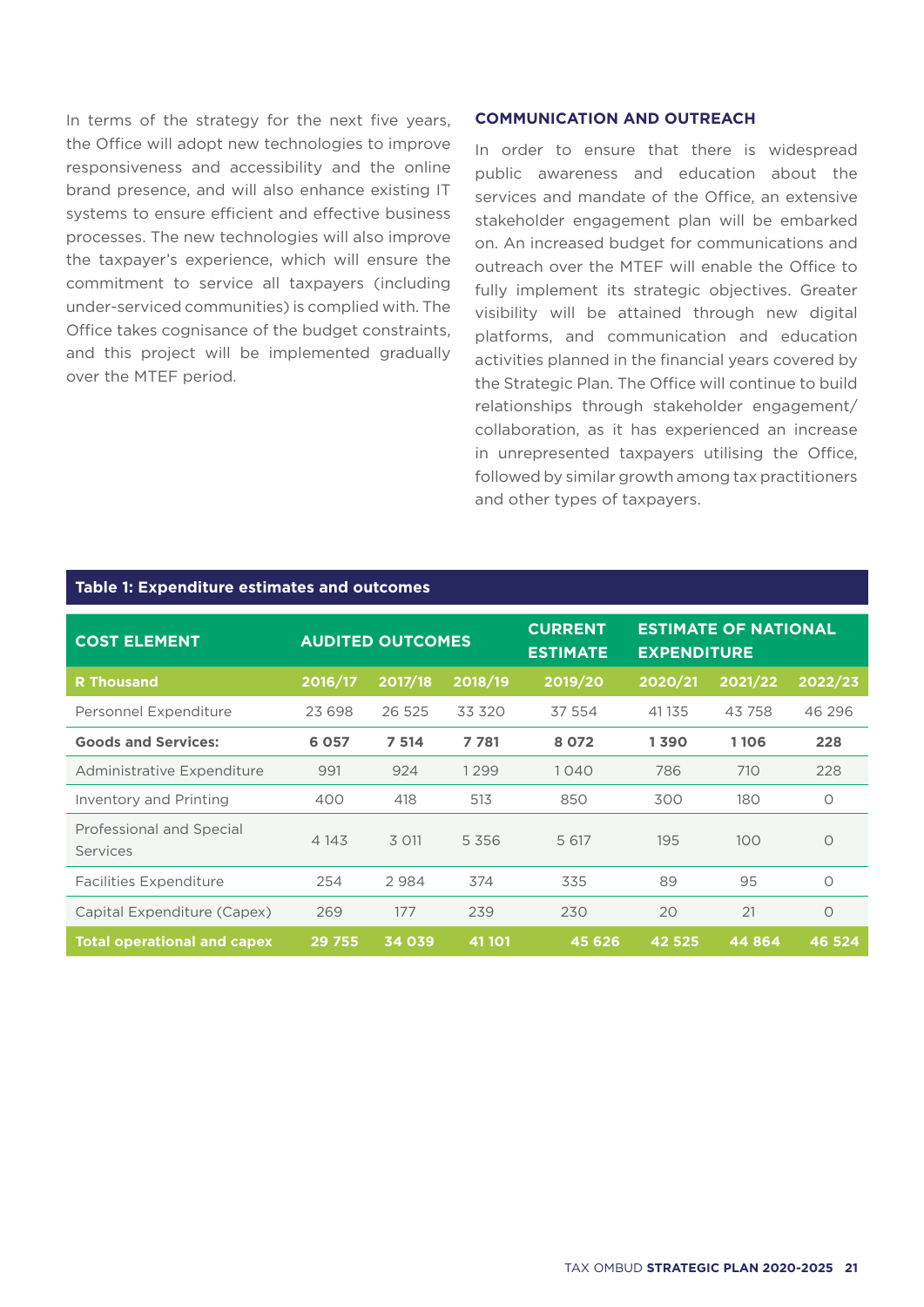# **9. RISK** MANAGEMENT

The table below highlights the key risks that may affect the Office of the Tax Ombud negatively in realising its strategic goals and objectives for its programmes:

| <b>RISK STATEMENT</b>                                                                                                                                                                                                                             | <b>ACTION PLAN</b>                                                                                                                                                                                                                                               |
|---------------------------------------------------------------------------------------------------------------------------------------------------------------------------------------------------------------------------------------------------|------------------------------------------------------------------------------------------------------------------------------------------------------------------------------------------------------------------------------------------------------------------|
| Non-adherence to turnaround times for reviewing<br>and addressing complaints, and resolving or<br>implementing recommendations that could impact<br>taxpayers' trust and confidence in the OTO and the<br>tax administration system.              | MoU/ SLA with SARS to resolve turnaround times.                                                                                                                                                                                                                  |
| Lack of structural independence might result in<br>taxpayers perceiving the OTO as lacking objectivity<br>and independence.                                                                                                                       | MoU/ SLA with SARS to ensure independent<br>operations.                                                                                                                                                                                                          |
|                                                                                                                                                                                                                                                   | Business case to strengthen independence.                                                                                                                                                                                                                        |
|                                                                                                                                                                                                                                                   | SLA with other support divisions of SARS.                                                                                                                                                                                                                        |
| Lack of financial resources to optimally review and<br>address complaints that might have an impact on<br>the outcome of complaints and taxpayers losing<br>confidence in the OTO's ability to address their<br>complaints.                       | Constant engagement with National Treasury to<br>ensure that the Office is adequately funded.                                                                                                                                                                    |
| Delays in the process of reviewing and addressing<br>complaints, due to the lack of improved information<br>technology, which will result in non-adherence to                                                                                     | Formulate an SLA with SARS to address the issue of<br>keeping up with developments in IT.                                                                                                                                                                        |
| turn-around times.                                                                                                                                                                                                                                | Constant engagement with National Treasury to<br>ensure that the Office is adequately funded.                                                                                                                                                                    |
| Taxpayers may not lodge complaints with the<br>OTO, due to a lack of understanding of the<br>OTO mandate and its limitations, which creates<br>unrealistic expectations and casts doubt on the<br>OTO's ability to review and address complaints. | Implement a five-year communication and<br>▶<br>outreach plan that will further promote taxpayer<br>awareness of the OTO mandate and services.<br>Implement a feedback plan that will assist<br>▶<br>taxpayers to understand the outcome of their<br>complaints. |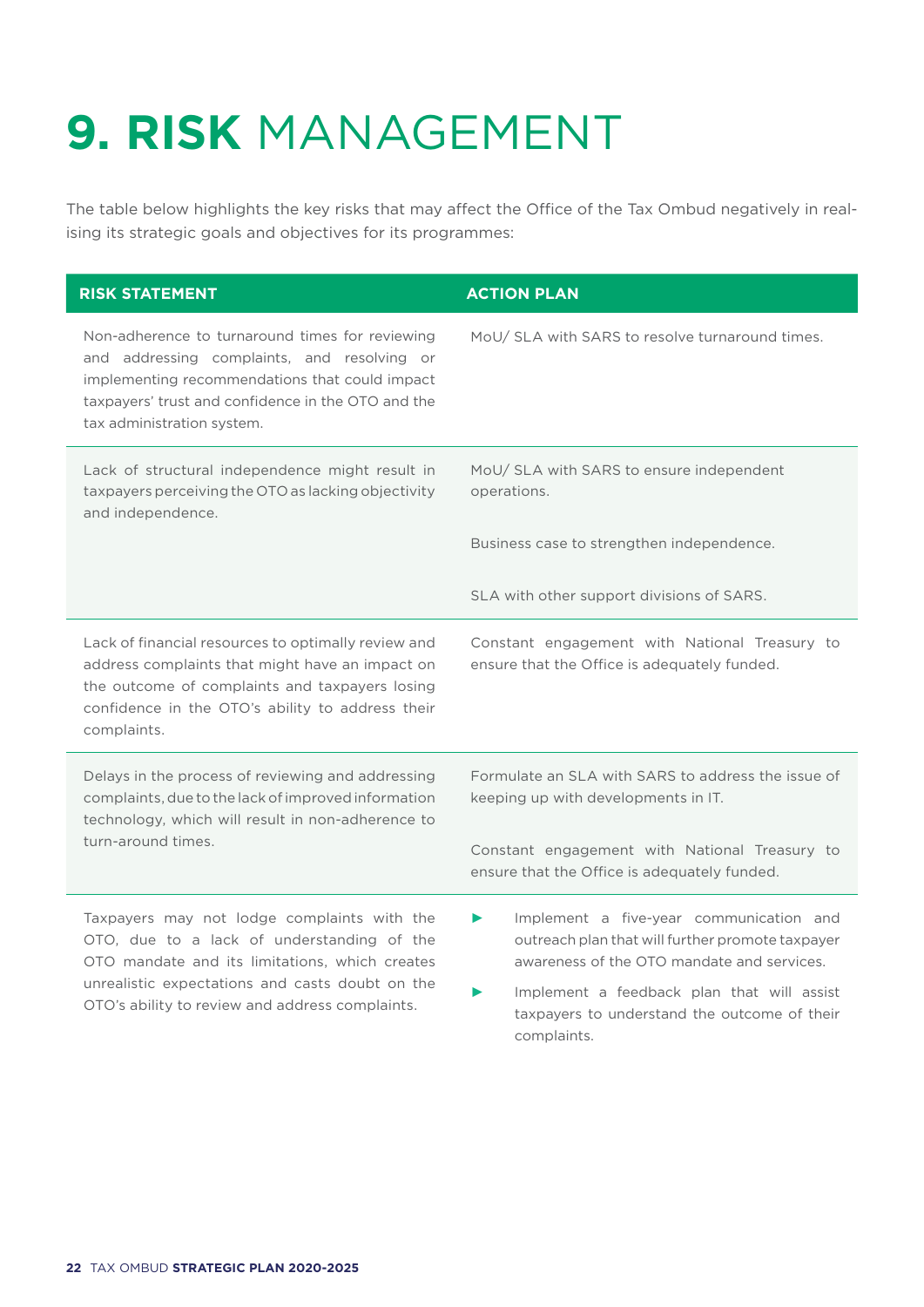## **10. TECHNICAL OBJECTIVE** DESCRIPTIONS

#### **STRATEGIC OBJECTIVE DESCRIPTORS**

| <b>REQUIRED FIELD</b>                               | <b>DESCRIPTION</b>                                                                                                                                                                                                                                                                                                                                                      |
|-----------------------------------------------------|-------------------------------------------------------------------------------------------------------------------------------------------------------------------------------------------------------------------------------------------------------------------------------------------------------------------------------------------------------------------------|
| <b>Strategic Objective</b>                          | Review and address complaints by taxpayers against SARS.                                                                                                                                                                                                                                                                                                                |
| <b>Short Definition</b>                             | Complaints are investigated and recommendations proposed to SARS<br>for consideration. The SARS outcome reports on recommendations are<br>reviewed and communicated to complainants.                                                                                                                                                                                    |
| <b>Purpose/Importance</b>                           | Propose recommendations to SARS for consideration in resolving the<br>complaint and communicate the SARS decision to the taxpayer.                                                                                                                                                                                                                                      |
| <b>Source/ Collection Of Data</b>                   | Service Manager Report and closeout reports                                                                                                                                                                                                                                                                                                                             |
| <b>Method Of Calculation</b>                        | Average achievement of:<br>Total complaints reviewed within eight days of receipt of a complaint<br>divided by total complaints reviewed during the reporting period.<br>And<br>Total number of closeout reports finalised / overruled within four<br>days of receipt, divided by total number of closeout reports finalised/<br>overruled within the reporting period. |
| <b>Data Limitations</b>                             | None                                                                                                                                                                                                                                                                                                                                                                    |
| <b>Type Of Indicator</b>                            | Outcome                                                                                                                                                                                                                                                                                                                                                                 |
| <b>Calculation Type</b>                             | Non-cumulative                                                                                                                                                                                                                                                                                                                                                          |
| <b>Reporting Cycle</b>                              | Annual                                                                                                                                                                                                                                                                                                                                                                  |
| <b>New Indicator</b>                                | Existing                                                                                                                                                                                                                                                                                                                                                                |
| <b>Desired Performance</b>                          | All complaints are reviewed and addressed, and the outcomes<br>communicated within the defined turnaround times.                                                                                                                                                                                                                                                        |
| <b>Strategic Objective</b><br><b>Responsibility</b> | Chief Executive Officer                                                                                                                                                                                                                                                                                                                                                 |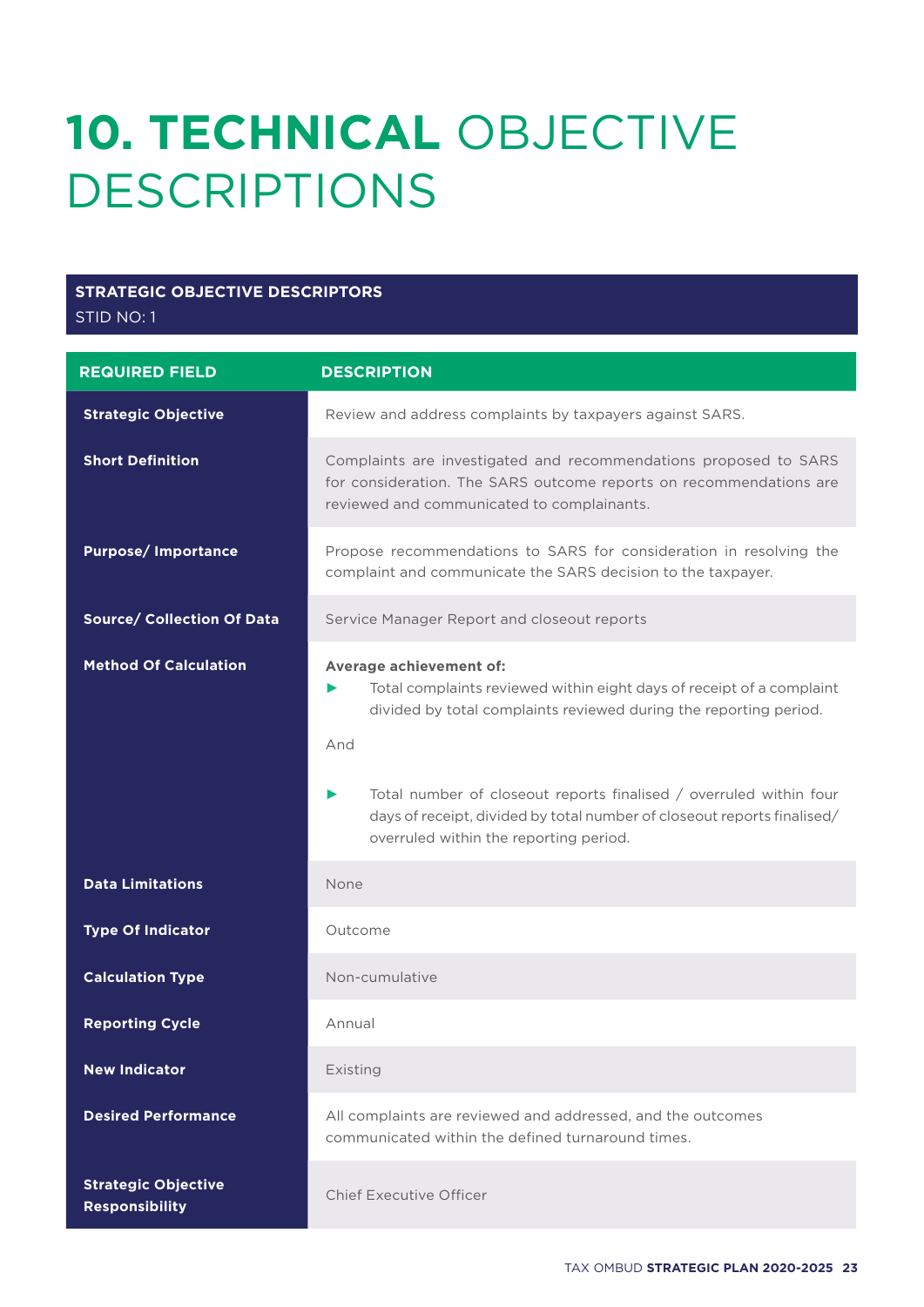| <b>REQUIRED FIELD</b>                               | <b>DESCRIPTION</b>                                                                                                                                                                                                                                                                                                                 |
|-----------------------------------------------------|------------------------------------------------------------------------------------------------------------------------------------------------------------------------------------------------------------------------------------------------------------------------------------------------------------------------------------|
| <b>Strategic Objective</b>                          | Contribute to the improvement of the tax administration system and build<br>confidence in the system.                                                                                                                                                                                                                              |
| <b>Short Definition</b>                             | Identify systemic or emerging issues for investigation through formal<br>or informal channels. Formal investigations are conducted following<br>approval/request by the Minister of Finance, while informal investigations<br>are conducted as and when the issues are identified and recommendations<br>are communicated to SARS. |
|                                                     | To codify Taxpayers' rights and obligations as documented in various<br>prescripts, to the advantage of the taxpayer and the tax administration<br>system.                                                                                                                                                                         |
| <b>Purpose/Importance</b>                           | To contribute towards a culture of tax compliance through SARS's<br>implementation of recommendations provided to investigate systemic<br>issues.                                                                                                                                                                                  |
|                                                     | To ensure that taxpayers know and understand their rights and obligations<br>in terms of the tax administration system.                                                                                                                                                                                                            |
| <b>Source/ Collection Of Data</b>                   | Completed systemic investigation reports and a systemic investigation<br>register.                                                                                                                                                                                                                                                 |
| <b>Method Of Calculation</b>                        | Average achievement of the indicators that contribute to the achievement<br>of the objective.                                                                                                                                                                                                                                      |
| <b>Data Limitations</b>                             | Commencement of the investigation is dependent on approval by the<br>Minister.                                                                                                                                                                                                                                                     |
| <b>Type Of Indicator</b>                            | Outcome                                                                                                                                                                                                                                                                                                                            |
| <b>Calculation Type</b>                             | Non-cumulative                                                                                                                                                                                                                                                                                                                     |
| <b>Reporting Cycle</b>                              | Annually                                                                                                                                                                                                                                                                                                                           |
| <b>New Indicator</b>                                | <b>New</b>                                                                                                                                                                                                                                                                                                                         |
| <b>Desired Performance</b>                          | Taxpayers who have trust and confidence in the tax administration system.                                                                                                                                                                                                                                                          |
| <b>Strategic Objective</b><br><b>Responsibility</b> | Chief Executive Officer                                                                                                                                                                                                                                                                                                            |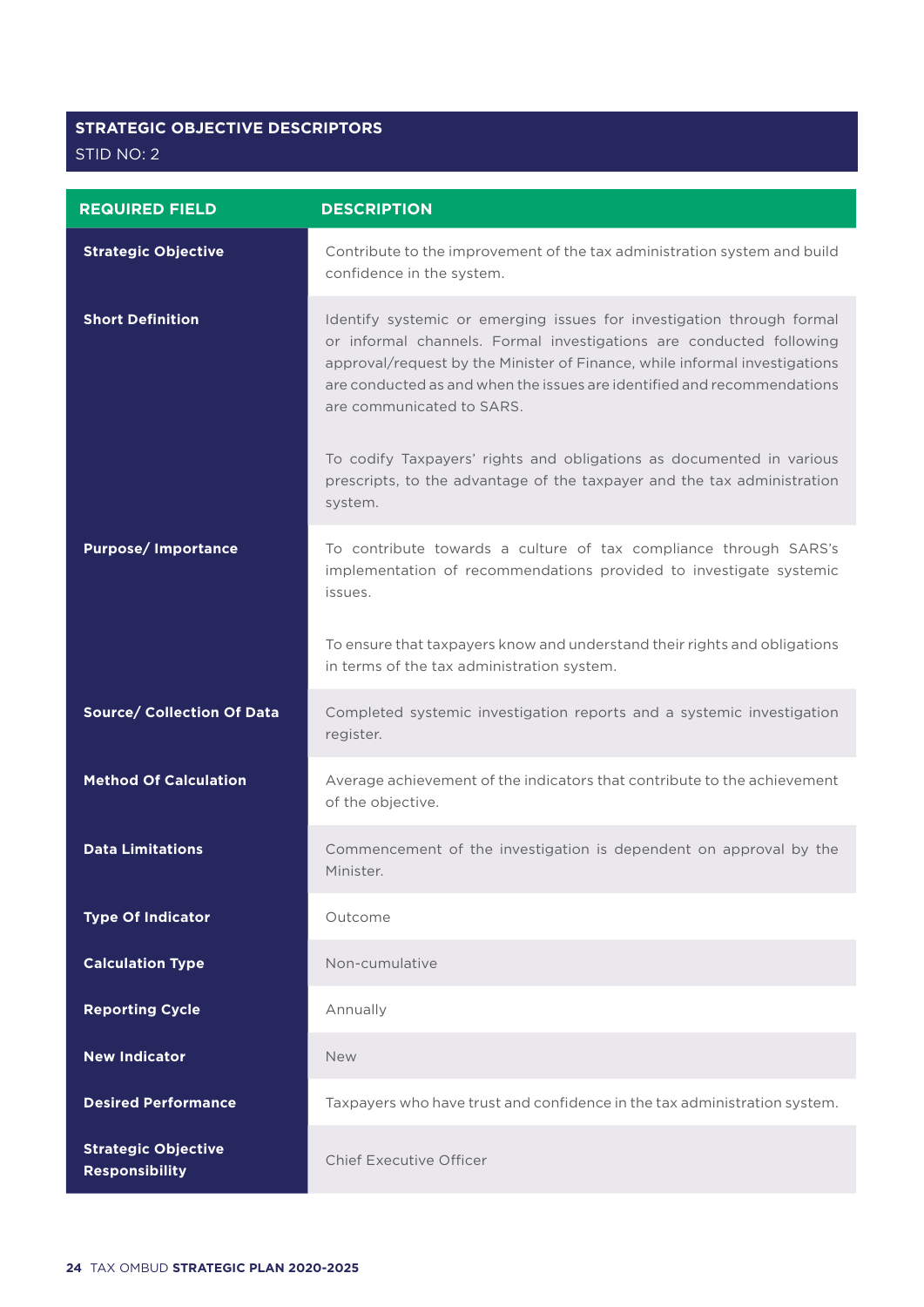| <b>REQUIRED FIELD</b>                               | <b>DESCRIPTION</b>                                                                                                                                                                                                                                                                                                      |
|-----------------------------------------------------|-------------------------------------------------------------------------------------------------------------------------------------------------------------------------------------------------------------------------------------------------------------------------------------------------------------------------|
| <b>Strategic Objective</b>                          | Create an agile organisation that can scale efficiently to meet taxpayer<br>demands.                                                                                                                                                                                                                                    |
| <b>Short Definition</b>                             | Measure the efficiency and effectiveness of business processes in<br>delivering the service to internal and external stakeholders.                                                                                                                                                                                      |
| <b>Purpose/Importance</b>                           | To ensure that there is clear and timely communication of information<br>to taxpayers. Taxpayers are afforded opportunities to gauge the level of<br>service they received from the OTO. Employees are continuously trained<br>on relevant customer-oriented traits that will yield cost-effective service<br>delivery. |
| <b>Source/ Collection Of Data</b>                   | Service manager report; customer satisfaction report; external publications<br>published; schedule of digital communications and community outreach<br>activities implemented; schedule of average cost, if reviewing a complaint;<br>and survey results.                                                               |
| <b>Method Of Calculation</b>                        | Average achievement of all indicators that contribute to achieving the<br>objective.                                                                                                                                                                                                                                    |
| <b>Data Limitations</b>                             | None                                                                                                                                                                                                                                                                                                                    |
| <b>Type Of Indicator</b>                            | Output                                                                                                                                                                                                                                                                                                                  |
| <b>Calculation Type</b>                             | Non-cumulative                                                                                                                                                                                                                                                                                                          |
| <b>Reporting Cycle</b>                              | Annually                                                                                                                                                                                                                                                                                                                |
| <b>New Indicator</b>                                | Existing                                                                                                                                                                                                                                                                                                                |
| <b>Desired Performance</b>                          | To deliver customer-oriented service                                                                                                                                                                                                                                                                                    |
| <b>Strategic Objective</b><br><b>Responsibility</b> | <b>Chief Executive Officer</b>                                                                                                                                                                                                                                                                                          |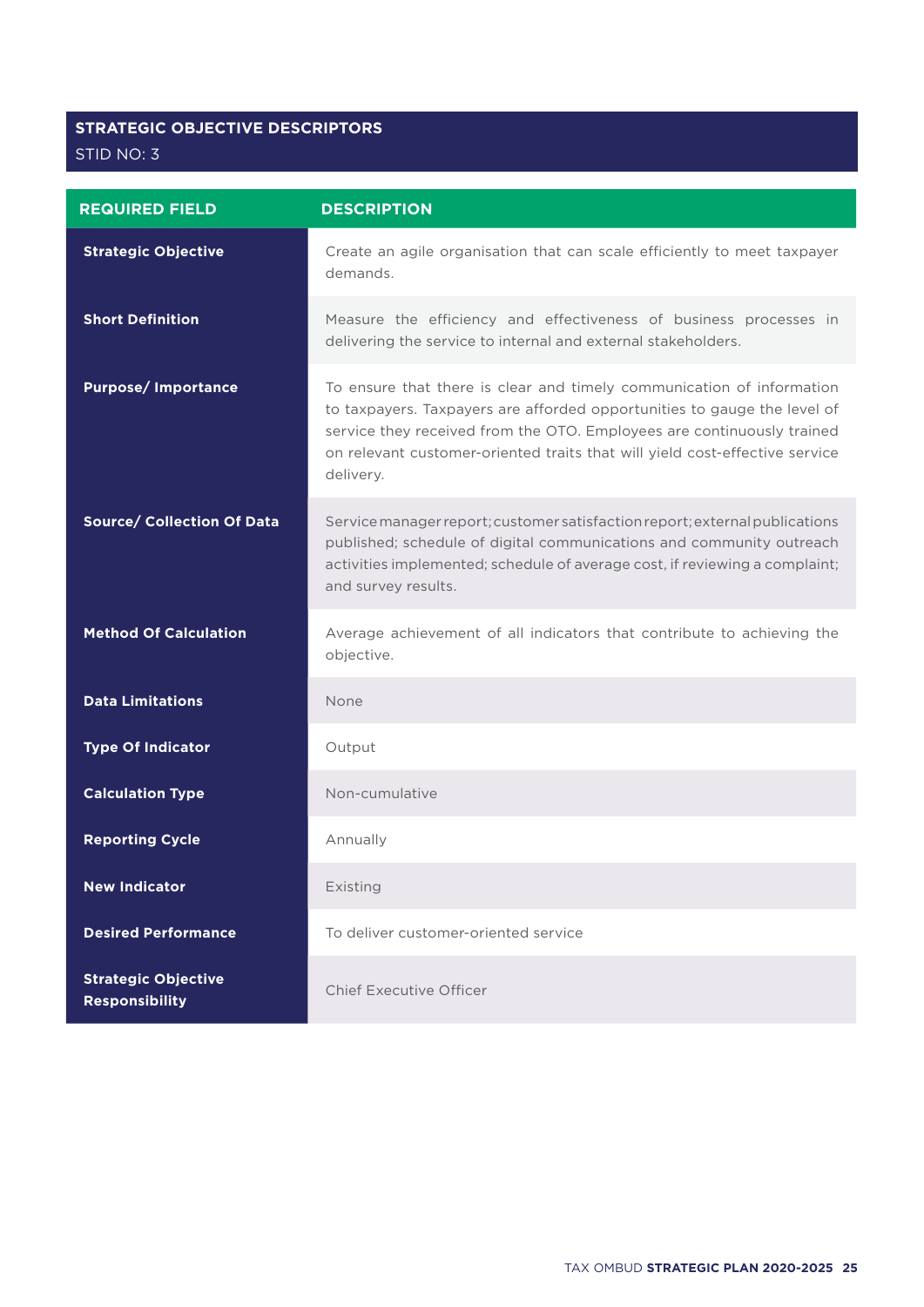| <b>REQUIRED FIELD</b>                               | <b>DESCRIPTION</b>                                                                                                                                              |
|-----------------------------------------------------|-----------------------------------------------------------------------------------------------------------------------------------------------------------------|
| <b>Strategic Objective</b>                          | Promote stakeholder engagement and collaboration.                                                                                                               |
| <b>Short Definition</b>                             | Seek opportunities to engage and educate stakeholders on activities and<br>services offered by the OTO.                                                         |
| <b>Purpose/Importance</b>                           | Create relationships and awareness of the services of the OTO among<br>stakeholders.                                                                            |
| <b>Source/ Collection Of Data</b>                   | Register of collaboration and stakeholder engagements held.<br>Attendance registers of stakeholder engagements.                                                 |
| <b>Method Of Calculation</b>                        | Stakeholder engagement activities achieved as per the framework,<br>divided by the number of planned stakeholder engagement activities as<br>per the framework. |
| <b>Data Limitations</b>                             | None                                                                                                                                                            |
| <b>Type Of Objective</b>                            | Output                                                                                                                                                          |
| <b>Calculation Type</b>                             | Non-cumulative                                                                                                                                                  |
| <b>Reporting Cycle</b>                              | Annually                                                                                                                                                        |
| <b>New Objective</b>                                | <b>New</b>                                                                                                                                                      |
| <b>Desired Performance</b>                          | Taxpayers who understand the mandate and services offered by the Office<br>of the Tax Ombud. Implement all the activities as per the framework.                 |
| <b>Strategic Objective</b><br><b>Responsibility</b> | Chief Executive Officer                                                                                                                                         |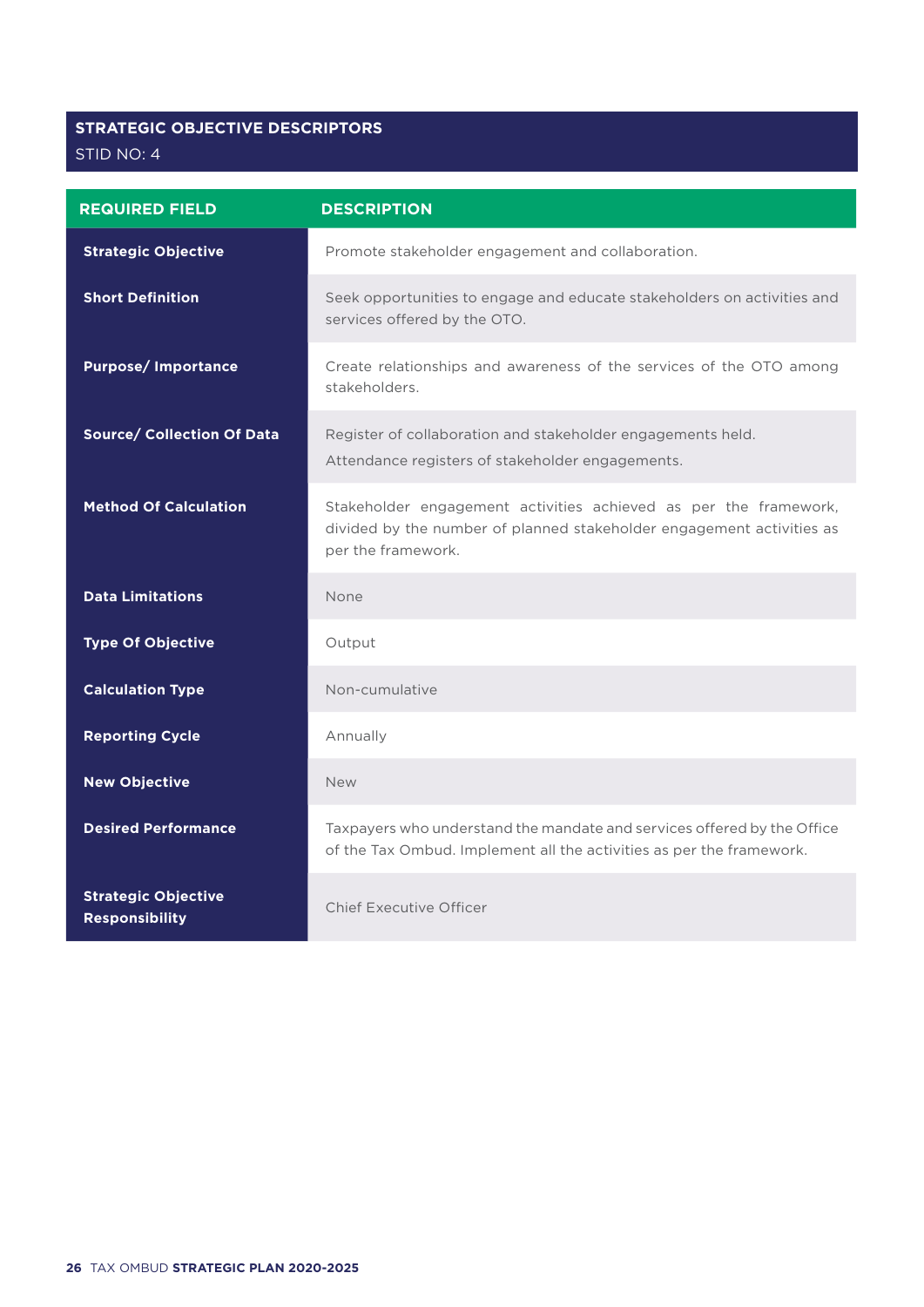| <b>REQUIRED FIELD</b>                               | <b>DESCRIPTION</b>                                                                                                                                                                           |
|-----------------------------------------------------|----------------------------------------------------------------------------------------------------------------------------------------------------------------------------------------------|
| <b>Strategic Objective</b>                          | Optimize governance structures, risk management and business<br>processes.                                                                                                                   |
| <b>Short Definition</b>                             | Improve and promote an effective internal control environment that will<br>ensure the achievement of the strategic objectives and provide reliable<br>financial and performance information. |
| <b>Purpose/Importance</b>                           | To improve the OTO systems and processes that will enable efficient and<br>effective service delivery.                                                                                       |
| <b>Source/ Collection Of Data</b>                   | External audit report                                                                                                                                                                        |
| <b>Method Of Calculation</b>                        | Audit outcome achieved                                                                                                                                                                       |
| <b>Data Limitations</b>                             | None                                                                                                                                                                                         |
| <b>Type Of Objective</b>                            | Activity                                                                                                                                                                                     |
| <b>Calculation Type</b>                             | Non-cumulative                                                                                                                                                                               |
| <b>Reporting Cycle</b>                              | Annually                                                                                                                                                                                     |
| <b>New Objective</b>                                | <b>New</b>                                                                                                                                                                                   |
| <b>Desired Performance</b>                          | Improved systems and processes.                                                                                                                                                              |
| <b>Strategic Objective</b><br><b>Responsibility</b> | Chief Executive Officer                                                                                                                                                                      |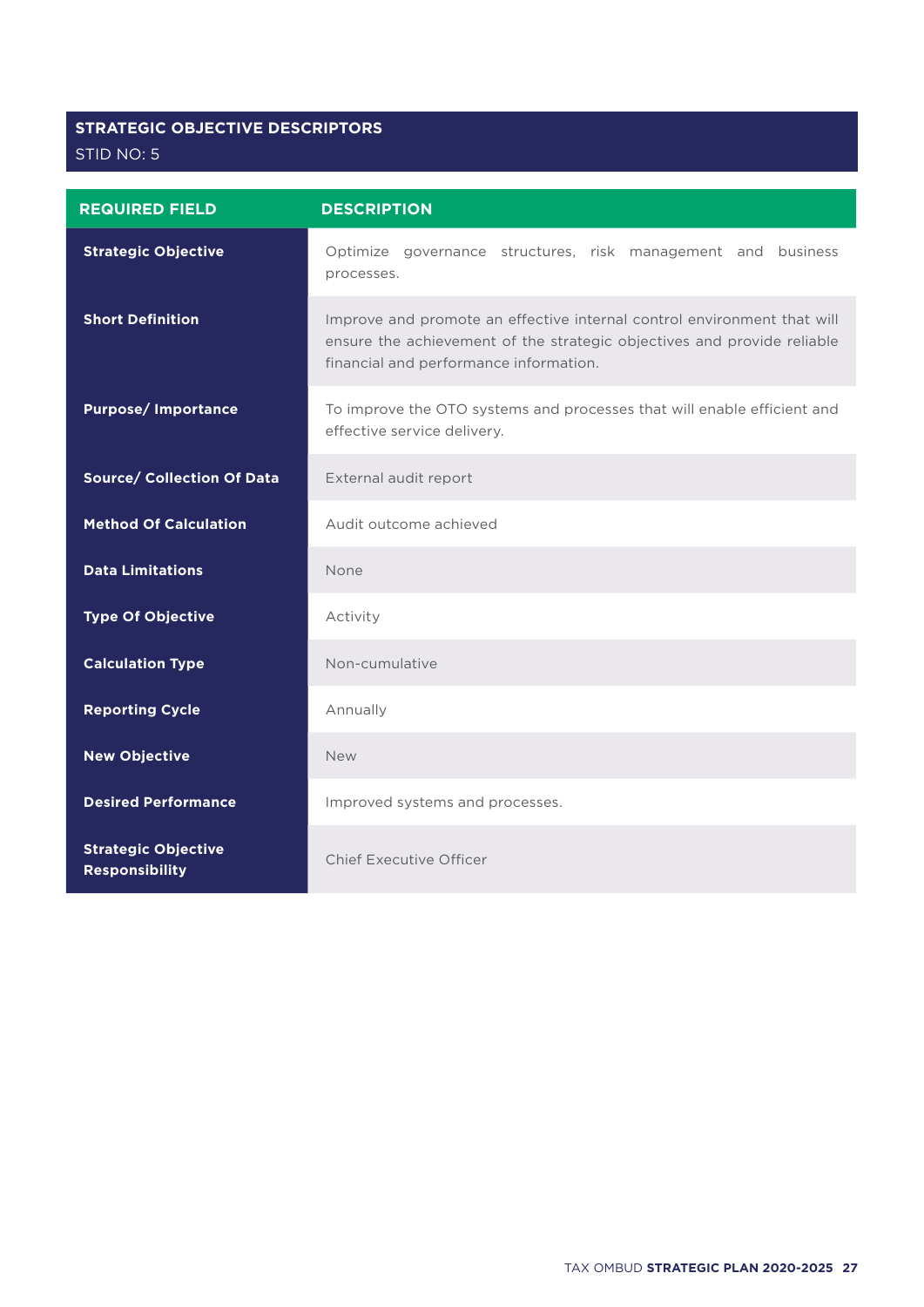### **STRATEGIC OBJECTIVE DESCRIPTORS** STID NO: 6

| <b>REQUIRED FIELD</b>                               | <b>DESCRIPTION</b>                                                                                                                                                                                                                                                                        |
|-----------------------------------------------------|-------------------------------------------------------------------------------------------------------------------------------------------------------------------------------------------------------------------------------------------------------------------------------------------|
| <b>Strategic Objective</b>                          | Enhance and strengthen the mandate of the Office of the Tax Ombud.                                                                                                                                                                                                                        |
| <b>Short Definition</b>                             | Review the TAA sections that deal with the Office of the Tax Ombud and<br>provide amendment proposals to National Treasury for consideration.<br>Improve stakeholder relations and internal business processes through<br>MoUs, SLAs and formal interventions with relevant stakeholders. |
| <b>Purpose/Importance</b>                           | To ensure that the OTO is structurally and operationally independent and<br>limit the risk of perceived bias.                                                                                                                                                                             |
| <b>Source/ Collection Of Data</b>                   | Proposed amendments submitted to National Treasury.<br>▶<br>MoUs, SLAs and formal interventions entered into with stakeholders<br>or reviewed.                                                                                                                                            |
| <b>Method Of Calculation</b>                        | Simple count                                                                                                                                                                                                                                                                              |
| <b>Data Limitations</b>                             | <b>None</b>                                                                                                                                                                                                                                                                               |
| <b>Type Of Objective</b>                            | Inputs - Proposed tax administration amendments<br>Outputs - New SLAs or interventions entered into or old SLAs reviewed                                                                                                                                                                  |
| <b>Calculation Type</b>                             | Simple count                                                                                                                                                                                                                                                                              |
| <b>Reporting Cycle</b>                              | Annually                                                                                                                                                                                                                                                                                  |
| <b>New Objective</b>                                | <b>New</b>                                                                                                                                                                                                                                                                                |
| <b>Desired Performance</b>                          | An OTO that is structurally and operationally independent in delivering<br>its mandate.                                                                                                                                                                                                   |
| <b>Strategic Objective</b><br><b>Responsibility</b> | Chief Executive Officer                                                                                                                                                                                                                                                                   |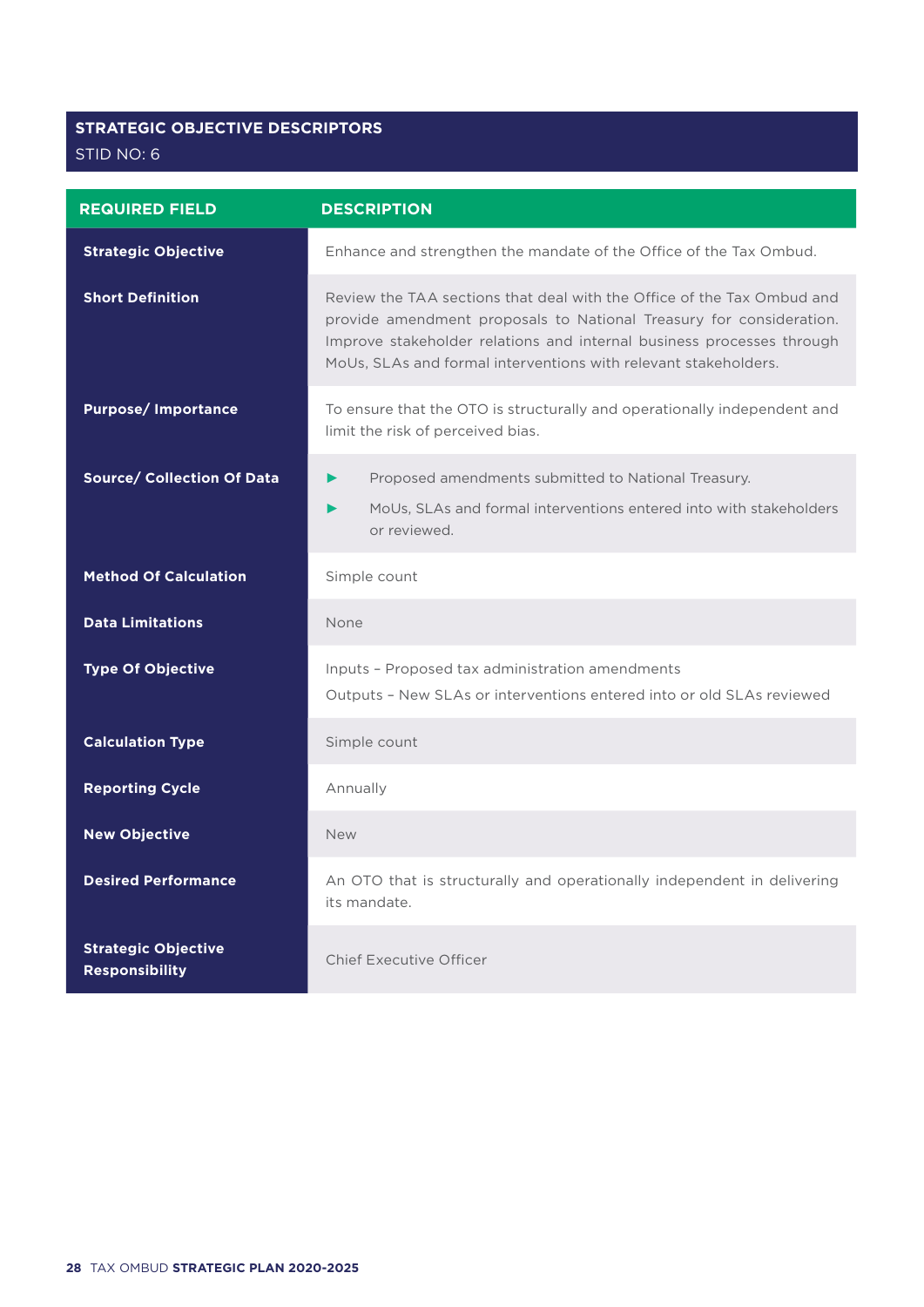## **INDICATOR DESCRIPTORS**

TID NO: 1

| <b>REQUIRED FIELD</b>             | <b>DESCRIPTION</b>                                                                                                                                                            |
|-----------------------------------|-------------------------------------------------------------------------------------------------------------------------------------------------------------------------------|
| <b>Indicator Title</b>            | Percentage of complaints acknowledged within two business days of<br>receipt.                                                                                                 |
| <b>Short Definition</b>           | The office acknowledges a complaint received within two days of it being<br>checked for completeness and being registered on the system.                                      |
| <b>Purpose/Importance</b>         | The indicator is aimed at informing the taxpayer that the Office has<br>received the complaint and indicating any missing documents not<br>provided with the complaints form. |
| <b>Source/ Collection Of Data</b> | Service Manager system generates a letter of acknowledgement for<br>dispatch to the taxpayer who lodged a complaint.                                                          |
| <b>Method Of Calculation</b>      | Total complaints acknowledged within two days divided by the total<br>complaints received and acknowledged                                                                    |
| <b>Data Limitations</b>           | None                                                                                                                                                                          |
| <b>Type Of Indicator</b>          | Efficiency and inputs                                                                                                                                                         |
| <b>Calculation Type</b>           | Non-cumulative                                                                                                                                                                |
| <b>Reporting Cycle</b>            | Quarterly                                                                                                                                                                     |
| <b>New Indicator</b>              | Existing                                                                                                                                                                      |
| <b>Desired Performance</b>        | Capture all complaints within two days of receipt                                                                                                                             |
| <b>Indicator Responsibility</b>   | Senior Manager: Office Enablement                                                                                                                                             |

A complaint is received when all required documents are submitted by the taxpayer (Complainant)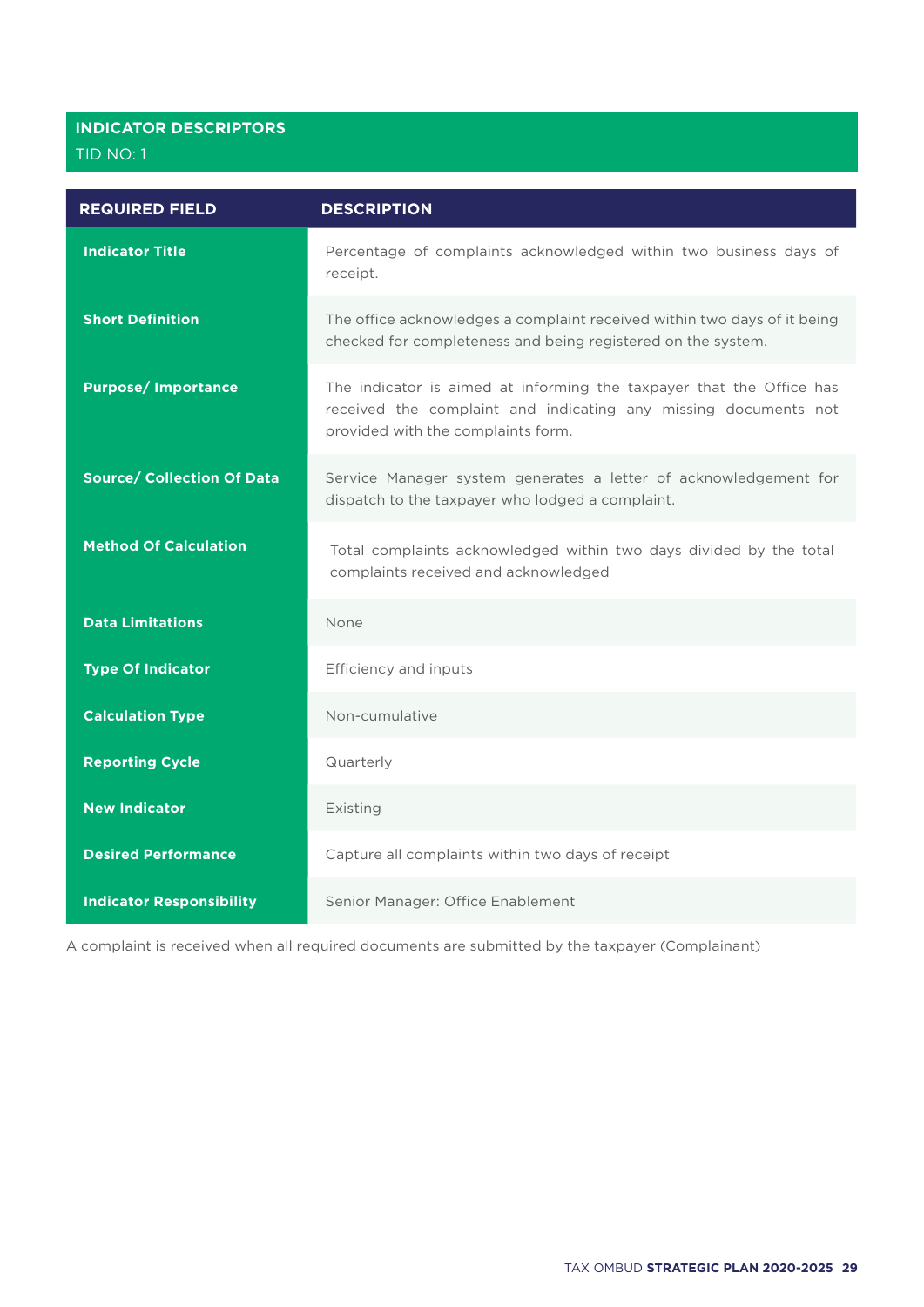| <b>REQUIRED FIELD</b>             | <b>DESCRIPTION</b>                                                                                                                                                                     |
|-----------------------------------|----------------------------------------------------------------------------------------------------------------------------------------------------------------------------------------|
| <b>Indicator Title</b>            | Percentage of complaints reviewed within eight days of date captured.                                                                                                                  |
| <b>Short Definition</b>           | Review complaints and send recommendations to SARS. Send the letter<br>of outcome to taxpayers within eight days of the date the complaint is<br>captured.                             |
| <b>Purpose/Importance</b>         | To become truly taxpayer-centric, by providing a consistently high-quality<br>service at minimal cost, by creating an agile organisation that can scale<br>efficiently to meet demand. |
| <b>Source/ Collection Of Data</b> | Service Manager Data                                                                                                                                                                   |
| <b>Method Of Calculation</b>      | Total complaints reviewed within eight days of receipt of a complaint,<br>divided by total complaints reviewed during the reporting period.                                            |
| <b>Data Limitations</b>           | None.                                                                                                                                                                                  |
| <b>Type Of Indicator</b>          | Efficiency and output.                                                                                                                                                                 |
| <b>Calculation Type</b>           | Cumulative.                                                                                                                                                                            |
| <b>Reporting Cycle</b>            | Quarterly and annually.                                                                                                                                                                |
| <b>New Indicator</b>              | Existing.                                                                                                                                                                              |
| <b>Desired Performance</b>        | Desire to have a higher number of complaints sent to SARS within eight<br>days of receipt of a complaint.                                                                              |
| <b>Indicator Responsibility</b>   | <b>Senior Manager: Operations</b>                                                                                                                                                      |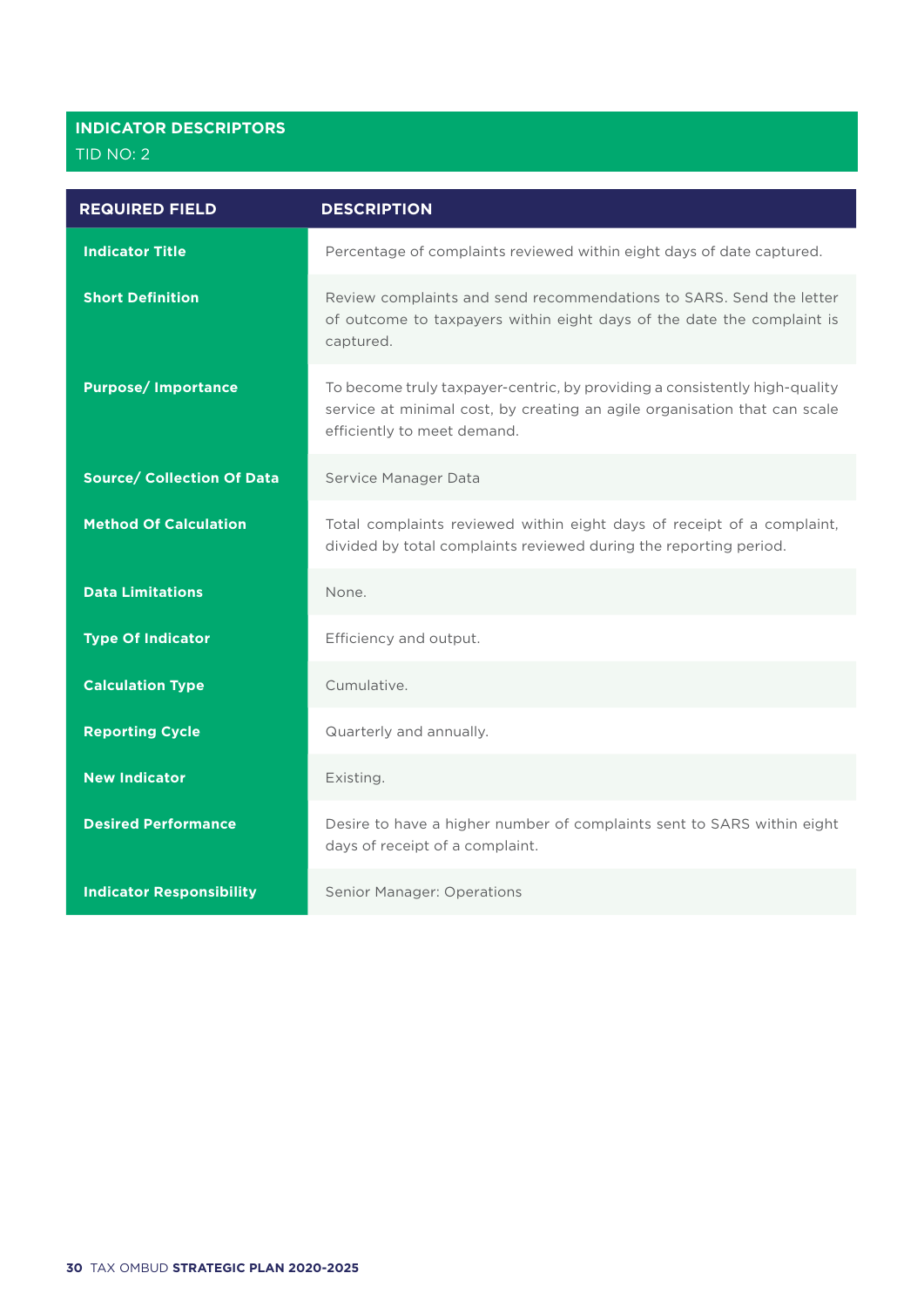| <b>REQUIRED FIELD</b>             | <b>DESCRIPTION</b>                                                                                                                                                                                |
|-----------------------------------|---------------------------------------------------------------------------------------------------------------------------------------------------------------------------------------------------|
| <b>Indicator Title</b>            | Percentage of close-out reports received from SARS and actioned within<br>four business days of date received.                                                                                    |
| <b>Short Definition</b>           | Finalisation of completed cases received from SARS.                                                                                                                                               |
| <b>Purpose/Importance</b>         | To become truly taxpayer centric, by providing a consistently high-quality<br>service at minimal cost, by creating an agile organisation that can scale<br>efficiently to meet demand.            |
| <b>Source/ Collection Of Data</b> | Service Manager reports.                                                                                                                                                                          |
| <b>Method Of Calculation</b>      | Total number of closeout reports actioned (finalised/overruled)<br>within 4 days of receipt, divided by the total number of closeout reports<br>finalised/over-ruled within the reporting period. |
| <b>Data Limitations</b>           | Manual process to allocate complaints to operational specialists and<br>delays in taxpayers responding.                                                                                           |
| <b>Type Of Indicator</b>          | Impact, efficiency, equity.                                                                                                                                                                       |
| <b>Calculation Type</b>           | Cumulative.                                                                                                                                                                                       |
| <b>Reporting Cycle</b>            | Quarterly and annually.                                                                                                                                                                           |
| <b>New Indicator</b>              | Existing.                                                                                                                                                                                         |
| <b>Desired Performance</b>        | Higher performance of resolution time against the set target of four days.                                                                                                                        |
| <b>Indicator Responsibility</b>   | Senior Manager: Operations                                                                                                                                                                        |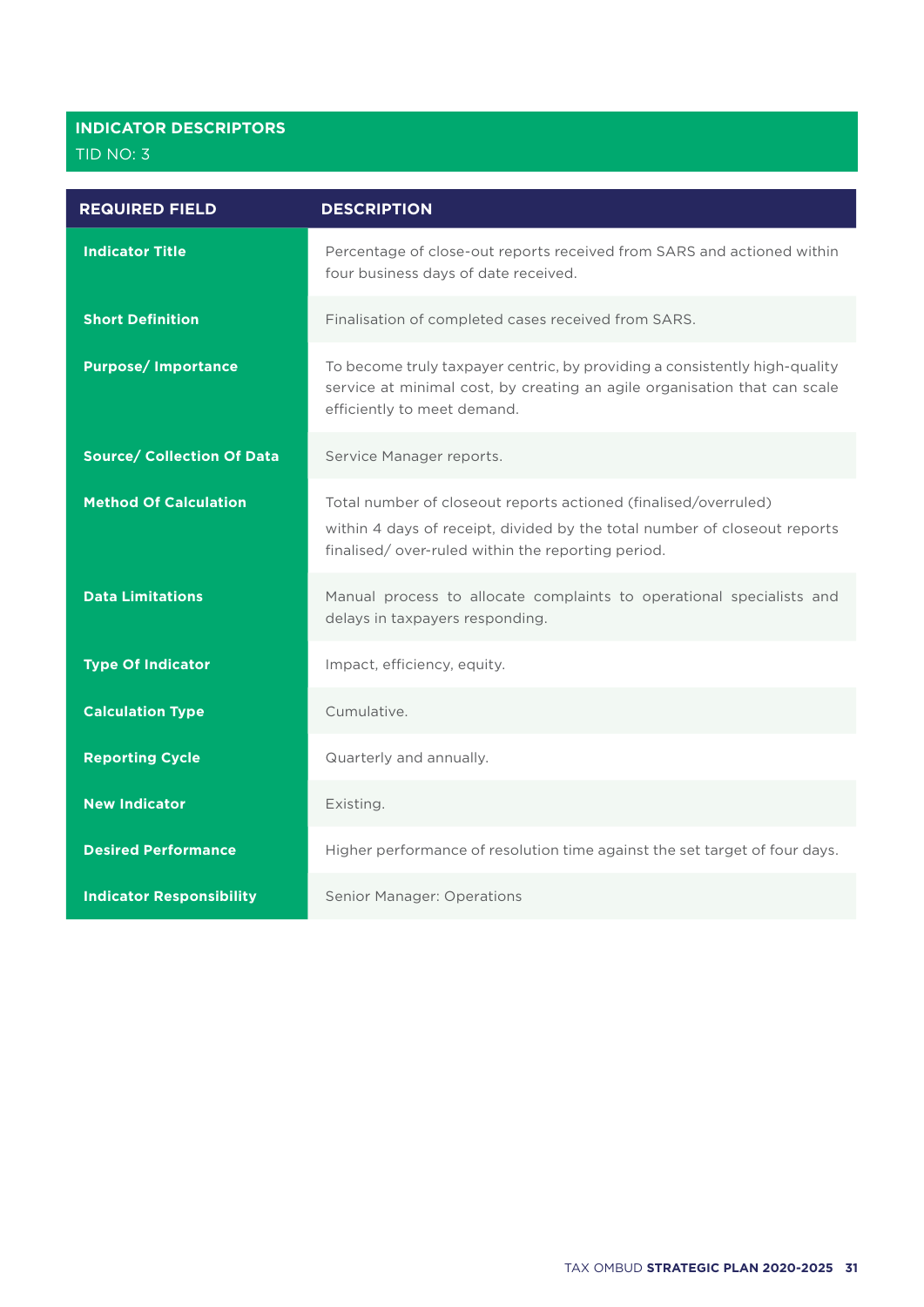| <b>REQUIRED FIELD</b>             | <b>DESCRIPTION</b>                                                                                                                                                                                                                                                           |
|-----------------------------------|------------------------------------------------------------------------------------------------------------------------------------------------------------------------------------------------------------------------------------------------------------------------------|
| <b>Indicator Title</b>            | Percentage of systemic issues identified and investigated within three<br>months.                                                                                                                                                                                            |
| <b>Short Definition</b>           | These are issues identified from the complaints received, internal review<br>committees, and stakeholder feedback, and which are classified as being<br>systemic. The issues that are investigated affect or might affect a number<br>of taxpayers in the tax system.        |
| <b>Purpose/Importance</b>         | To identify procedural, administrative or policy weakness within the<br>tax administration system, as a result of a particular matter that can be<br>regarded as an underlying cause for a complaint that affects or will affect<br>a number of taxpayers in the tax system. |
| <b>Source/ Collection Of Data</b> | Systemic register                                                                                                                                                                                                                                                            |
| <b>Method Of Calculation</b>      | Number of approved systemic issues identified and investigated<br>within three months, over the number of systemic issues identified and<br>investigated.                                                                                                                    |
| <b>Data Limitations</b>           | n/a                                                                                                                                                                                                                                                                          |
| <b>Type Of Indicator</b>          | Output                                                                                                                                                                                                                                                                       |
| <b>Calculation Type</b>           | Non-cumulative                                                                                                                                                                                                                                                               |
| <b>Reporting Cycle</b>            | Quarterly                                                                                                                                                                                                                                                                    |
| <b>New Indicator</b>              | Existing                                                                                                                                                                                                                                                                     |
| <b>Desired Performance</b>        | To identify all systemic issues that affect or will affect a number of<br>taxpayers. Actual performance that is higher than targeted performance<br>is desirable.                                                                                                            |
| <b>Indicator Responsibility</b>   | Senior Manager: Legal Services                                                                                                                                                                                                                                               |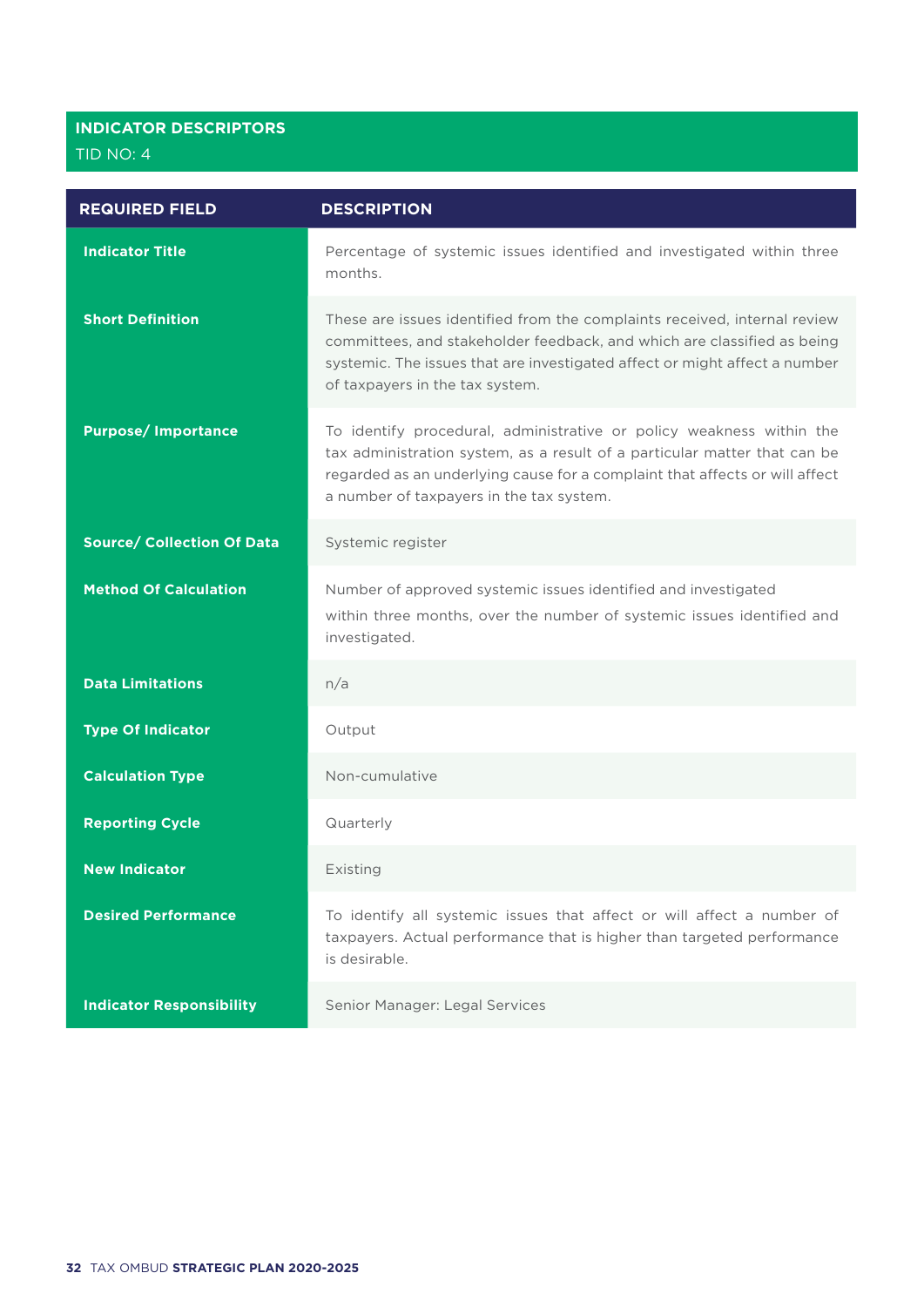| <b>REQUIRED FIELD</b>             | <b>DESCRIPTION</b>                                                                                                                                                                                                                                                                      |
|-----------------------------------|-----------------------------------------------------------------------------------------------------------------------------------------------------------------------------------------------------------------------------------------------------------------------------------------|
| <b>Indicator Title</b>            | Time taken to complete systemic reports approved/requested by Minister.                                                                                                                                                                                                                 |
| <b>Short Definition</b>           | This measures the timeframe within which reports on identified systemic<br>issues are finalised, from the date of approval/ request by the Minister<br>until the final report is submitted to SARS.                                                                                     |
| <b>Purpose/Importance</b>         | To identify and remedy procedural, administrative or policy weakness<br>within the tax administration system, as a result of a particular matter that<br>can be regarded as an underlying cause for a complaint that affects or will<br>affect a number of taxpayers in the tax system. |
| <b>Source/ Collection Of Data</b> | Progress report on investigations/reports issued about the investigation.                                                                                                                                                                                                               |
| <b>Method Of Calculation</b>      | Simple count of systemic investigation reports completed 6 months<br>from date of approval.                                                                                                                                                                                             |
| <b>Data Limitations</b>           | Commencement of the investigation is dependent on approval from the<br>Minister.                                                                                                                                                                                                        |
| <b>Type Of Indicator</b>          | Output                                                                                                                                                                                                                                                                                  |
| <b>Calculation Type</b>           | Non-cumulative                                                                                                                                                                                                                                                                          |
| <b>Reporting Cycle</b>            | Annually                                                                                                                                                                                                                                                                                |
| <b>New Indicator</b>              | Existing                                                                                                                                                                                                                                                                                |
| <b>Desired Performance</b>        | To investigate 100% of approved investigations within six months. Actual<br>performance that is higher than targeted performance is desirable.                                                                                                                                          |
| <b>Indicator Responsibility</b>   | Senior Manager: Legal Services                                                                                                                                                                                                                                                          |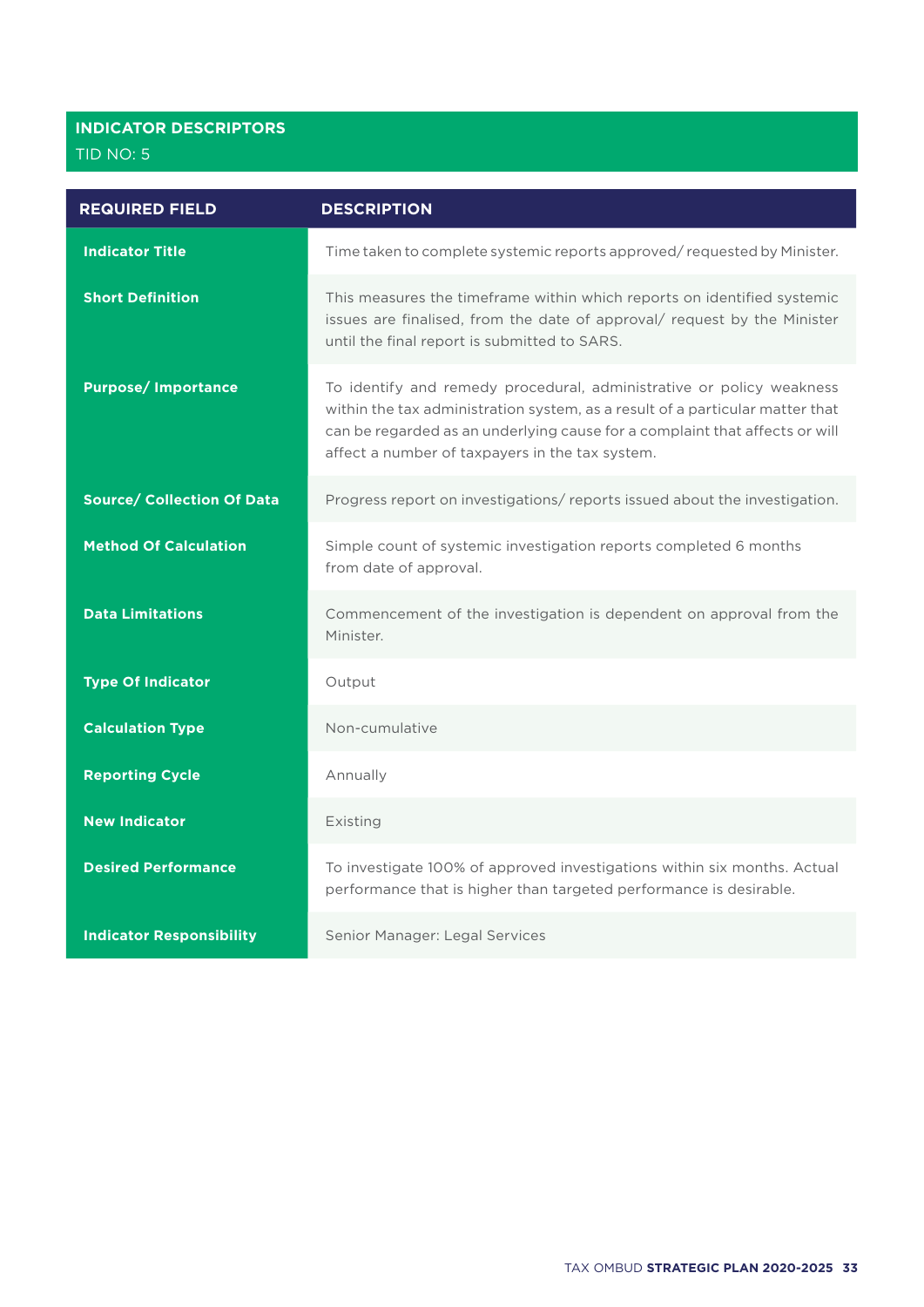| <b>REQUIRED FIELD</b>             | <b>DESCRIPTION</b>                                                                                                                                                                                                                                                                                                 |
|-----------------------------------|--------------------------------------------------------------------------------------------------------------------------------------------------------------------------------------------------------------------------------------------------------------------------------------------------------------------|
| <b>Indicator Title</b>            | Percentage reduction of existing systemic issues implemented by SARS.                                                                                                                                                                                                                                              |
| <b>Short Definition</b>           | The indicator measures the success of the implementation of<br>recommendations on systemic issues that were resolved or finalised by<br>SARS.                                                                                                                                                                      |
| <b>Purpose/Importance</b>         | This will contribute towards the efficient functioning of the tax<br>administration system. The knock-on effect will be a reduction in the<br>number of complaints lodged with the OTO, as a result of the underlying<br>root causes of complaints being addressed and resolved through systemic<br>investigation. |
| <b>Source/ Collection Of Data</b> | Systemic register                                                                                                                                                                                                                                                                                                  |
| <b>Method Of Calculation</b>      | Systemic issues implemented by SARS (only issues that were brought<br>forward from the previous year), divided by opening balance of systemic<br>issues X 100.                                                                                                                                                     |
| <b>Data Limitations</b>           | None                                                                                                                                                                                                                                                                                                               |
| <b>Type Of Indicator</b>          | Output                                                                                                                                                                                                                                                                                                             |
| <b>Calculation Type</b>           | Non-cumulative                                                                                                                                                                                                                                                                                                     |
| <b>Reporting Cycle</b>            | Annually                                                                                                                                                                                                                                                                                                           |
| <b>New Indicator</b>              | <b>New</b>                                                                                                                                                                                                                                                                                                         |
| <b>Desired Performance</b>        | To make successful recommendations on all identified systemic issues.<br>Actual performance that is higher than targeted performance is desirable.                                                                                                                                                                 |
| <b>Indicator Responsibility</b>   | Senior Manager: Legal Services                                                                                                                                                                                                                                                                                     |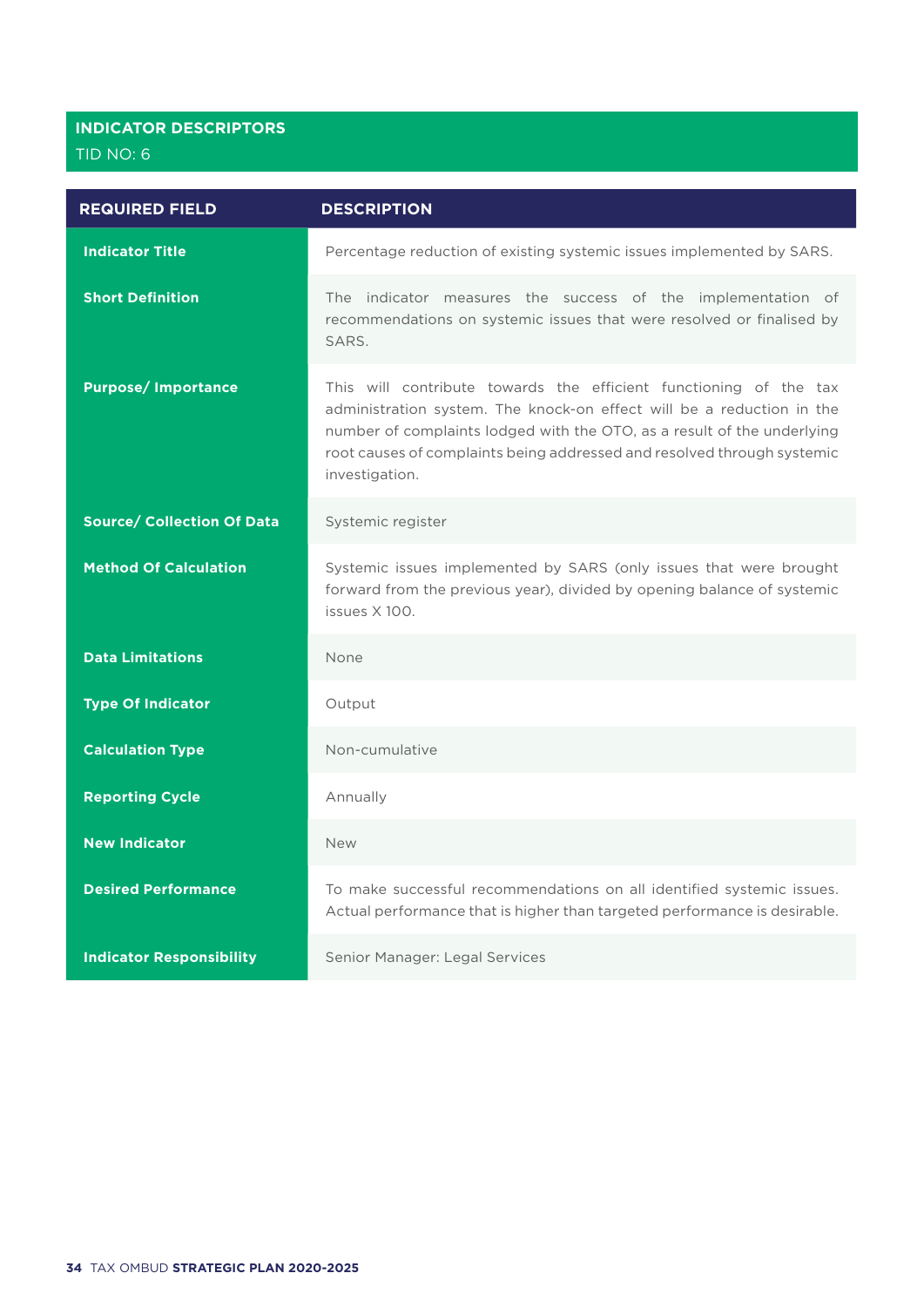| <b>REQUIRED FIELD</b>             | <b>DESCRIPTION</b>                                                                                                                                                            |
|-----------------------------------|-------------------------------------------------------------------------------------------------------------------------------------------------------------------------------|
| <b>Indicator Title</b>            | Develop a taxpayer tax compendium of rights and obligations.                                                                                                                  |
| <b>Short Definition</b>           | Collate and draft a taxpayer handbook on taxpayer rights and obligations.                                                                                                     |
| <b>Purpose/Importance</b>         | To provide taxpayers with further information regarding their rights and<br>obligations. An informed taxpayer base will result in a more efficient and<br>compliant taxpayer. |
| <b>Source/ Collection Of Data</b> | Progress reports                                                                                                                                                              |
| <b>Method Of Calculation</b>      | Non-cumulative                                                                                                                                                                |
| <b>Data Limitations</b>           | None                                                                                                                                                                          |
| <b>Type Of Indicator</b>          | Output                                                                                                                                                                        |
| <b>Calculation Type</b>           | Non-cumulative                                                                                                                                                                |
| <b>Reporting Cycle</b>            | Annually                                                                                                                                                                      |
| <b>New Indicator</b>              | <b>New</b>                                                                                                                                                                    |
| <b>Desired Performance</b>        | To have an approved taxpayer tax compendium. Actual performance that<br>is higher than targeted performance is desirable.                                                     |
| <b>Indicator Responsibility</b>   | Senior Manager: Legal Services                                                                                                                                                |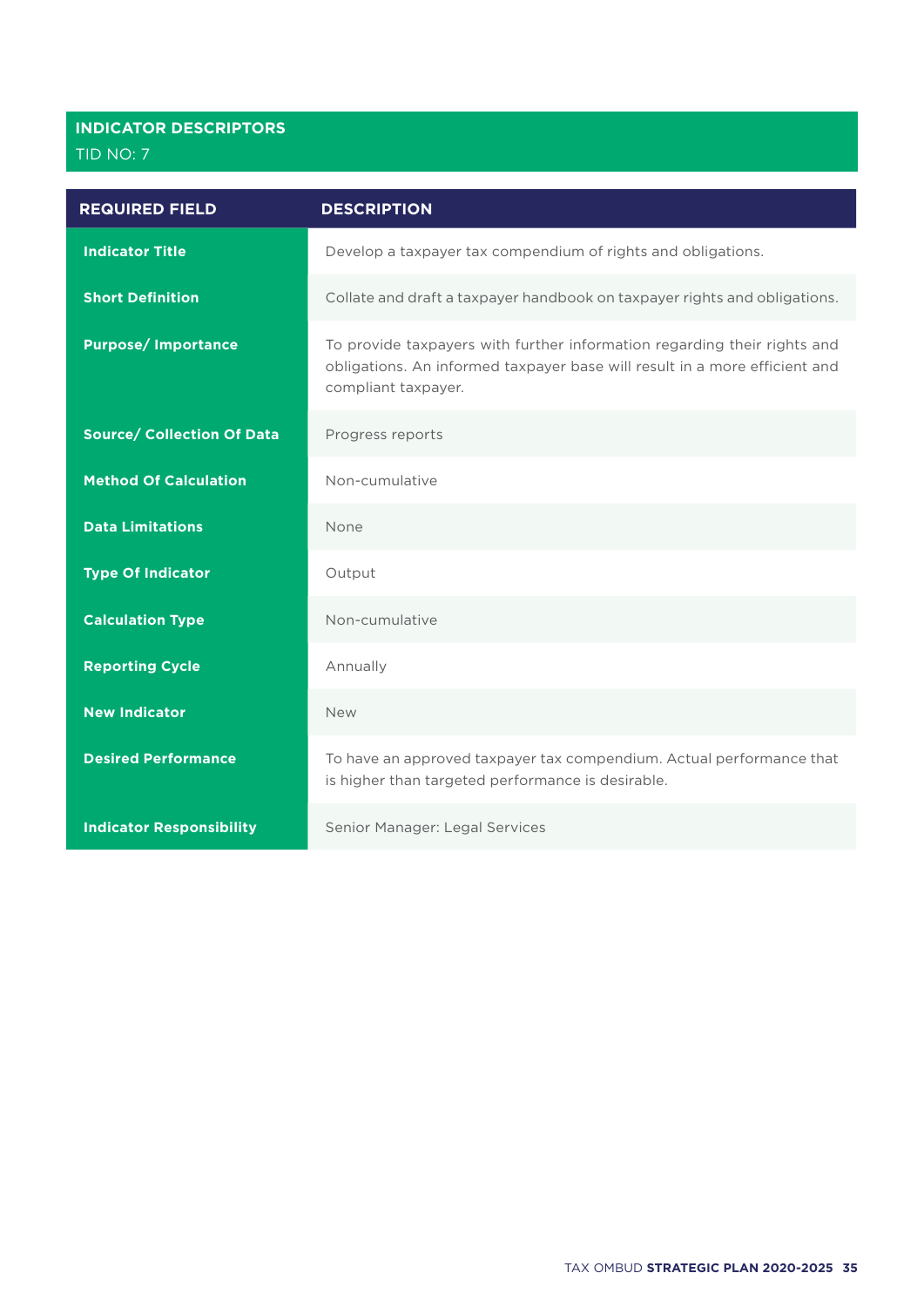| <b>REQUIRED FIELD</b>             | <b>DESCRIPTION</b>                                                                                                                                                                                                                                                                  |
|-----------------------------------|-------------------------------------------------------------------------------------------------------------------------------------------------------------------------------------------------------------------------------------------------------------------------------------|
| <b>Indicator Title</b>            | Percentage of customers satisfied with the OTO complaint resolution<br>process.                                                                                                                                                                                                     |
| <b>Short Definition</b>           | Survey of taxpayers regarding the complaints resolution process.                                                                                                                                                                                                                    |
| <b>Purpose/Importance</b>         | To continuously provide rational and fair reasons for recommendations<br>and action taken, while also ensuring that complainants understand the<br>rationale and feel that the process has provided sufficient opportunity for<br>their case to be reviewed fairly and impartially. |
| <b>Source/ Collection Of Data</b> | Survey report results and Service Manager data.                                                                                                                                                                                                                                     |
| <b>Method Of Calculation</b>      | Satisfaction is based on the Ten Point Mean Score for the survey<br>question (How satisfied are you with the service you received?) and the<br>mode.                                                                                                                                |
| <b>Data Limitations</b>           | Non-participation by taxpayers. No response received from taxpayer.                                                                                                                                                                                                                 |
| <b>Type Of Indicator</b>          | Efficiency and impact                                                                                                                                                                                                                                                               |
| <b>Calculation Type</b>           | Cumulative                                                                                                                                                                                                                                                                          |
| <b>Reporting Cycle</b>            | Quarterly, annually                                                                                                                                                                                                                                                                 |
| <b>New Indicator</b>              | Existing                                                                                                                                                                                                                                                                            |
| <b>Desired Performance</b>        | Improved business process to enable efficiency in delivering service to<br>taxpayer.                                                                                                                                                                                                |
| <b>Indicator Responsibility</b>   | <b>Senior Manager: Operations</b>                                                                                                                                                                                                                                                   |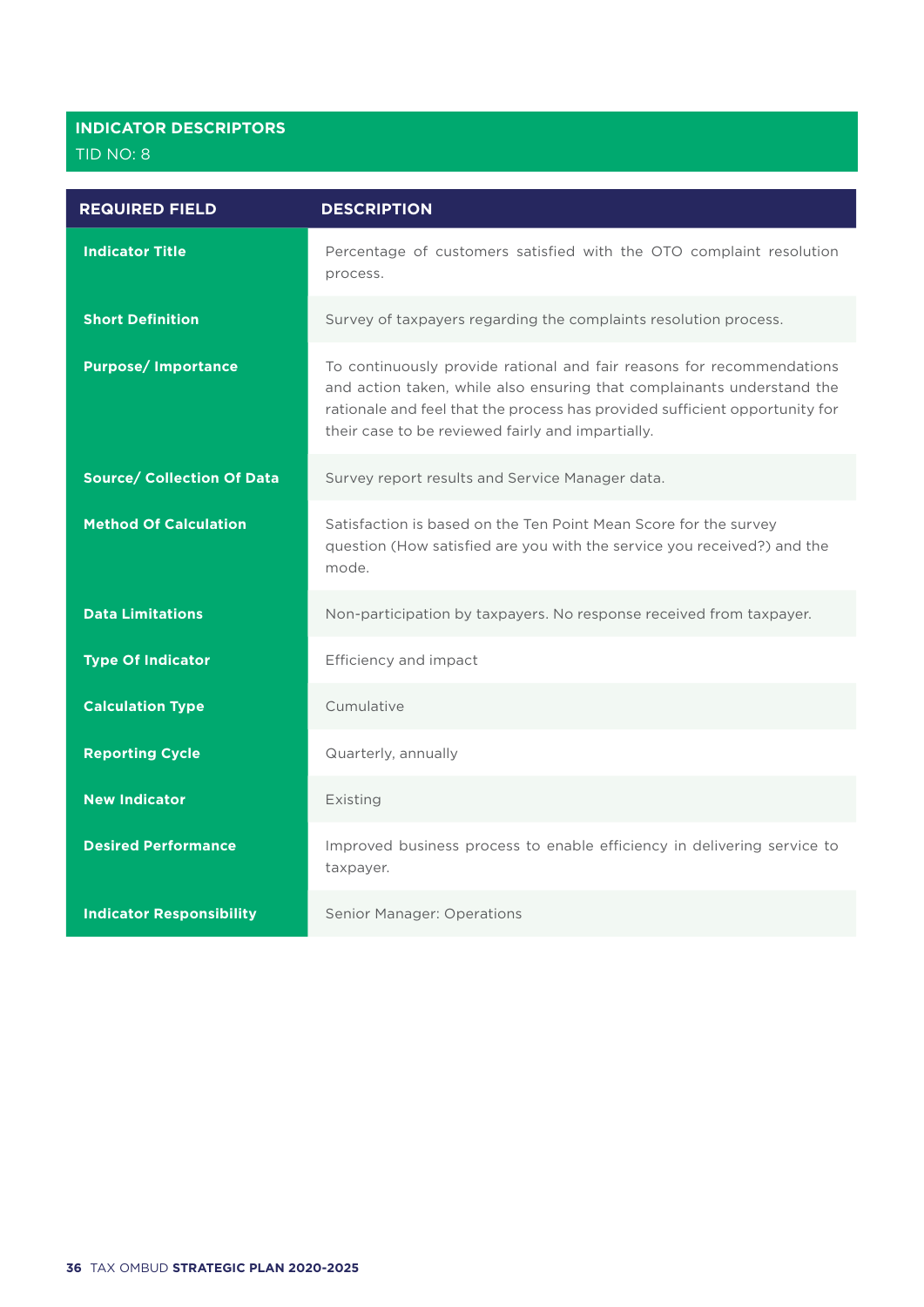| <b>REQUIRED FIELD</b>             | <b>DESCRIPTION</b>                                                                                |
|-----------------------------------|---------------------------------------------------------------------------------------------------|
| <b>Indicator Title</b>            | Number of external newsletters published.                                                         |
| <b>Short Definition</b>           | Platform to engage and communicate with external stakeholders.                                    |
| <b>Purpose/Importance</b>         | Keep stakeholders abreast of important developments at the OTO and in<br>the tax recourse sphere. |
| <b>Source/ Collection Of Data</b> | Business units and stakeholders. Fair Play articles published.                                    |
| <b>Method Of Calculation</b>      | Simple count                                                                                      |
| <b>Data Limitations</b>           | None                                                                                              |
| <b>Type Of Indicator</b>          | Output                                                                                            |
| <b>Calculation Type</b>           | Non-cumulative                                                                                    |
| <b>Reporting Cycle</b>            | Quarterly                                                                                         |
| <b>New Indicator</b>              | Existing                                                                                          |
| <b>Desired Performance</b>        | Informed and engaged stakeholders.                                                                |
| <b>Indicator Responsibility</b>   | Senior Manager: Communications and Outreach                                                       |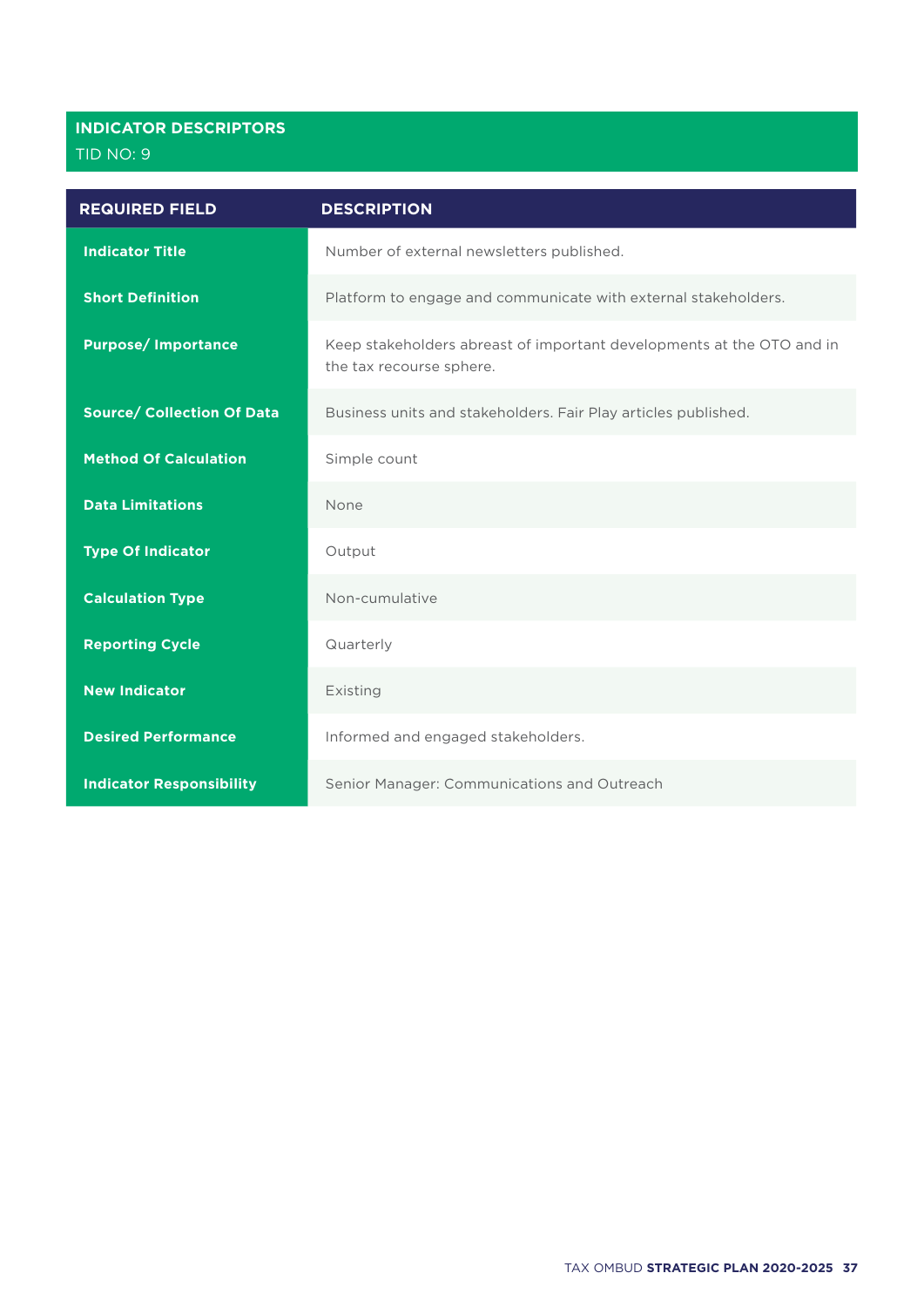| <b>REQUIRED FIELD</b>             | <b>DESCRIPTION</b>                                                                                                                                      |
|-----------------------------------|---------------------------------------------------------------------------------------------------------------------------------------------------------|
| <b>Indicator Title</b>            | Percentage of digital communications framework implemented.                                                                                             |
| <b>Short Definition</b>           | A five-year digital framework that will improve the OTO's efficiency and<br>brand presence, and promote accessibility of our services to all taxpayers. |
| <b>Purpose/Importance</b>         | Communicate, and promote accessibility and awareness of the services of<br>the OTO through digital platforms.                                           |
| <b>Source/ Collection Of Data</b> | Digital framework                                                                                                                                       |
| <b>Method Of Calculation</b>      | Total digital communications activities/initiatives implemented, divided<br>by total digital communications activities/initiatives planned X 100        |
| <b>Data Limitations</b>           | None                                                                                                                                                    |
| <b>Type Of Indicator</b>          | Activity                                                                                                                                                |
| <b>Calculation Type</b>           | Non-cumulative                                                                                                                                          |
| <b>Reporting Cycle</b>            | Quarterly                                                                                                                                               |
| <b>New Indicator</b>              | <b>New</b>                                                                                                                                              |
| <b>Desired Performance</b>        | Improved accessibility, efficiency and awareness of the OTO.                                                                                            |
| <b>Indicator Responsibility</b>   | <b>Senior Manager Communications</b>                                                                                                                    |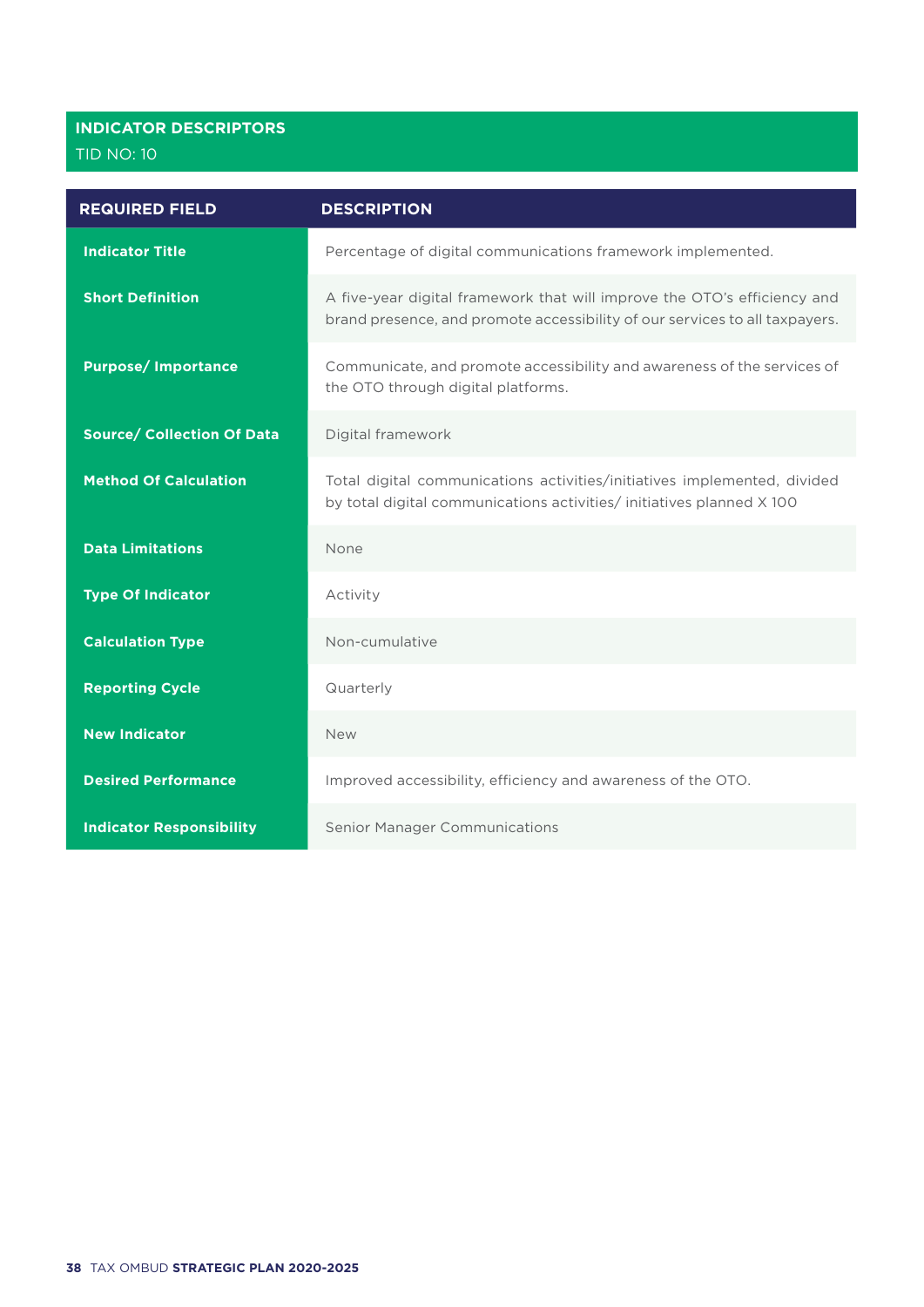| <b>REQUIRED FIELD</b>             | <b>DESCRIPTION</b>                                                                                                                         |
|-----------------------------------|--------------------------------------------------------------------------------------------------------------------------------------------|
| <b>Indicator Title</b>            | Percentage of the community outreach activity framework implemented.                                                                       |
| <b>Short Definition</b>           | Activities aimed at educating stakeholders about the OTO and the<br>services offered.                                                      |
| <b>Purpose/Importance</b>         | Educate and create awareness about the existence of the OTO and the<br>services offered.                                                   |
| <b>Source/ Collection Of Data</b> | Report on implementation of the framework.                                                                                                 |
| <b>Method Of Calculation</b>      | Total community outreach activities/ initiatives implemented, divided by<br>total community outreach activities/initiatives planned X 100. |
| <b>Data Limitations</b>           | The OTO will only count information at its disposal, due to lack of<br>automation.                                                         |
| <b>Type Of Indicator</b>          | Output                                                                                                                                     |
| <b>Calculation Type</b>           | Non-cumulative                                                                                                                             |
| <b>Reporting Cycle</b>            | Quarterly                                                                                                                                  |
| <b>New Indicator</b>              | Existing                                                                                                                                   |
| <b>Desired Performance</b>        | Widespread awareness of the OTO and the services offered.                                                                                  |
| <b>Indicator Responsibility</b>   | Senior Manager: Communications and Outreach                                                                                                |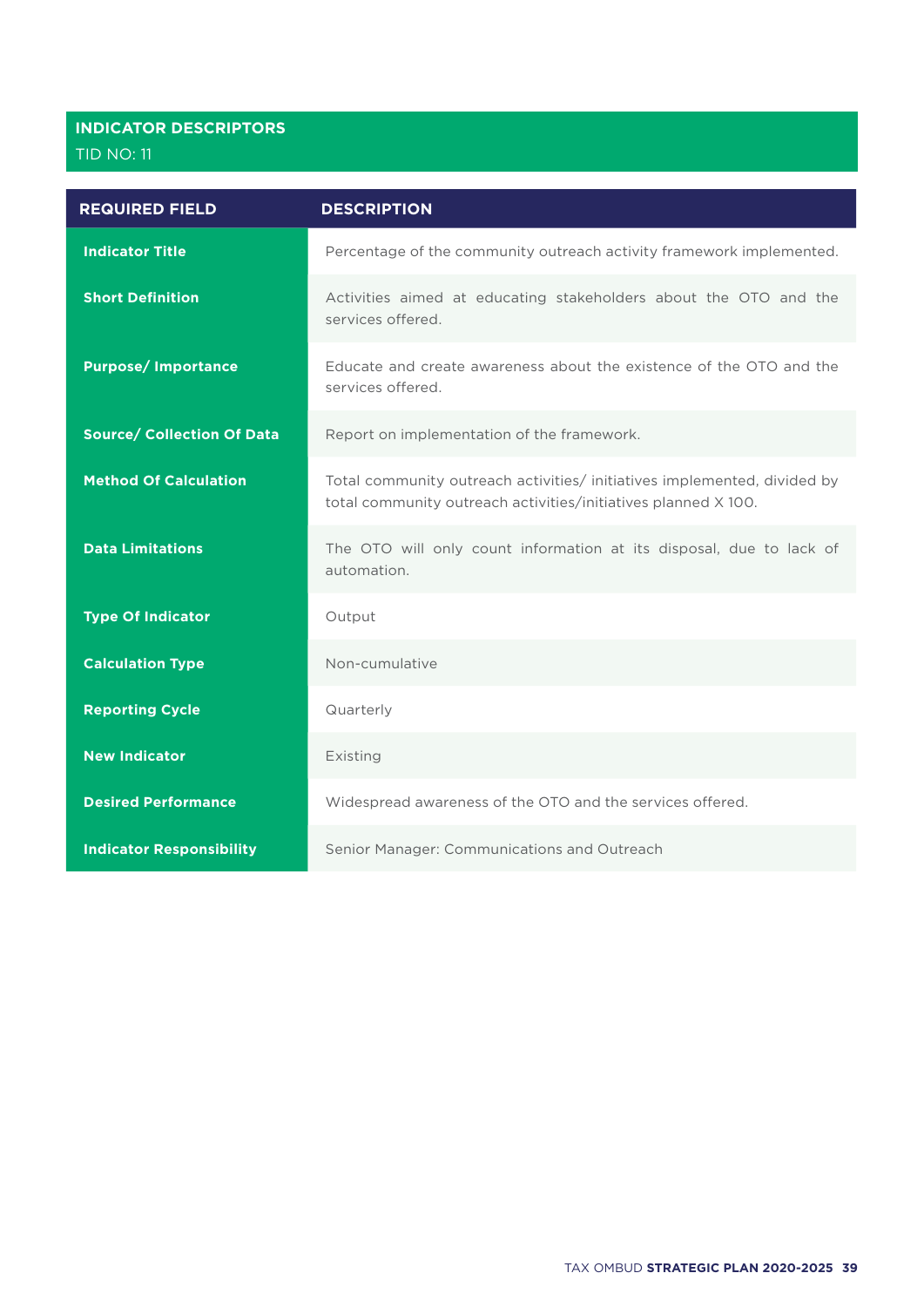## **INDICATOR DESCRIPTORS**

| <b>REQUIRED FIELD</b>             | <b>DESCRIPTION</b>                                                                                                                                                                     |
|-----------------------------------|----------------------------------------------------------------------------------------------------------------------------------------------------------------------------------------|
| <b>Indicator Title</b>            | Percentage reduction in average cost of reviewing a complaint, year-on-<br>year.                                                                                                       |
| <b>Short Definition</b>           | Adopting efficient processes that reduce the cost of complaint resolution.                                                                                                             |
| <b>Purpose/Importance</b>         | To measure efficiency in resolving a complaint.                                                                                                                                        |
|                                   | To become truly taxpayer-centric, by providing a consistently high-quality<br>service at minimal cost, by creating an agile organisation that can scale<br>efficiently to meet demand. |
| <b>Source/ Collection Of Data</b> | SAP finance reports and Service Manager.                                                                                                                                               |
| <b>Method Of Calculation</b>      | Total cost of complaints resolution, divided by total number of complaints<br>finalised after complaints                                                                               |
|                                   | Compare year on year: Current year cost of reviewing a complaint less<br>previous year's cost of reviewing a complaint, divided by previous year's<br>cost of reviewing a complaint.   |
| <b>Data Limitations</b>           | None                                                                                                                                                                                   |
| <b>Type Of Indicator</b>          | Efficiency and economy                                                                                                                                                                 |
| <b>Calculation Type</b>           | Cumulative                                                                                                                                                                             |
| <b>Reporting Cycle</b>            | Quarterly                                                                                                                                                                              |
| <b>New Indicator</b>              | Existing                                                                                                                                                                               |
| <b>Desired Performance</b>        | To reduce the cost of resolving a complaint.                                                                                                                                           |
| <b>Indicator Responsibility</b>   | Senior Manager: Office Enablement                                                                                                                                                      |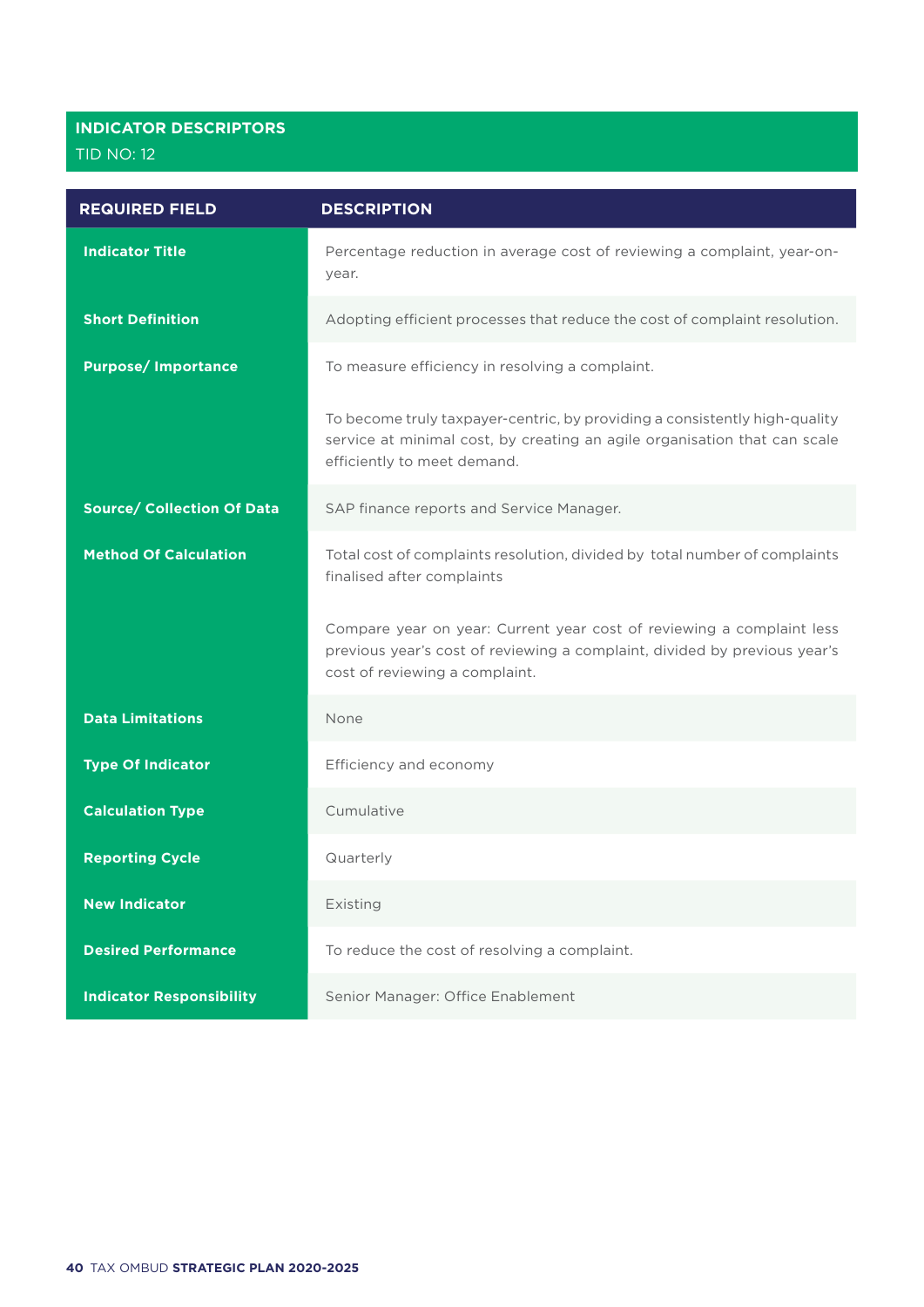| <b>REQUIRED FIELD</b>             | <b>DESCRIPTION</b>                                                                                                                                                                                  |
|-----------------------------------|-----------------------------------------------------------------------------------------------------------------------------------------------------------------------------------------------------|
| <b>Indicator Title</b>            | Percentage of stakeholder framework implemented.                                                                                                                                                    |
| <b>Short Definition</b>           | A five-year stakeholder framework that promotes optimal engagement<br>and collaboration to ensure efficient interaction between the OTO and its<br>stakeholders and strengthening of relationships. |
| <b>Purpose/Importance</b>         | Promote, educate and create awareness of the OTO's services.                                                                                                                                        |
| <b>Source/ Collection Of Data</b> | Register of collaboration and stakeholder engagement events held.<br>Attendance register of stakeholder engagement events.                                                                          |
| <b>Method Of Calculation</b>      | Number of stakeholder engagement activities implemented, divided by<br>number of stakeholder engagement activities planned X 100.                                                                   |
| <b>Data Limitations</b>           | None                                                                                                                                                                                                |
| <b>Type Of Indicator</b>          | Activity                                                                                                                                                                                            |
| <b>Calculation Type</b>           | Non-cumulative                                                                                                                                                                                      |
| <b>Reporting Cycle</b>            | Annually                                                                                                                                                                                            |
| <b>New Indicator</b>              | <b>New</b>                                                                                                                                                                                          |
| <b>Desired Performance</b>        | Promote the OTO to all stakeholders.                                                                                                                                                                |
| <b>Indicator Responsibility</b>   | Senior Manager: Communications and Outreach                                                                                                                                                         |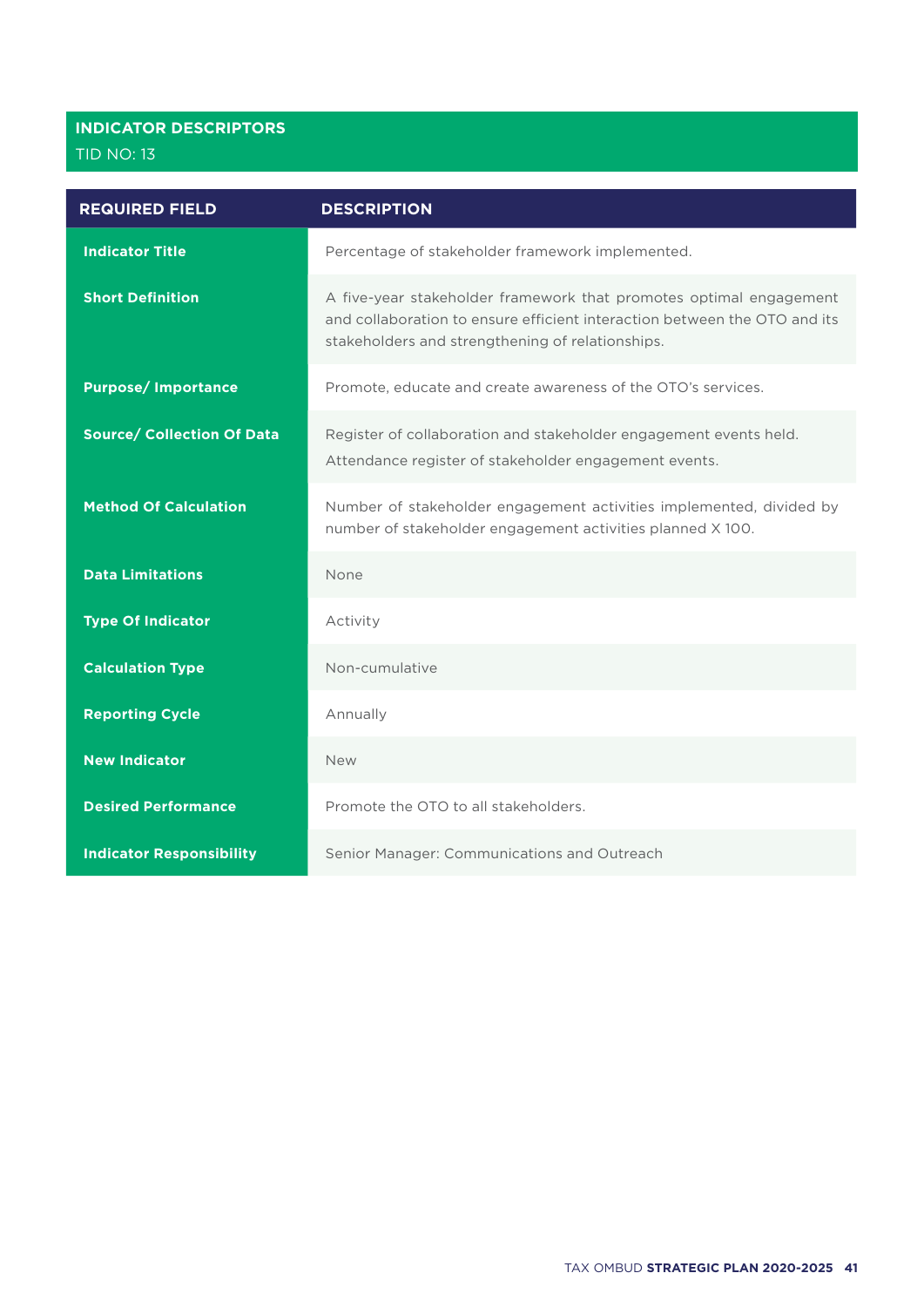## **INDICATOR DESCRIPTORS**

| <b>REQUIRED FIELD</b>             | <b>DESCRIPTION</b>                                                                                                                                  |
|-----------------------------------|-----------------------------------------------------------------------------------------------------------------------------------------------------|
| <b>Indicator Title</b>            | Tax administration amendment proposals sent to Treasury for<br>consideration.                                                                       |
| <b>Short Definition</b>           | These are proposed changes or additions to be effected to the section of<br>the Tax Administration Act that deals with the Office of the Tax Ombud. |
| <b>Purpose/Importance</b>         | To improve or enhance the Tax Administration Act sections that deal with<br>the Office of the Tax Ombud.                                            |
| <b>Source/ Collection Of Data</b> | Amendment proposals sent to National Treasury.                                                                                                      |
| <b>Method Of Calculation</b>      | Simple count                                                                                                                                        |
| <b>Data Limitations</b>           | None                                                                                                                                                |
| <b>Type Of Indicator</b>          | Input                                                                                                                                               |
| <b>Calculation Type</b>           | Non-cumulative                                                                                                                                      |
| <b>Reporting Cycle</b>            | Annually                                                                                                                                            |
| <b>New Indicator</b>              | <b>New</b>                                                                                                                                          |
| <b>Desired Performance</b>        | Updated and relevant Tax Administration Act.                                                                                                        |
| <b>Indicator Responsibility</b>   | Senior Manager: Legal Services                                                                                                                      |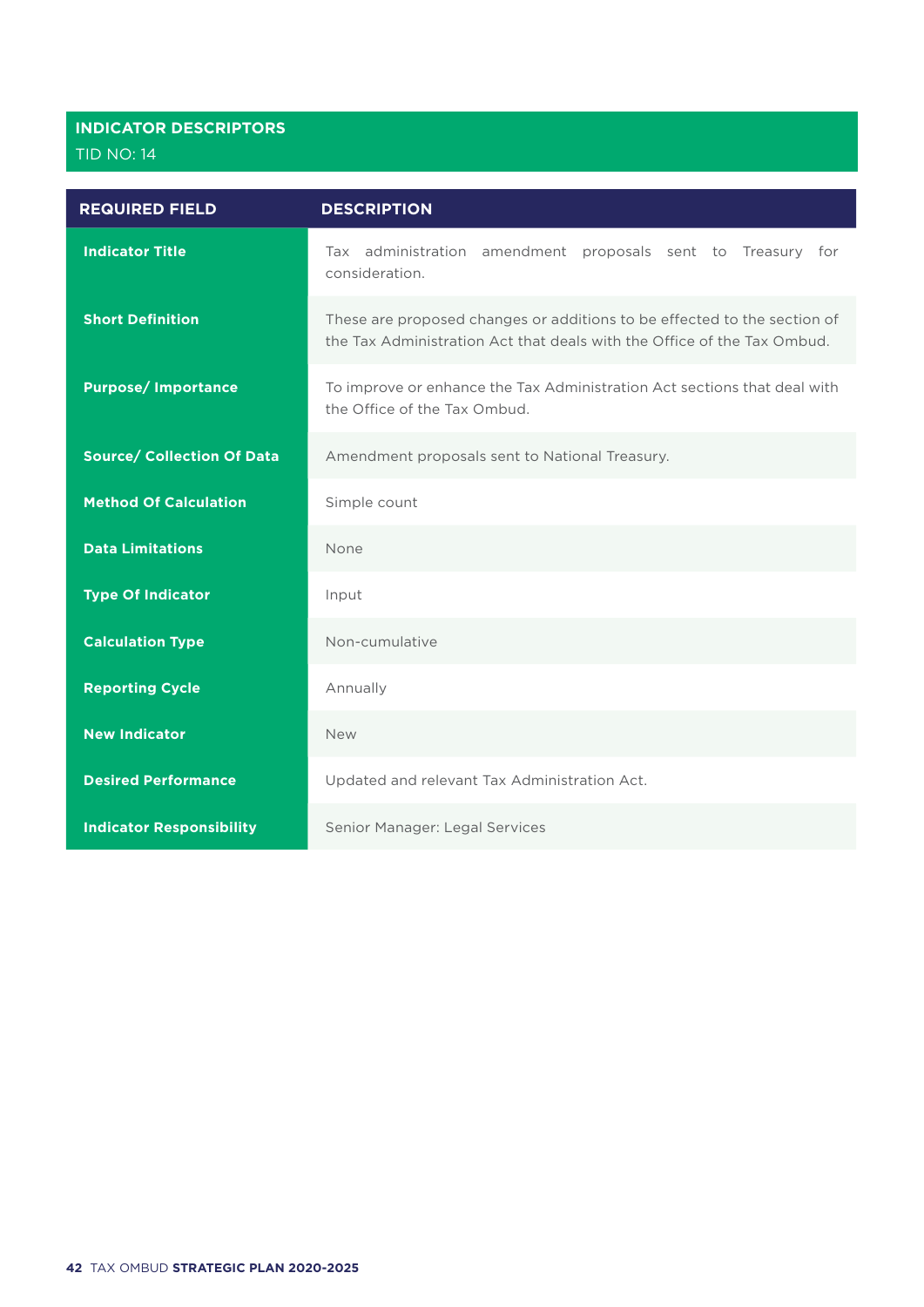## **INDICATOR DESCRIPTORS**

| <b>REQUIRED FIELD</b>             | <b>DESCRIPTION</b>                                                                                                                                                                         |
|-----------------------------------|--------------------------------------------------------------------------------------------------------------------------------------------------------------------------------------------|
| <b>Indicator Title</b>            | Number of SLAs, MoUs or formal interventions with stakeholders.                                                                                                                            |
| <b>Short Definition</b>           | Ensure SLAs, MoUs or other formal interventions with stakeholders are<br>initiated, where required. Ensure that SLAs that have already been entered<br>into remain current and achievable. |
| <b>Purpose/Importance</b>         | To provide certainty on how any interactions between stakeholders and<br>the OTO should be conducted.                                                                                      |
| <b>Source/ Collection Of Data</b> | Emails; draft documents; signed agreements or finalised interventions.                                                                                                                     |
| <b>Method Of Calculation</b>      | Simple count                                                                                                                                                                               |
| <b>Data Limitations</b>           | None                                                                                                                                                                                       |
| <b>Type Of Indicator</b>          | Output                                                                                                                                                                                     |
| <b>Calculation Type</b>           | Non-cumulative                                                                                                                                                                             |
| <b>Reporting Cycle</b>            | Annual                                                                                                                                                                                     |
| <b>New Indicator</b>              | New                                                                                                                                                                                        |
| <b>Desired Performance</b>        | To improve the efficiency of rendering the service and minimise the<br>administrative cost of doing business.                                                                              |
| <b>Indicator Responsibility</b>   | Senior Manager: Legal Services                                                                                                                                                             |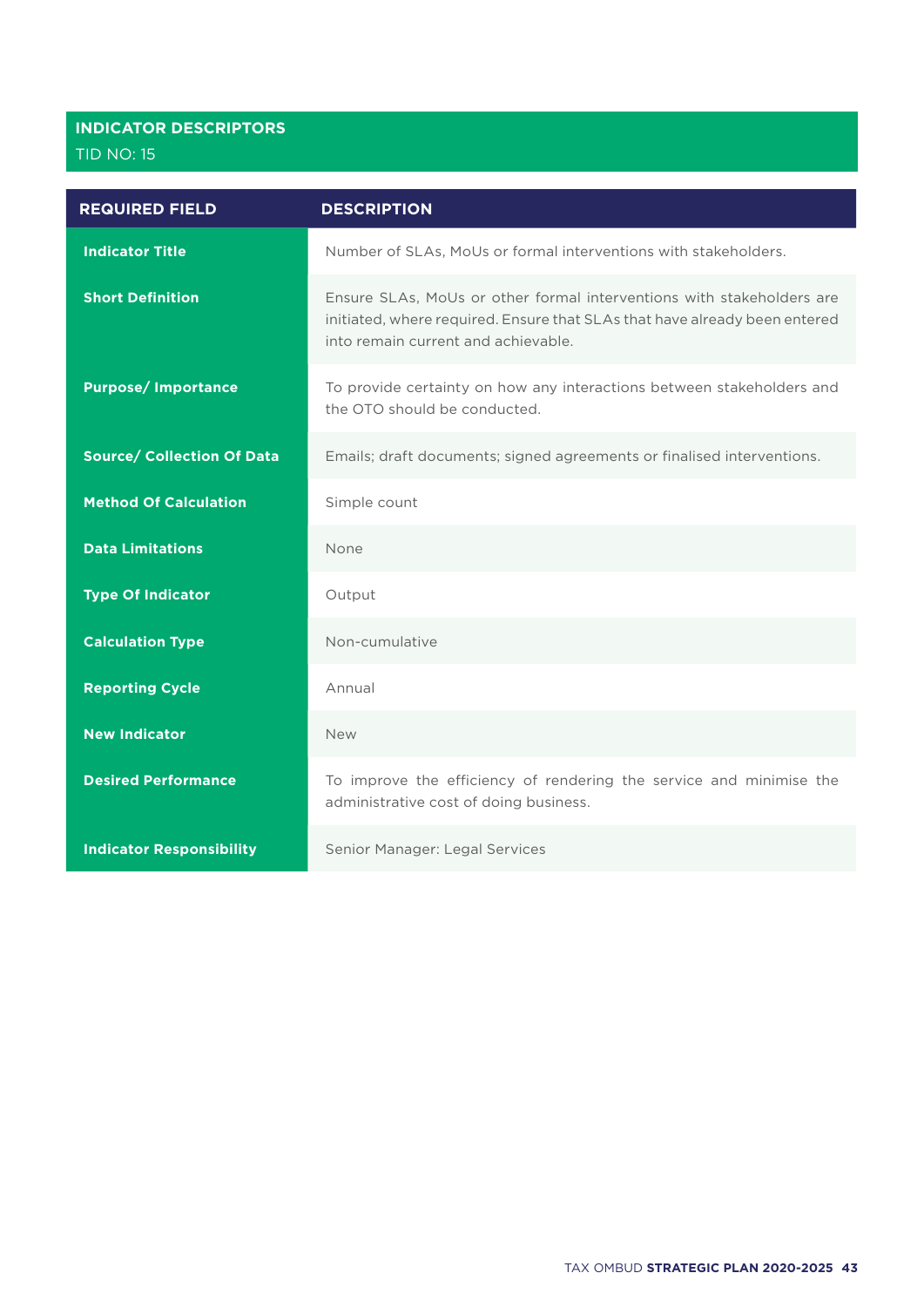# **11. KEY** CONCEPTS

| <b>TERM</b>                    | <b>DESCRIPTION</b>                                                                                                                                                                                                           |
|--------------------------------|------------------------------------------------------------------------------------------------------------------------------------------------------------------------------------------------------------------------------|
| <b>Systemic investigation</b>  | An investigation initiated by the OTO or requested by the Finance Minister<br>into the possible underlying root cause of a complaint that affects multiple<br>taxpayers or a class of taxpayers negatively.                  |
| <b>Complainant</b>             | Any person who lodges a complaint with the OTO.                                                                                                                                                                              |
| <b>Taxpayer</b>                | Any person or entity chargeable with any tax levied under any tax Act.                                                                                                                                                       |
| Case                           | A formal complaint logged on the OTO Complaint Management System.                                                                                                                                                            |
| <b>Complaint</b>               | An expression of dissatisfaction or an allegation of wrongdoing by a<br>taxpayer regarding a service matter or a procedural or administrative<br>matter arising from the application of the provisions of a tax Act by SARS. |
| <b>Finalised complaint</b>     | A complaint that is closed by the OTO in one of the following ways:<br>a) Accepted and resolved.<br>b) Accepted and terminated.<br>c) Rejected.                                                                              |
| <b>Evaluation of complaint</b> | A consideration of the applicable facts of a complaint to determine if a<br>complaint falls within the mandate of the Tax Ombud or if any limitations<br>to the Tax Ombud's authority applies.                               |
| <b>Review of complaint</b>     | Considering the merits of the complaint to determine:<br>a) if SARS was at fault/erred in its application of a tax Act;<br>b) how to best resolve the complaint.                                                             |
| <b>Recommendation</b>          | A proposal sent to SARS on how to best address the complaint or a<br>proposal sent to a complainant on how to best address the complaint<br>lodged.                                                                          |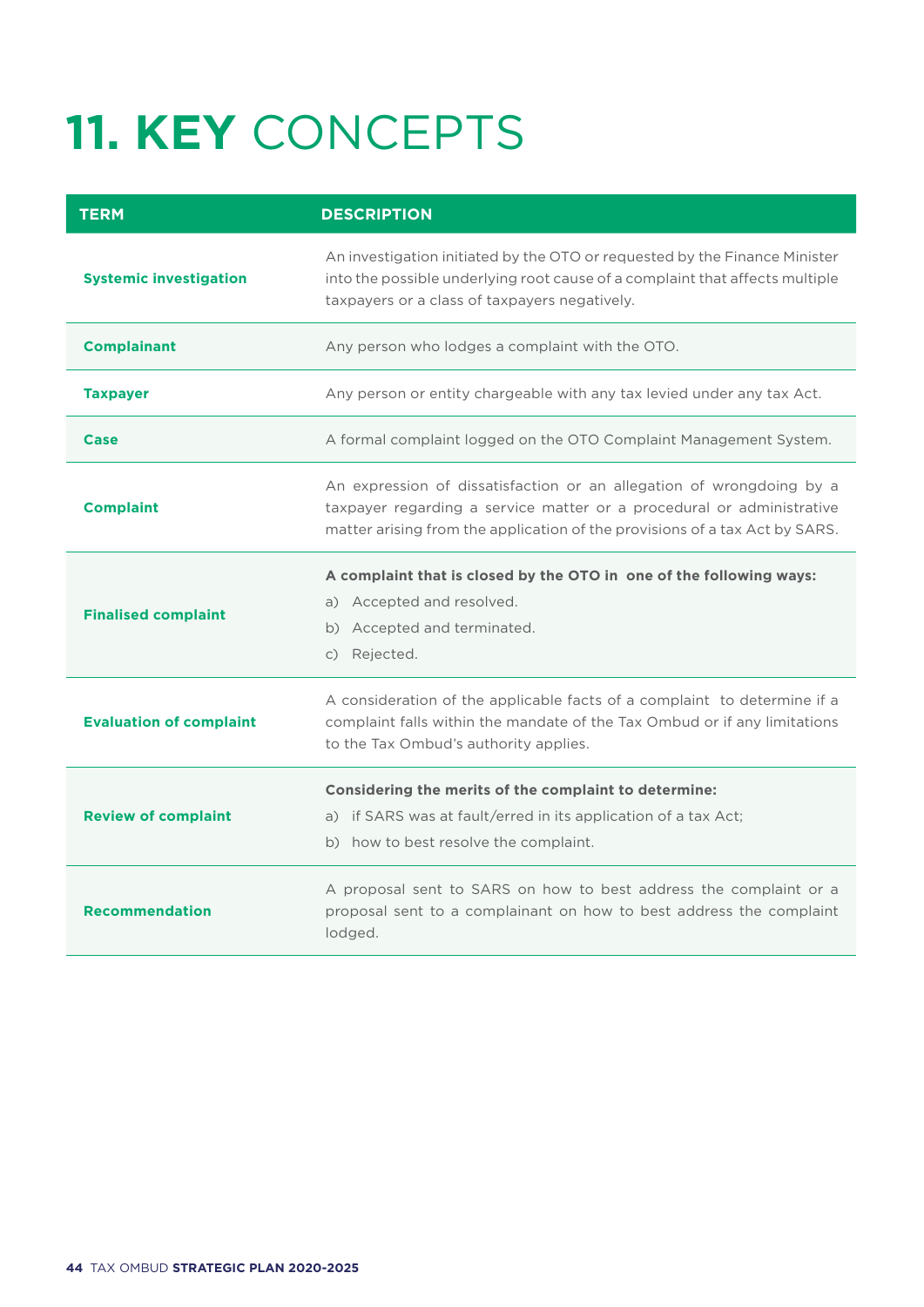| <b>TERM</b>                 | <b>DESCRIPTION</b>                                                                                                                                                                                                                                                                                               |
|-----------------------------|------------------------------------------------------------------------------------------------------------------------------------------------------------------------------------------------------------------------------------------------------------------------------------------------------------------|
| <b>Rejected complaint</b>   | A complaint that does not fall within the mandate of the Tax Ombud, or<br>the taxpayer has not exhausted SARS internal complaints resolution or if<br>any of the limitations to authority apply.                                                                                                                 |
| <b>Terminated complaint</b> | An accepted complaint that is finalised before completion of the review<br>process.                                                                                                                                                                                                                              |
| <b>Cancelled complaint</b>  | A complaint case that is discarded on the Complaint Management System,<br>due to a capturing error.                                                                                                                                                                                                              |
| <b>Investigation</b>        | A process undertaken to establish and document relevant facts, reach<br>appropriate conclusions, and determine a suitable course of action, based<br>on the available evidence.                                                                                                                                  |
| <b>Accepted complaint</b>   | A complaint that:<br>a) falls within the mandate of the OTO;<br>b) none of the limitations to the TO's authority apply to; and<br>c) The complainant has exhausted the SARS internal complaints<br>resolution mechanisms, unless the OTO has determined that there are<br>compelling circumstances to not do so. |
| <b>Decision</b>             | The outcome reached after consideration of all the facts of a complaint<br>submitted to the OTO during the process of evaluation and review of the<br>complaint.                                                                                                                                                 |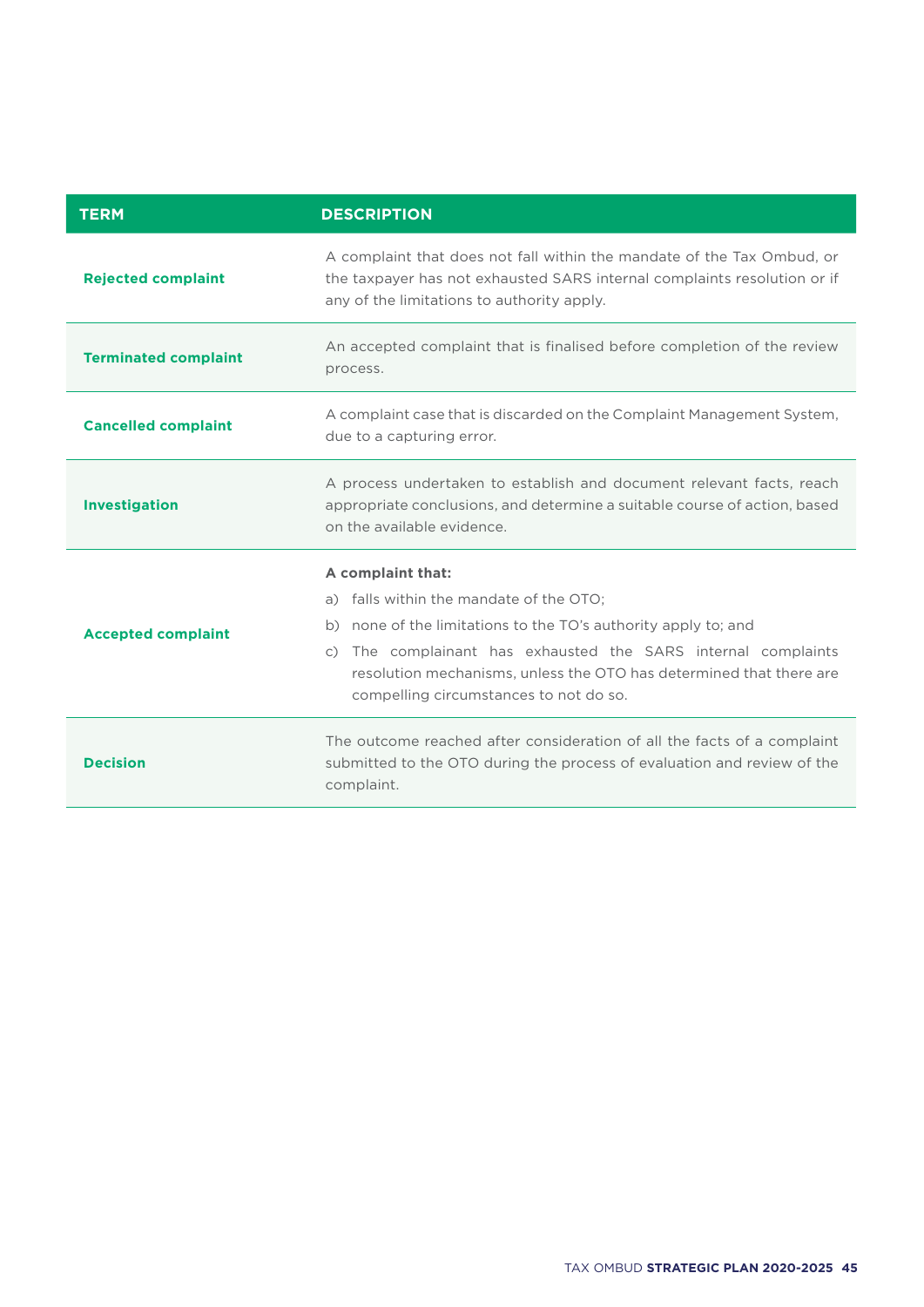# **ABBREVIATIONS**

| <b>CEO</b>    | <b>Chief Executive Officer</b>                                      |
|---------------|---------------------------------------------------------------------|
| <b>CPI</b>    | Consumer Price Index                                                |
| <b>ENE</b>    | <b>Estimates of National Expenditure</b>                            |
| <b>ENPS</b>   | <b>Employees Net Promoter Score</b>                                 |
| IΤ            | Information Technology                                              |
| <b>LBC</b>    | Large Business Centre                                               |
| <b>MoU</b>    | Memorandum of Understanding                                         |
| <b>MTBPS</b>  | Medium Term Budget Policy Statement                                 |
| <b>MTSF</b>   | Medium Term Strategic Framework                                     |
| N/A           | Not Applicable                                                      |
| <b>NDP</b>    | National Development Plan                                           |
| <b>OTO</b>    | Office of the Tax Ombud                                             |
| <b>PEOU</b>   | <b>Public Entity Oversight Unit</b>                                 |
| <b>PESTEL</b> | Political, Economic, Social, Technological, Environmental and Legal |
| <b>SAP</b>    | Systems Applications and Products                                   |
| <b>SARS</b>   | South African Revenue Service                                       |
| <b>SLA</b>    | Service Level Agreement                                             |
| <b>STID</b>   | <b>Strategic Technical Indicator Description</b>                    |
| <b>SWOT</b>   | Strengths, Weaknesses, Opportunities and Threats                    |
| <b>TAA</b>    | Tax Administration Act                                              |
| <b>TID</b>    | <b>Technical Indicator Descriptors</b>                              |
| TO I          | Tax Ombud                                                           |
| <b>VAT</b>    | Value Added Tax                                                     |
|               |                                                                     |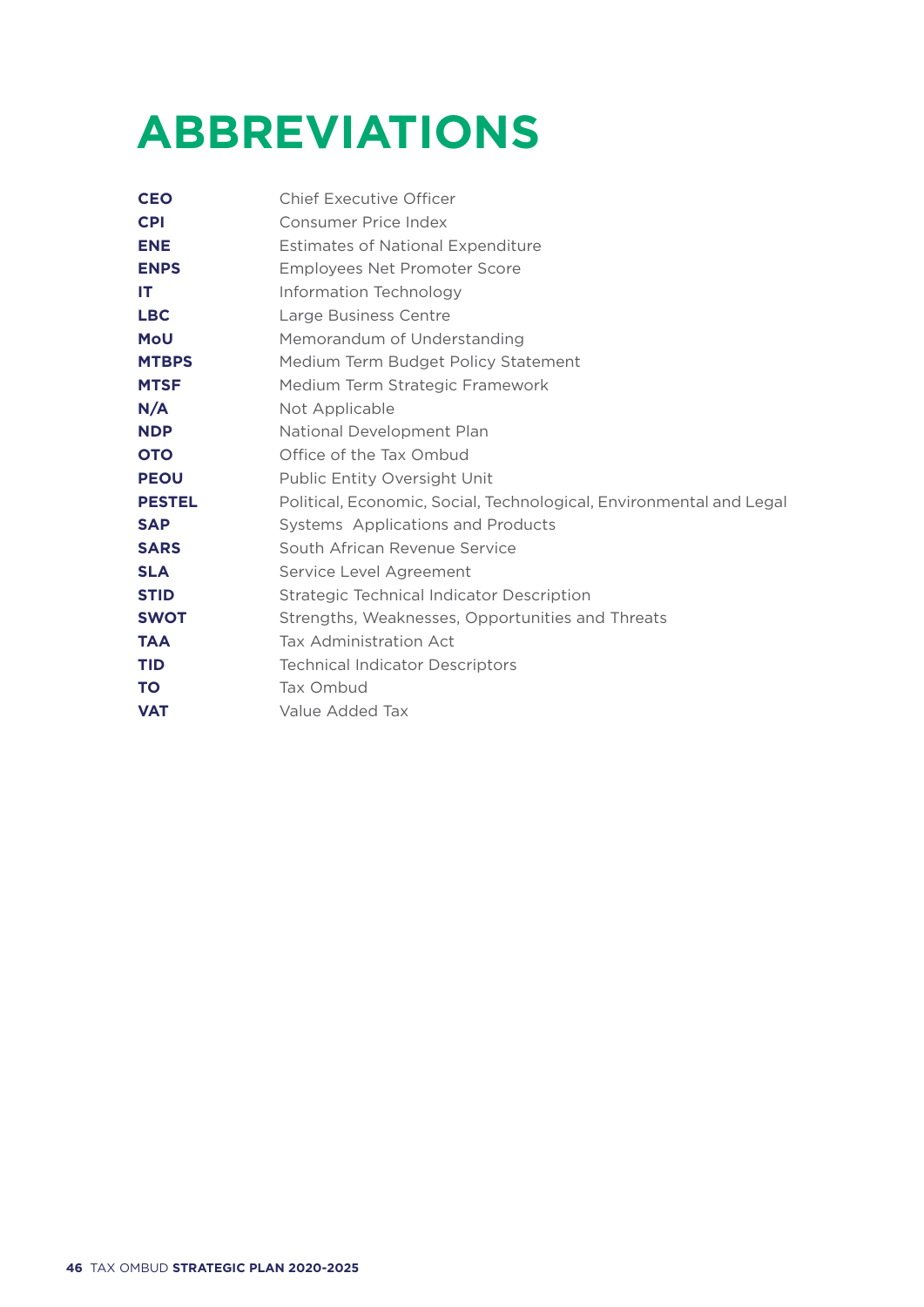